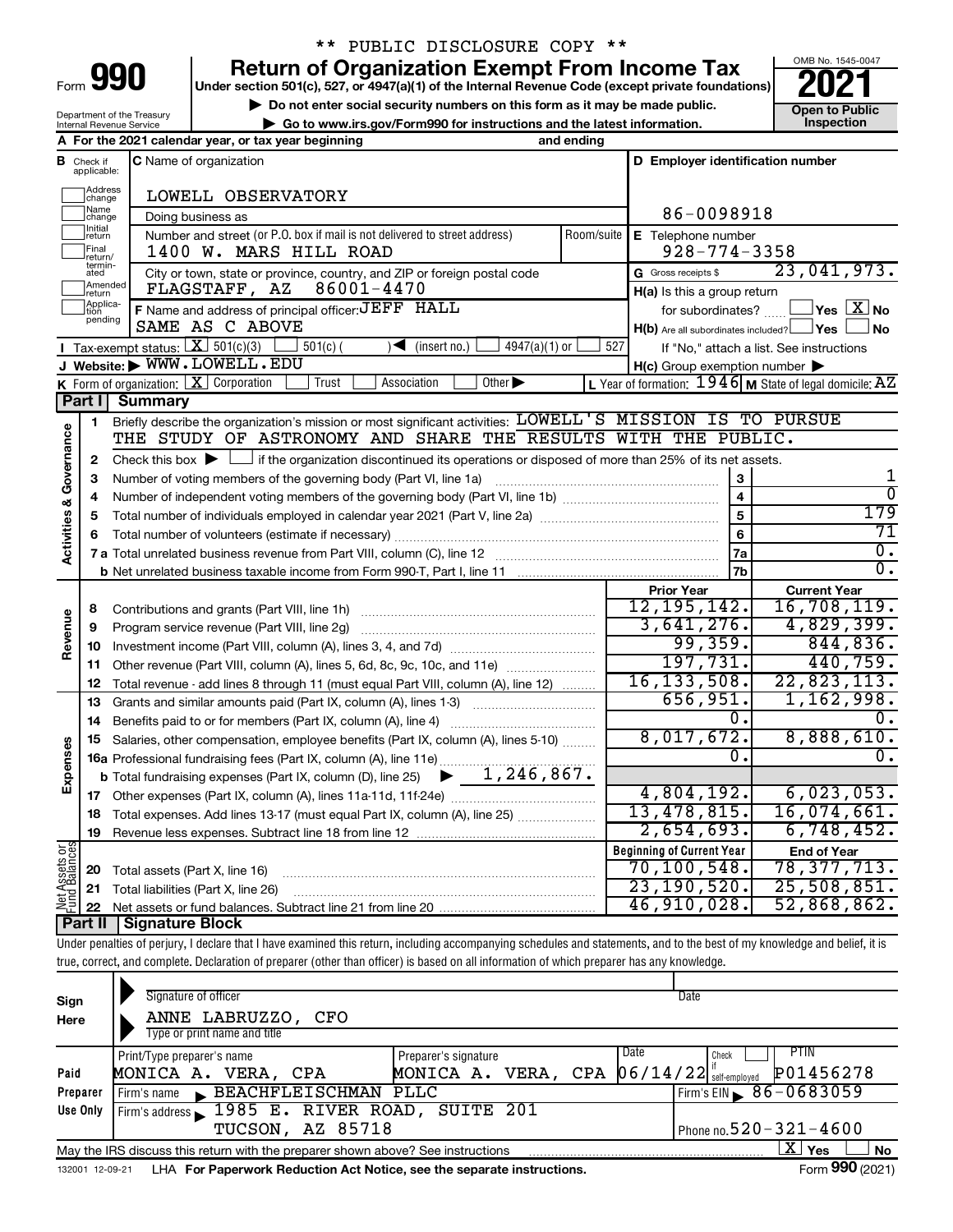| Part III   Statement of Program Service Accomplishments<br>Briefly describe the organization's mission:<br>LOWELL'S MISSION IS TO PURSUE THE STUDY OF ASTRONOMY, ESPECIALLY THE<br>STUDY OF THE SOLAR SYSTEM AND ITS EVOLUTION; CONDUCT PURE RESEARCH IN<br>ASTRONOMICAL PHENOMENA; PROVIDE QUALITY PUBLIC EDUCATION AND OUTREACH<br>PROGRAMS TO BRING THE RESULTS OF ASTRONOMICAL RESEARCH TO THE PUBLIC.<br>Did the organization undertake any significant program services during the year which were not listed on the<br>$\sqrt{}$ Yes $\sqrt{}$ $\overline{\rm X}$ No<br>prior Form 990 or 990-EZ?<br>If "Yes," describe these new services on Schedule O.<br>$\overline{\mathsf{Yes}}$ $\overline{\mathsf{X}}$ No<br>Did the organization cease conducting, or make significant changes in how it conducts, any program services?<br>If "Yes," describe these changes on Schedule O.<br>Describe the organization's program service accomplishments for each of its three largest program services, as measured by expenses.<br>Section 501(c)(3) and 501(c)(4) organizations are required to report the amount of grants and allocations to others, the total expenses, and<br>revenue, if any, for each program service reported.<br>$1, 162, 998.$ (Revenue \$)<br>3,897,399.<br>10, 265, 992. including grants of \$<br>4a (Code:<br>(Expenses \$<br>CONTINUING A MORE THAN 125-YEAR-LONG LEGACY OF ASTRONOMICAL DISCOVERY,<br>LOWELL OBSERVATORY ASTRONOMERS, PLANETARY SCIENTISTS, AND OTHER<br>RESEARCHERS CONDUCTED FOREFRONT RESEARCH IN MANY AREAS OF ASTRONOMY -<br>FROM THE SUN AND SOLAR SYSTEM TO EXOPLANETS, STARS, GALAXIES, AND<br>IN 2021, LOWELL RESEARCHERS PUBLISHED MORE THAN<br>-125<br>COSMOLOGY.<br>PEER-REVIEWED PAPERS IN LEADING SCIENTIFIC JOURNALS, ALONG WITH ANOTHER<br>75 PAPERS IN OTHER VENUES.<br>THEY ALSO GAVE NUMEROUS PRESENTATIONS AT<br>SCIENTIFIC CONFERENCES AND PUBLIC OUTREACH EVENTS, AND PARTICIPATED IN<br>MAJOR SCIENTIFIC MISSIONS USING WORLD-LEADING TELESCOPES ACROSS THE<br>LOWELL SCIENTIFIC STAFF CONTINUE<br>GLOBE AND IN SPACE.<br><b>BE VERY</b><br>TO<br>SUCCESSFUL AT OBTAINING GRANTS IN SUPPORT OF THEIR RESEARCH FROM NASA,<br>THE NATIONAL SCIENCE FOUNDATION, AND OTHER AGENCIES.<br>THE 4.3-METER<br>2,662,582.<br>1,372,759.<br>including grants of \$<br>(Expenses \$<br>(Revenue \$<br>(Code:<br>A PHASED REOPENING PLAN BASED ON CDC<br>LOWELL OBSERVATORY DEVELOPED<br>GUIDELINES IN RESPONSE TO THE CORONAVIRUS PANDEMIC. PUBLIC PROGRAMS<br>THIS PLAN<br>MOVED SEAMLESSLY THROUGH ALL THREE PHASES OF<br>IN<br>$\overline{2021}$ ,<br>1 TO PHASE<br>TRANSITIONING FROM PHASE<br>$\mathbf{2}$<br>IN APRIL<br>AND<br><b>FROM PHASE</b><br>2 TO<br>PHASE 2 CAME WITH A NEW SUITE OF LIMITED-CAPACITY<br>PHASE 3 IN NOVEMBER.<br>TOURS, INCLUDING A 1.5-HOUR "MARS HILL TOUR"<br>$(DAYTIME)$ ,<br>1-HOUR<br>"DARK<br>A<br>(EVENING), AND A 2-HOUR "EXPANDING UNIVERSE<br>SKY TOUR"<br><b>TOUR</b> "<br>(EVENING).<br>THESE TOURS, WHICH OFTEN REACHED CAPACITY, WERE WELL-RECEIVED BY<br>GUESTS. LIMITED-CAPACITY DYER TELESCOPE PROGRAMS WERE ALSO VERY<br>SUCCESSFUL. NEW TALKS INTRODUCED DURING PHASE 3 INCLUDED "THE SEARCH<br>FOR LIFE ON MARS, " "THE SECRET LIVES OF STARS, " "THE DARK UNIVERSE, "<br>AND A FAMILY-FRIENDLY PROGRAM REPLETE WITH SCIENCE DEMOS TITLED "COLORS<br>$\left(\text{Code:}\right)$ $\left(\text{Expenses $}\right)$<br>including grants of \$ (Revenue \$)<br>4d Other program services (Describe on Schedule O.)<br>(Expenses \$<br>including grants of \$<br>(Revenue \$<br>12,928,574.<br>Total program service expenses<br>Form 990 (2021)<br>SEE SCHEDULE O FOR CONTINUATION(S)<br>132002 12-09-21<br>15290614 759078 16383<br>2021.03050 LOWELL OBSERVATORY<br>16383 1 |              | LOWELL OBSERVATORY<br>Form 990 (2021) | 86-0098918 | Page 2                  |
|-----------------------------------------------------------------------------------------------------------------------------------------------------------------------------------------------------------------------------------------------------------------------------------------------------------------------------------------------------------------------------------------------------------------------------------------------------------------------------------------------------------------------------------------------------------------------------------------------------------------------------------------------------------------------------------------------------------------------------------------------------------------------------------------------------------------------------------------------------------------------------------------------------------------------------------------------------------------------------------------------------------------------------------------------------------------------------------------------------------------------------------------------------------------------------------------------------------------------------------------------------------------------------------------------------------------------------------------------------------------------------------------------------------------------------------------------------------------------------------------------------------------------------------------------------------------------------------------------------------------------------------------------------------------------------------------------------------------------------------------------------------------------------------------------------------------------------------------------------------------------------------------------------------------------------------------------------------------------------------------------------------------------------------------------------------------------------------------------------------------------------------------------------------------------------------------------------------------------------------------------------------------------------------------------------------------------------------------------------------------------------------------------------------------------------------------------------------------------------------------------------------------------------------------------------------------------------------------------------------------------------------------------------------------------------------------------------------------------------------------------------------------------------------------------------------------------------------------------------------------------------------------------------------------------------------------------------------------------------------------------------------------------------------------------------------------------------------------------------------------------------------------------------------------------------------------------------------------------------------------------------------------------------------------------------------------------------------------------------------------------------------------------------------------------------------------------------------------------------------------------------------------------------------------------------------------------------------------------------------------------------------------------------------------------------------------------------------------------------------------------------------------------------------------------|--------------|---------------------------------------|------------|-------------------------|
|                                                                                                                                                                                                                                                                                                                                                                                                                                                                                                                                                                                                                                                                                                                                                                                                                                                                                                                                                                                                                                                                                                                                                                                                                                                                                                                                                                                                                                                                                                                                                                                                                                                                                                                                                                                                                                                                                                                                                                                                                                                                                                                                                                                                                                                                                                                                                                                                                                                                                                                                                                                                                                                                                                                                                                                                                                                                                                                                                                                                                                                                                                                                                                                                                                                                                                                                                                                                                                                                                                                                                                                                                                                                                                                                                                                               |              |                                       |            |                         |
|                                                                                                                                                                                                                                                                                                                                                                                                                                                                                                                                                                                                                                                                                                                                                                                                                                                                                                                                                                                                                                                                                                                                                                                                                                                                                                                                                                                                                                                                                                                                                                                                                                                                                                                                                                                                                                                                                                                                                                                                                                                                                                                                                                                                                                                                                                                                                                                                                                                                                                                                                                                                                                                                                                                                                                                                                                                                                                                                                                                                                                                                                                                                                                                                                                                                                                                                                                                                                                                                                                                                                                                                                                                                                                                                                                                               |              |                                       |            | $\overline{\mathbf{X}}$ |
|                                                                                                                                                                                                                                                                                                                                                                                                                                                                                                                                                                                                                                                                                                                                                                                                                                                                                                                                                                                                                                                                                                                                                                                                                                                                                                                                                                                                                                                                                                                                                                                                                                                                                                                                                                                                                                                                                                                                                                                                                                                                                                                                                                                                                                                                                                                                                                                                                                                                                                                                                                                                                                                                                                                                                                                                                                                                                                                                                                                                                                                                                                                                                                                                                                                                                                                                                                                                                                                                                                                                                                                                                                                                                                                                                                                               | 1            |                                       |            |                         |
|                                                                                                                                                                                                                                                                                                                                                                                                                                                                                                                                                                                                                                                                                                                                                                                                                                                                                                                                                                                                                                                                                                                                                                                                                                                                                                                                                                                                                                                                                                                                                                                                                                                                                                                                                                                                                                                                                                                                                                                                                                                                                                                                                                                                                                                                                                                                                                                                                                                                                                                                                                                                                                                                                                                                                                                                                                                                                                                                                                                                                                                                                                                                                                                                                                                                                                                                                                                                                                                                                                                                                                                                                                                                                                                                                                                               |              |                                       |            |                         |
|                                                                                                                                                                                                                                                                                                                                                                                                                                                                                                                                                                                                                                                                                                                                                                                                                                                                                                                                                                                                                                                                                                                                                                                                                                                                                                                                                                                                                                                                                                                                                                                                                                                                                                                                                                                                                                                                                                                                                                                                                                                                                                                                                                                                                                                                                                                                                                                                                                                                                                                                                                                                                                                                                                                                                                                                                                                                                                                                                                                                                                                                                                                                                                                                                                                                                                                                                                                                                                                                                                                                                                                                                                                                                                                                                                                               | $\mathbf{2}$ |                                       |            |                         |
|                                                                                                                                                                                                                                                                                                                                                                                                                                                                                                                                                                                                                                                                                                                                                                                                                                                                                                                                                                                                                                                                                                                                                                                                                                                                                                                                                                                                                                                                                                                                                                                                                                                                                                                                                                                                                                                                                                                                                                                                                                                                                                                                                                                                                                                                                                                                                                                                                                                                                                                                                                                                                                                                                                                                                                                                                                                                                                                                                                                                                                                                                                                                                                                                                                                                                                                                                                                                                                                                                                                                                                                                                                                                                                                                                                                               | 3            |                                       |            |                         |
|                                                                                                                                                                                                                                                                                                                                                                                                                                                                                                                                                                                                                                                                                                                                                                                                                                                                                                                                                                                                                                                                                                                                                                                                                                                                                                                                                                                                                                                                                                                                                                                                                                                                                                                                                                                                                                                                                                                                                                                                                                                                                                                                                                                                                                                                                                                                                                                                                                                                                                                                                                                                                                                                                                                                                                                                                                                                                                                                                                                                                                                                                                                                                                                                                                                                                                                                                                                                                                                                                                                                                                                                                                                                                                                                                                                               | 4            |                                       |            |                         |
|                                                                                                                                                                                                                                                                                                                                                                                                                                                                                                                                                                                                                                                                                                                                                                                                                                                                                                                                                                                                                                                                                                                                                                                                                                                                                                                                                                                                                                                                                                                                                                                                                                                                                                                                                                                                                                                                                                                                                                                                                                                                                                                                                                                                                                                                                                                                                                                                                                                                                                                                                                                                                                                                                                                                                                                                                                                                                                                                                                                                                                                                                                                                                                                                                                                                                                                                                                                                                                                                                                                                                                                                                                                                                                                                                                                               |              |                                       |            |                         |
|                                                                                                                                                                                                                                                                                                                                                                                                                                                                                                                                                                                                                                                                                                                                                                                                                                                                                                                                                                                                                                                                                                                                                                                                                                                                                                                                                                                                                                                                                                                                                                                                                                                                                                                                                                                                                                                                                                                                                                                                                                                                                                                                                                                                                                                                                                                                                                                                                                                                                                                                                                                                                                                                                                                                                                                                                                                                                                                                                                                                                                                                                                                                                                                                                                                                                                                                                                                                                                                                                                                                                                                                                                                                                                                                                                                               |              |                                       |            |                         |
|                                                                                                                                                                                                                                                                                                                                                                                                                                                                                                                                                                                                                                                                                                                                                                                                                                                                                                                                                                                                                                                                                                                                                                                                                                                                                                                                                                                                                                                                                                                                                                                                                                                                                                                                                                                                                                                                                                                                                                                                                                                                                                                                                                                                                                                                                                                                                                                                                                                                                                                                                                                                                                                                                                                                                                                                                                                                                                                                                                                                                                                                                                                                                                                                                                                                                                                                                                                                                                                                                                                                                                                                                                                                                                                                                                                               |              |                                       |            |                         |
|                                                                                                                                                                                                                                                                                                                                                                                                                                                                                                                                                                                                                                                                                                                                                                                                                                                                                                                                                                                                                                                                                                                                                                                                                                                                                                                                                                                                                                                                                                                                                                                                                                                                                                                                                                                                                                                                                                                                                                                                                                                                                                                                                                                                                                                                                                                                                                                                                                                                                                                                                                                                                                                                                                                                                                                                                                                                                                                                                                                                                                                                                                                                                                                                                                                                                                                                                                                                                                                                                                                                                                                                                                                                                                                                                                                               |              |                                       |            |                         |
|                                                                                                                                                                                                                                                                                                                                                                                                                                                                                                                                                                                                                                                                                                                                                                                                                                                                                                                                                                                                                                                                                                                                                                                                                                                                                                                                                                                                                                                                                                                                                                                                                                                                                                                                                                                                                                                                                                                                                                                                                                                                                                                                                                                                                                                                                                                                                                                                                                                                                                                                                                                                                                                                                                                                                                                                                                                                                                                                                                                                                                                                                                                                                                                                                                                                                                                                                                                                                                                                                                                                                                                                                                                                                                                                                                                               |              |                                       |            |                         |
|                                                                                                                                                                                                                                                                                                                                                                                                                                                                                                                                                                                                                                                                                                                                                                                                                                                                                                                                                                                                                                                                                                                                                                                                                                                                                                                                                                                                                                                                                                                                                                                                                                                                                                                                                                                                                                                                                                                                                                                                                                                                                                                                                                                                                                                                                                                                                                                                                                                                                                                                                                                                                                                                                                                                                                                                                                                                                                                                                                                                                                                                                                                                                                                                                                                                                                                                                                                                                                                                                                                                                                                                                                                                                                                                                                                               |              |                                       |            |                         |
|                                                                                                                                                                                                                                                                                                                                                                                                                                                                                                                                                                                                                                                                                                                                                                                                                                                                                                                                                                                                                                                                                                                                                                                                                                                                                                                                                                                                                                                                                                                                                                                                                                                                                                                                                                                                                                                                                                                                                                                                                                                                                                                                                                                                                                                                                                                                                                                                                                                                                                                                                                                                                                                                                                                                                                                                                                                                                                                                                                                                                                                                                                                                                                                                                                                                                                                                                                                                                                                                                                                                                                                                                                                                                                                                                                                               |              |                                       |            |                         |
|                                                                                                                                                                                                                                                                                                                                                                                                                                                                                                                                                                                                                                                                                                                                                                                                                                                                                                                                                                                                                                                                                                                                                                                                                                                                                                                                                                                                                                                                                                                                                                                                                                                                                                                                                                                                                                                                                                                                                                                                                                                                                                                                                                                                                                                                                                                                                                                                                                                                                                                                                                                                                                                                                                                                                                                                                                                                                                                                                                                                                                                                                                                                                                                                                                                                                                                                                                                                                                                                                                                                                                                                                                                                                                                                                                                               |              |                                       |            |                         |
|                                                                                                                                                                                                                                                                                                                                                                                                                                                                                                                                                                                                                                                                                                                                                                                                                                                                                                                                                                                                                                                                                                                                                                                                                                                                                                                                                                                                                                                                                                                                                                                                                                                                                                                                                                                                                                                                                                                                                                                                                                                                                                                                                                                                                                                                                                                                                                                                                                                                                                                                                                                                                                                                                                                                                                                                                                                                                                                                                                                                                                                                                                                                                                                                                                                                                                                                                                                                                                                                                                                                                                                                                                                                                                                                                                                               |              |                                       |            |                         |
|                                                                                                                                                                                                                                                                                                                                                                                                                                                                                                                                                                                                                                                                                                                                                                                                                                                                                                                                                                                                                                                                                                                                                                                                                                                                                                                                                                                                                                                                                                                                                                                                                                                                                                                                                                                                                                                                                                                                                                                                                                                                                                                                                                                                                                                                                                                                                                                                                                                                                                                                                                                                                                                                                                                                                                                                                                                                                                                                                                                                                                                                                                                                                                                                                                                                                                                                                                                                                                                                                                                                                                                                                                                                                                                                                                                               |              |                                       |            |                         |
|                                                                                                                                                                                                                                                                                                                                                                                                                                                                                                                                                                                                                                                                                                                                                                                                                                                                                                                                                                                                                                                                                                                                                                                                                                                                                                                                                                                                                                                                                                                                                                                                                                                                                                                                                                                                                                                                                                                                                                                                                                                                                                                                                                                                                                                                                                                                                                                                                                                                                                                                                                                                                                                                                                                                                                                                                                                                                                                                                                                                                                                                                                                                                                                                                                                                                                                                                                                                                                                                                                                                                                                                                                                                                                                                                                                               |              |                                       |            |                         |
|                                                                                                                                                                                                                                                                                                                                                                                                                                                                                                                                                                                                                                                                                                                                                                                                                                                                                                                                                                                                                                                                                                                                                                                                                                                                                                                                                                                                                                                                                                                                                                                                                                                                                                                                                                                                                                                                                                                                                                                                                                                                                                                                                                                                                                                                                                                                                                                                                                                                                                                                                                                                                                                                                                                                                                                                                                                                                                                                                                                                                                                                                                                                                                                                                                                                                                                                                                                                                                                                                                                                                                                                                                                                                                                                                                                               |              |                                       |            |                         |
|                                                                                                                                                                                                                                                                                                                                                                                                                                                                                                                                                                                                                                                                                                                                                                                                                                                                                                                                                                                                                                                                                                                                                                                                                                                                                                                                                                                                                                                                                                                                                                                                                                                                                                                                                                                                                                                                                                                                                                                                                                                                                                                                                                                                                                                                                                                                                                                                                                                                                                                                                                                                                                                                                                                                                                                                                                                                                                                                                                                                                                                                                                                                                                                                                                                                                                                                                                                                                                                                                                                                                                                                                                                                                                                                                                                               |              |                                       |            |                         |
|                                                                                                                                                                                                                                                                                                                                                                                                                                                                                                                                                                                                                                                                                                                                                                                                                                                                                                                                                                                                                                                                                                                                                                                                                                                                                                                                                                                                                                                                                                                                                                                                                                                                                                                                                                                                                                                                                                                                                                                                                                                                                                                                                                                                                                                                                                                                                                                                                                                                                                                                                                                                                                                                                                                                                                                                                                                                                                                                                                                                                                                                                                                                                                                                                                                                                                                                                                                                                                                                                                                                                                                                                                                                                                                                                                                               |              |                                       |            |                         |
|                                                                                                                                                                                                                                                                                                                                                                                                                                                                                                                                                                                                                                                                                                                                                                                                                                                                                                                                                                                                                                                                                                                                                                                                                                                                                                                                                                                                                                                                                                                                                                                                                                                                                                                                                                                                                                                                                                                                                                                                                                                                                                                                                                                                                                                                                                                                                                                                                                                                                                                                                                                                                                                                                                                                                                                                                                                                                                                                                                                                                                                                                                                                                                                                                                                                                                                                                                                                                                                                                                                                                                                                                                                                                                                                                                                               | 4b           |                                       |            |                         |
|                                                                                                                                                                                                                                                                                                                                                                                                                                                                                                                                                                                                                                                                                                                                                                                                                                                                                                                                                                                                                                                                                                                                                                                                                                                                                                                                                                                                                                                                                                                                                                                                                                                                                                                                                                                                                                                                                                                                                                                                                                                                                                                                                                                                                                                                                                                                                                                                                                                                                                                                                                                                                                                                                                                                                                                                                                                                                                                                                                                                                                                                                                                                                                                                                                                                                                                                                                                                                                                                                                                                                                                                                                                                                                                                                                                               |              |                                       |            |                         |
|                                                                                                                                                                                                                                                                                                                                                                                                                                                                                                                                                                                                                                                                                                                                                                                                                                                                                                                                                                                                                                                                                                                                                                                                                                                                                                                                                                                                                                                                                                                                                                                                                                                                                                                                                                                                                                                                                                                                                                                                                                                                                                                                                                                                                                                                                                                                                                                                                                                                                                                                                                                                                                                                                                                                                                                                                                                                                                                                                                                                                                                                                                                                                                                                                                                                                                                                                                                                                                                                                                                                                                                                                                                                                                                                                                                               |              |                                       |            |                         |
|                                                                                                                                                                                                                                                                                                                                                                                                                                                                                                                                                                                                                                                                                                                                                                                                                                                                                                                                                                                                                                                                                                                                                                                                                                                                                                                                                                                                                                                                                                                                                                                                                                                                                                                                                                                                                                                                                                                                                                                                                                                                                                                                                                                                                                                                                                                                                                                                                                                                                                                                                                                                                                                                                                                                                                                                                                                                                                                                                                                                                                                                                                                                                                                                                                                                                                                                                                                                                                                                                                                                                                                                                                                                                                                                                                                               |              |                                       |            |                         |
|                                                                                                                                                                                                                                                                                                                                                                                                                                                                                                                                                                                                                                                                                                                                                                                                                                                                                                                                                                                                                                                                                                                                                                                                                                                                                                                                                                                                                                                                                                                                                                                                                                                                                                                                                                                                                                                                                                                                                                                                                                                                                                                                                                                                                                                                                                                                                                                                                                                                                                                                                                                                                                                                                                                                                                                                                                                                                                                                                                                                                                                                                                                                                                                                                                                                                                                                                                                                                                                                                                                                                                                                                                                                                                                                                                                               |              |                                       |            |                         |
|                                                                                                                                                                                                                                                                                                                                                                                                                                                                                                                                                                                                                                                                                                                                                                                                                                                                                                                                                                                                                                                                                                                                                                                                                                                                                                                                                                                                                                                                                                                                                                                                                                                                                                                                                                                                                                                                                                                                                                                                                                                                                                                                                                                                                                                                                                                                                                                                                                                                                                                                                                                                                                                                                                                                                                                                                                                                                                                                                                                                                                                                                                                                                                                                                                                                                                                                                                                                                                                                                                                                                                                                                                                                                                                                                                                               |              |                                       |            |                         |
|                                                                                                                                                                                                                                                                                                                                                                                                                                                                                                                                                                                                                                                                                                                                                                                                                                                                                                                                                                                                                                                                                                                                                                                                                                                                                                                                                                                                                                                                                                                                                                                                                                                                                                                                                                                                                                                                                                                                                                                                                                                                                                                                                                                                                                                                                                                                                                                                                                                                                                                                                                                                                                                                                                                                                                                                                                                                                                                                                                                                                                                                                                                                                                                                                                                                                                                                                                                                                                                                                                                                                                                                                                                                                                                                                                                               |              |                                       |            |                         |
|                                                                                                                                                                                                                                                                                                                                                                                                                                                                                                                                                                                                                                                                                                                                                                                                                                                                                                                                                                                                                                                                                                                                                                                                                                                                                                                                                                                                                                                                                                                                                                                                                                                                                                                                                                                                                                                                                                                                                                                                                                                                                                                                                                                                                                                                                                                                                                                                                                                                                                                                                                                                                                                                                                                                                                                                                                                                                                                                                                                                                                                                                                                                                                                                                                                                                                                                                                                                                                                                                                                                                                                                                                                                                                                                                                                               |              |                                       |            |                         |
|                                                                                                                                                                                                                                                                                                                                                                                                                                                                                                                                                                                                                                                                                                                                                                                                                                                                                                                                                                                                                                                                                                                                                                                                                                                                                                                                                                                                                                                                                                                                                                                                                                                                                                                                                                                                                                                                                                                                                                                                                                                                                                                                                                                                                                                                                                                                                                                                                                                                                                                                                                                                                                                                                                                                                                                                                                                                                                                                                                                                                                                                                                                                                                                                                                                                                                                                                                                                                                                                                                                                                                                                                                                                                                                                                                                               |              |                                       |            |                         |
|                                                                                                                                                                                                                                                                                                                                                                                                                                                                                                                                                                                                                                                                                                                                                                                                                                                                                                                                                                                                                                                                                                                                                                                                                                                                                                                                                                                                                                                                                                                                                                                                                                                                                                                                                                                                                                                                                                                                                                                                                                                                                                                                                                                                                                                                                                                                                                                                                                                                                                                                                                                                                                                                                                                                                                                                                                                                                                                                                                                                                                                                                                                                                                                                                                                                                                                                                                                                                                                                                                                                                                                                                                                                                                                                                                                               |              |                                       |            |                         |
|                                                                                                                                                                                                                                                                                                                                                                                                                                                                                                                                                                                                                                                                                                                                                                                                                                                                                                                                                                                                                                                                                                                                                                                                                                                                                                                                                                                                                                                                                                                                                                                                                                                                                                                                                                                                                                                                                                                                                                                                                                                                                                                                                                                                                                                                                                                                                                                                                                                                                                                                                                                                                                                                                                                                                                                                                                                                                                                                                                                                                                                                                                                                                                                                                                                                                                                                                                                                                                                                                                                                                                                                                                                                                                                                                                                               |              |                                       |            |                         |
|                                                                                                                                                                                                                                                                                                                                                                                                                                                                                                                                                                                                                                                                                                                                                                                                                                                                                                                                                                                                                                                                                                                                                                                                                                                                                                                                                                                                                                                                                                                                                                                                                                                                                                                                                                                                                                                                                                                                                                                                                                                                                                                                                                                                                                                                                                                                                                                                                                                                                                                                                                                                                                                                                                                                                                                                                                                                                                                                                                                                                                                                                                                                                                                                                                                                                                                                                                                                                                                                                                                                                                                                                                                                                                                                                                                               |              |                                       |            |                         |
|                                                                                                                                                                                                                                                                                                                                                                                                                                                                                                                                                                                                                                                                                                                                                                                                                                                                                                                                                                                                                                                                                                                                                                                                                                                                                                                                                                                                                                                                                                                                                                                                                                                                                                                                                                                                                                                                                                                                                                                                                                                                                                                                                                                                                                                                                                                                                                                                                                                                                                                                                                                                                                                                                                                                                                                                                                                                                                                                                                                                                                                                                                                                                                                                                                                                                                                                                                                                                                                                                                                                                                                                                                                                                                                                                                                               |              |                                       |            |                         |
|                                                                                                                                                                                                                                                                                                                                                                                                                                                                                                                                                                                                                                                                                                                                                                                                                                                                                                                                                                                                                                                                                                                                                                                                                                                                                                                                                                                                                                                                                                                                                                                                                                                                                                                                                                                                                                                                                                                                                                                                                                                                                                                                                                                                                                                                                                                                                                                                                                                                                                                                                                                                                                                                                                                                                                                                                                                                                                                                                                                                                                                                                                                                                                                                                                                                                                                                                                                                                                                                                                                                                                                                                                                                                                                                                                                               | 4с           |                                       |            |                         |
|                                                                                                                                                                                                                                                                                                                                                                                                                                                                                                                                                                                                                                                                                                                                                                                                                                                                                                                                                                                                                                                                                                                                                                                                                                                                                                                                                                                                                                                                                                                                                                                                                                                                                                                                                                                                                                                                                                                                                                                                                                                                                                                                                                                                                                                                                                                                                                                                                                                                                                                                                                                                                                                                                                                                                                                                                                                                                                                                                                                                                                                                                                                                                                                                                                                                                                                                                                                                                                                                                                                                                                                                                                                                                                                                                                                               |              |                                       |            |                         |
|                                                                                                                                                                                                                                                                                                                                                                                                                                                                                                                                                                                                                                                                                                                                                                                                                                                                                                                                                                                                                                                                                                                                                                                                                                                                                                                                                                                                                                                                                                                                                                                                                                                                                                                                                                                                                                                                                                                                                                                                                                                                                                                                                                                                                                                                                                                                                                                                                                                                                                                                                                                                                                                                                                                                                                                                                                                                                                                                                                                                                                                                                                                                                                                                                                                                                                                                                                                                                                                                                                                                                                                                                                                                                                                                                                                               |              |                                       |            |                         |
|                                                                                                                                                                                                                                                                                                                                                                                                                                                                                                                                                                                                                                                                                                                                                                                                                                                                                                                                                                                                                                                                                                                                                                                                                                                                                                                                                                                                                                                                                                                                                                                                                                                                                                                                                                                                                                                                                                                                                                                                                                                                                                                                                                                                                                                                                                                                                                                                                                                                                                                                                                                                                                                                                                                                                                                                                                                                                                                                                                                                                                                                                                                                                                                                                                                                                                                                                                                                                                                                                                                                                                                                                                                                                                                                                                                               |              |                                       |            |                         |
|                                                                                                                                                                                                                                                                                                                                                                                                                                                                                                                                                                                                                                                                                                                                                                                                                                                                                                                                                                                                                                                                                                                                                                                                                                                                                                                                                                                                                                                                                                                                                                                                                                                                                                                                                                                                                                                                                                                                                                                                                                                                                                                                                                                                                                                                                                                                                                                                                                                                                                                                                                                                                                                                                                                                                                                                                                                                                                                                                                                                                                                                                                                                                                                                                                                                                                                                                                                                                                                                                                                                                                                                                                                                                                                                                                                               |              |                                       |            |                         |
|                                                                                                                                                                                                                                                                                                                                                                                                                                                                                                                                                                                                                                                                                                                                                                                                                                                                                                                                                                                                                                                                                                                                                                                                                                                                                                                                                                                                                                                                                                                                                                                                                                                                                                                                                                                                                                                                                                                                                                                                                                                                                                                                                                                                                                                                                                                                                                                                                                                                                                                                                                                                                                                                                                                                                                                                                                                                                                                                                                                                                                                                                                                                                                                                                                                                                                                                                                                                                                                                                                                                                                                                                                                                                                                                                                                               |              |                                       |            |                         |
|                                                                                                                                                                                                                                                                                                                                                                                                                                                                                                                                                                                                                                                                                                                                                                                                                                                                                                                                                                                                                                                                                                                                                                                                                                                                                                                                                                                                                                                                                                                                                                                                                                                                                                                                                                                                                                                                                                                                                                                                                                                                                                                                                                                                                                                                                                                                                                                                                                                                                                                                                                                                                                                                                                                                                                                                                                                                                                                                                                                                                                                                                                                                                                                                                                                                                                                                                                                                                                                                                                                                                                                                                                                                                                                                                                                               |              |                                       |            |                         |
|                                                                                                                                                                                                                                                                                                                                                                                                                                                                                                                                                                                                                                                                                                                                                                                                                                                                                                                                                                                                                                                                                                                                                                                                                                                                                                                                                                                                                                                                                                                                                                                                                                                                                                                                                                                                                                                                                                                                                                                                                                                                                                                                                                                                                                                                                                                                                                                                                                                                                                                                                                                                                                                                                                                                                                                                                                                                                                                                                                                                                                                                                                                                                                                                                                                                                                                                                                                                                                                                                                                                                                                                                                                                                                                                                                                               |              |                                       |            |                         |
|                                                                                                                                                                                                                                                                                                                                                                                                                                                                                                                                                                                                                                                                                                                                                                                                                                                                                                                                                                                                                                                                                                                                                                                                                                                                                                                                                                                                                                                                                                                                                                                                                                                                                                                                                                                                                                                                                                                                                                                                                                                                                                                                                                                                                                                                                                                                                                                                                                                                                                                                                                                                                                                                                                                                                                                                                                                                                                                                                                                                                                                                                                                                                                                                                                                                                                                                                                                                                                                                                                                                                                                                                                                                                                                                                                                               |              |                                       |            |                         |
|                                                                                                                                                                                                                                                                                                                                                                                                                                                                                                                                                                                                                                                                                                                                                                                                                                                                                                                                                                                                                                                                                                                                                                                                                                                                                                                                                                                                                                                                                                                                                                                                                                                                                                                                                                                                                                                                                                                                                                                                                                                                                                                                                                                                                                                                                                                                                                                                                                                                                                                                                                                                                                                                                                                                                                                                                                                                                                                                                                                                                                                                                                                                                                                                                                                                                                                                                                                                                                                                                                                                                                                                                                                                                                                                                                                               |              |                                       |            |                         |
|                                                                                                                                                                                                                                                                                                                                                                                                                                                                                                                                                                                                                                                                                                                                                                                                                                                                                                                                                                                                                                                                                                                                                                                                                                                                                                                                                                                                                                                                                                                                                                                                                                                                                                                                                                                                                                                                                                                                                                                                                                                                                                                                                                                                                                                                                                                                                                                                                                                                                                                                                                                                                                                                                                                                                                                                                                                                                                                                                                                                                                                                                                                                                                                                                                                                                                                                                                                                                                                                                                                                                                                                                                                                                                                                                                                               | 4е           |                                       |            |                         |
|                                                                                                                                                                                                                                                                                                                                                                                                                                                                                                                                                                                                                                                                                                                                                                                                                                                                                                                                                                                                                                                                                                                                                                                                                                                                                                                                                                                                                                                                                                                                                                                                                                                                                                                                                                                                                                                                                                                                                                                                                                                                                                                                                                                                                                                                                                                                                                                                                                                                                                                                                                                                                                                                                                                                                                                                                                                                                                                                                                                                                                                                                                                                                                                                                                                                                                                                                                                                                                                                                                                                                                                                                                                                                                                                                                                               |              |                                       |            |                         |
|                                                                                                                                                                                                                                                                                                                                                                                                                                                                                                                                                                                                                                                                                                                                                                                                                                                                                                                                                                                                                                                                                                                                                                                                                                                                                                                                                                                                                                                                                                                                                                                                                                                                                                                                                                                                                                                                                                                                                                                                                                                                                                                                                                                                                                                                                                                                                                                                                                                                                                                                                                                                                                                                                                                                                                                                                                                                                                                                                                                                                                                                                                                                                                                                                                                                                                                                                                                                                                                                                                                                                                                                                                                                                                                                                                                               |              |                                       |            |                         |
|                                                                                                                                                                                                                                                                                                                                                                                                                                                                                                                                                                                                                                                                                                                                                                                                                                                                                                                                                                                                                                                                                                                                                                                                                                                                                                                                                                                                                                                                                                                                                                                                                                                                                                                                                                                                                                                                                                                                                                                                                                                                                                                                                                                                                                                                                                                                                                                                                                                                                                                                                                                                                                                                                                                                                                                                                                                                                                                                                                                                                                                                                                                                                                                                                                                                                                                                                                                                                                                                                                                                                                                                                                                                                                                                                                                               |              |                                       |            |                         |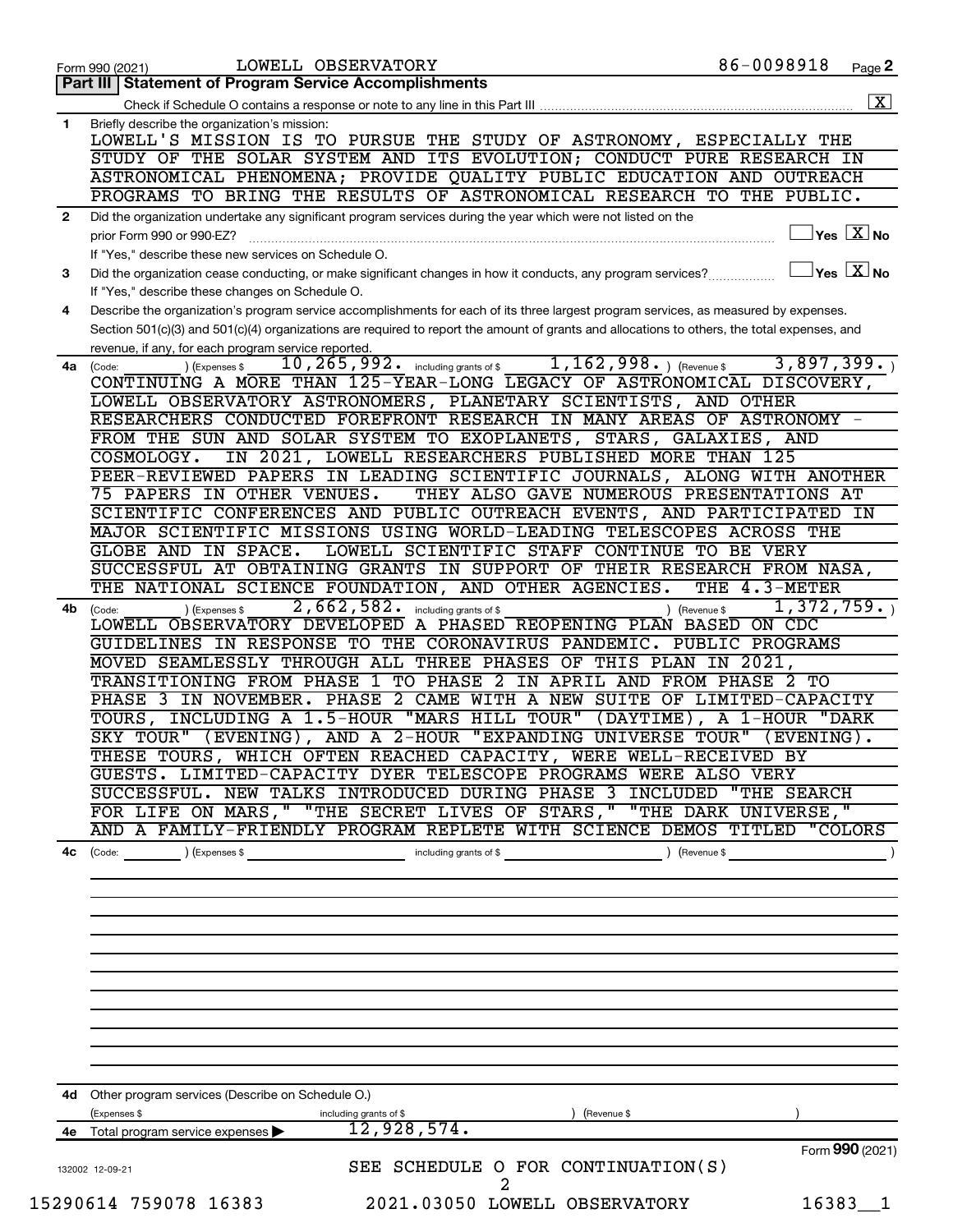Form 990 (2021)  $LOWELL$   $OBSERVATORY$   $86-0098918$   $Page$ **Part IV Checklist of Required Schedules**

|     |                                                                                                                                       |                 | Yes | No                      |
|-----|---------------------------------------------------------------------------------------------------------------------------------------|-----------------|-----|-------------------------|
| 1.  | Is the organization described in section 501(c)(3) or 4947(a)(1) (other than a private foundation)?                                   |                 |     |                         |
|     | If "Yes," complete Schedule A                                                                                                         | 1               | x   |                         |
| 2   |                                                                                                                                       | $\mathbf{2}$    | X   |                         |
| 3   | Did the organization engage in direct or indirect political campaign activities on behalf of or in opposition to candidates for       |                 |     | х                       |
|     | public office? If "Yes," complete Schedule C, Part I                                                                                  | З               |     |                         |
| 4   | Section 501(c)(3) organizations. Did the organization engage in lobbying activities, or have a section 501(h) election in effect      | 4               |     | х                       |
|     | Is the organization a section 501(c)(4), 501(c)(5), or 501(c)(6) organization that receives membership dues, assessments, or          |                 |     |                         |
| 5   |                                                                                                                                       | 5               |     | х                       |
| 6   | Did the organization maintain any donor advised funds or any similar funds or accounts for which donors have the right to             |                 |     |                         |
|     | provide advice on the distribution or investment of amounts in such funds or accounts? If "Yes," complete Schedule D, Part I          | 6               |     | х                       |
| 7   | Did the organization receive or hold a conservation easement, including easements to preserve open space,                             |                 |     |                         |
|     | the environment, historic land areas, or historic structures? If "Yes," complete Schedule D, Part II                                  | $\overline{7}$  |     | х                       |
| 8   | Did the organization maintain collections of works of art, historical treasures, or other similar assets? If "Yes," complete          |                 |     |                         |
|     |                                                                                                                                       | 8               | х   |                         |
| 9   | Did the organization report an amount in Part X, line 21, for escrow or custodial account liability, serve as a custodian for         |                 |     |                         |
|     | amounts not listed in Part X; or provide credit counseling, debt management, credit repair, or debt negotiation services?             |                 |     |                         |
|     |                                                                                                                                       | 9               |     | x                       |
| 10  | Did the organization, directly or through a related organization, hold assets in donor-restricted endowments                          |                 |     |                         |
|     |                                                                                                                                       | 10              | x   |                         |
| 11  | If the organization's answer to any of the following questions is "Yes," then complete Schedule D, Parts VI, VII, VIII, IX, or X,     |                 |     |                         |
|     | as applicable.                                                                                                                        |                 |     |                         |
|     | a Did the organization report an amount for land, buildings, and equipment in Part X, line 10? If "Yes," complete Schedule D,         |                 |     |                         |
|     | Part VI                                                                                                                               | 11a             | х   |                         |
|     | <b>b</b> Did the organization report an amount for investments - other securities in Part X, line 12, that is 5% or more of its total | 11 <sub>b</sub> |     | x                       |
|     | c Did the organization report an amount for investments - program related in Part X, line 13, that is 5% or more of its total         |                 |     |                         |
|     |                                                                                                                                       | 11c             |     | x                       |
|     | d Did the organization report an amount for other assets in Part X, line 15, that is 5% or more of its total assets reported in       |                 |     |                         |
|     |                                                                                                                                       | 11d             |     | x                       |
|     |                                                                                                                                       | 11e             | X   |                         |
| f   | Did the organization's separate or consolidated financial statements for the tax year include a footnote that addresses               |                 |     |                         |
|     | the organization's liability for uncertain tax positions under FIN 48 (ASC 740)? If "Yes," complete Schedule D, Part X                | 11f             | х   |                         |
|     | 12a Did the organization obtain separate, independent audited financial statements for the tax year? If "Yes," complete               |                 |     |                         |
|     |                                                                                                                                       | 12a             |     | х                       |
|     | <b>b</b> Was the organization included in consolidated, independent audited financial statements for the tax year?                    |                 |     |                         |
|     | If "Yes," and if the organization answered "No" to line 12a, then completing Schedule D, Parts XI and XII is optional                 | 12 <sub>b</sub> | х   | $\overline{\textbf{x}}$ |
| 13  |                                                                                                                                       | 13              |     | х                       |
| 14a | Did the organization have aggregate revenues or expenses of more than \$10,000 from grantmaking, fundraising, business,               | 14a             |     |                         |
| b   | investment, and program service activities outside the United States, or aggregate foreign investments valued at \$100,000            |                 |     |                         |
|     |                                                                                                                                       | 14b             |     | х                       |
| 15  | Did the organization report on Part IX, column (A), line 3, more than \$5,000 of grants or other assistance to or for any             |                 |     |                         |
|     |                                                                                                                                       | 15              |     | х                       |
| 16  | Did the organization report on Part IX, column (A), line 3, more than \$5,000 of aggregate grants or other assistance to              |                 |     |                         |
|     |                                                                                                                                       | 16              |     | х                       |
| 17  | Did the organization report a total of more than \$15,000 of expenses for professional fundraising services on Part IX,               |                 |     |                         |
|     |                                                                                                                                       | 17              |     | х                       |
| 18  | Did the organization report more than \$15,000 total of fundraising event gross income and contributions on Part VIII, lines          |                 |     |                         |
|     |                                                                                                                                       | 18              |     | х                       |
| 19  | Did the organization report more than \$15,000 of gross income from gaming activities on Part VIII, line 9a? If "Yes,"                |                 |     |                         |
|     |                                                                                                                                       | 19              |     | x                       |
| 20a |                                                                                                                                       | 20a             |     | х                       |
| b   |                                                                                                                                       | 20 <sub>b</sub> |     |                         |
| 21  | Did the organization report more than \$5,000 of grants or other assistance to any domestic organization or                           | 21              | х   |                         |
|     | 132003 12-09-21                                                                                                                       |                 |     | Form 990 (2021)         |

132003 12-09-21

15290614 759078 16383 2021.03050 LOWELL OBSERVATORY 16383\_\_1 3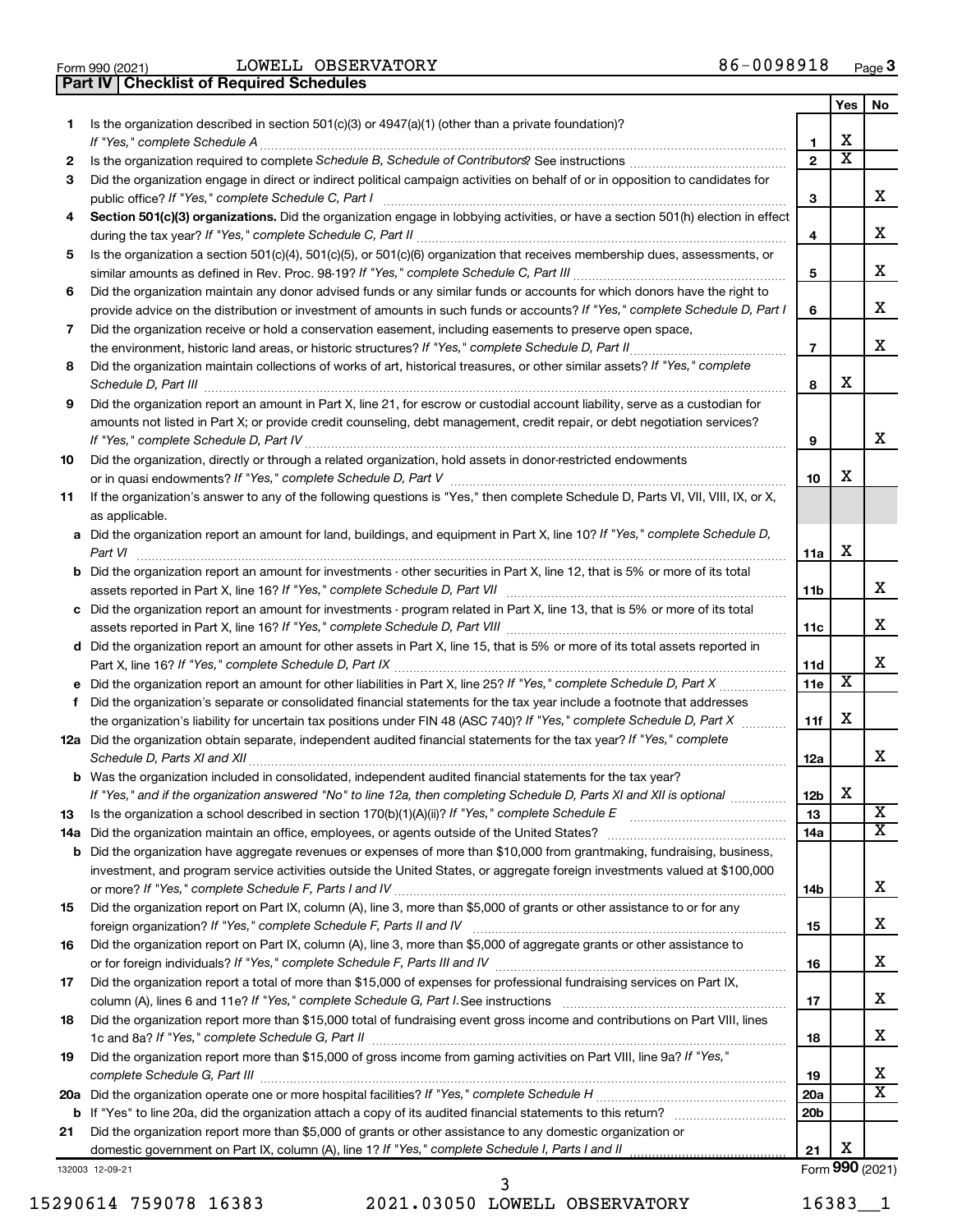|  | Form 990 (2021) |
|--|-----------------|
|  |                 |

Form 990 (2021)  $LOWELL$   $OBSERVATORY$   $86-0098918$   $Page$ 

*(continued)* **Part IV Checklist of Required Schedules**

|        |                                                                                                                                                                                                      |                 | Yes                          | No                      |
|--------|------------------------------------------------------------------------------------------------------------------------------------------------------------------------------------------------------|-----------------|------------------------------|-------------------------|
| 22     | Did the organization report more than \$5,000 of grants or other assistance to or for domestic individuals on                                                                                        |                 |                              |                         |
|        |                                                                                                                                                                                                      | 22              |                              | x                       |
| 23     | Did the organization answer "Yes" to Part VII, Section A, line 3, 4, or 5, about compensation of the organization's current                                                                          |                 |                              |                         |
|        | and former officers, directors, trustees, key employees, and highest compensated employees? If "Yes," complete                                                                                       |                 |                              |                         |
|        | Schedule J <b>Example 2 Contract 2 Contract 2 Contract 2 Contract 2 Contract 2 Contract 2 Contract 2 Contract 2 Contract 2 Contract 2 Contract 2 Contract 2 Contract 2 Contract 2 Contract 2 Con</b> | 23              | X                            |                         |
|        | 24a Did the organization have a tax-exempt bond issue with an outstanding principal amount of more than \$100,000 as of the                                                                          |                 |                              |                         |
|        | last day of the year, that was issued after December 31, 2002? If "Yes," answer lines 24b through 24d and complete                                                                                   |                 |                              |                         |
|        |                                                                                                                                                                                                      | 24a             |                              | x                       |
|        |                                                                                                                                                                                                      | 24 <sub>b</sub> |                              |                         |
|        | c Did the organization maintain an escrow account other than a refunding escrow at any time during the year to defease                                                                               | 24c             |                              |                         |
|        |                                                                                                                                                                                                      | 24d             |                              |                         |
|        | 25a Section 501(c)(3), 501(c)(4), and 501(c)(29) organizations. Did the organization engage in an excess benefit                                                                                     |                 |                              |                         |
|        |                                                                                                                                                                                                      | 25a             |                              | x                       |
|        | <b>b</b> Is the organization aware that it engaged in an excess benefit transaction with a disqualified person in a prior year, and                                                                  |                 |                              |                         |
|        | that the transaction has not been reported on any of the organization's prior Forms 990 or 990-EZ? If "Yes," complete                                                                                |                 |                              |                         |
|        | Schedule L. Part I                                                                                                                                                                                   | 25b             |                              | x                       |
| 26     | Did the organization report any amount on Part X, line 5 or 22, for receivables from or payables to any current                                                                                      |                 |                              |                         |
|        | or former officer, director, trustee, key employee, creator or founder, substantial contributor, or 35%                                                                                              |                 |                              |                         |
|        |                                                                                                                                                                                                      | 26              |                              | x                       |
| 27     | Did the organization provide a grant or other assistance to any current or former officer, director, trustee, key employee,                                                                          |                 |                              |                         |
|        | creator or founder, substantial contributor or employee thereof, a grant selection committee member, or to a 35% controlled                                                                          |                 |                              |                         |
|        | entity (including an employee thereof) or family member of any of these persons? If "Yes," complete Schedule L, Part III                                                                             | 27              |                              | x                       |
| 28     | Was the organization a party to a business transaction with one of the following parties (see the Schedule L, Part IV,                                                                               |                 |                              |                         |
|        | instructions for applicable filing thresholds, conditions, and exceptions):                                                                                                                          |                 |                              |                         |
|        | a A current or former officer, director, trustee, key employee, creator or founder, or substantial contributor? If                                                                                   | 28a             |                              | х                       |
|        |                                                                                                                                                                                                      | 28b             |                              | $\overline{\mathtt{x}}$ |
|        | c A 35% controlled entity of one or more individuals and/or organizations described in line 28a or 28b?If                                                                                            |                 |                              |                         |
|        |                                                                                                                                                                                                      | 28c             |                              | X                       |
| 29     |                                                                                                                                                                                                      | 29              | X                            |                         |
| 30     | Did the organization receive contributions of art, historical treasures, or other similar assets, or qualified conservation                                                                          |                 |                              |                         |
|        |                                                                                                                                                                                                      | 30              |                              | x                       |
| 31     |                                                                                                                                                                                                      | 31              |                              | $\overline{\mathtt{x}}$ |
| 32     | Did the organization sell, exchange, dispose of, or transfer more than 25% of its net assets? If "Yes," complete                                                                                     |                 |                              |                         |
|        |                                                                                                                                                                                                      | 32              |                              | X                       |
| 33     | Did the organization own 100% of an entity disregarded as separate from the organization under Regulations                                                                                           |                 |                              |                         |
|        |                                                                                                                                                                                                      | 33              |                              | x                       |
| 34     | Was the organization related to any tax-exempt or taxable entity? If "Yes," complete Schedule R, Part II, III, or IV, and                                                                            |                 |                              |                         |
|        | Part V, line 1                                                                                                                                                                                       | 34              | х<br>$\overline{\texttt{x}}$ |                         |
|        |                                                                                                                                                                                                      | 35a             |                              |                         |
|        | b If "Yes" to line 35a, did the organization receive any payment from or engage in any transaction with a controlled entity                                                                          | 35b             |                              | x                       |
| 36     | Section 501(c)(3) organizations. Did the organization make any transfers to an exempt non-charitable related organization?                                                                           |                 |                              |                         |
|        |                                                                                                                                                                                                      | 36              |                              | x                       |
| 37     | Did the organization conduct more than 5% of its activities through an entity that is not a related organization                                                                                     |                 |                              |                         |
|        |                                                                                                                                                                                                      | 37              |                              | x                       |
| 38     | Did the organization complete Schedule O and provide explanations on Schedule O for Part VI, lines 11b and 19?                                                                                       |                 |                              |                         |
|        |                                                                                                                                                                                                      | 38              | х                            |                         |
| Part V |                                                                                                                                                                                                      |                 |                              |                         |
|        |                                                                                                                                                                                                      |                 |                              |                         |
|        |                                                                                                                                                                                                      |                 | Yes                          | No                      |
|        | 34<br>1a                                                                                                                                                                                             |                 |                              |                         |
|        | 1b                                                                                                                                                                                                   |                 |                              |                         |
|        | c Did the organization comply with backup withholding rules for reportable payments to vendors and reportable gaming                                                                                 |                 | X                            |                         |
|        |                                                                                                                                                                                                      | 1c              |                              | Form 990 (2021)         |
|        | 132004 12-09-21<br>4                                                                                                                                                                                 |                 |                              |                         |

15290614 759078 16383 2021.03050 LOWELL OBSERVATORY 16383\_\_1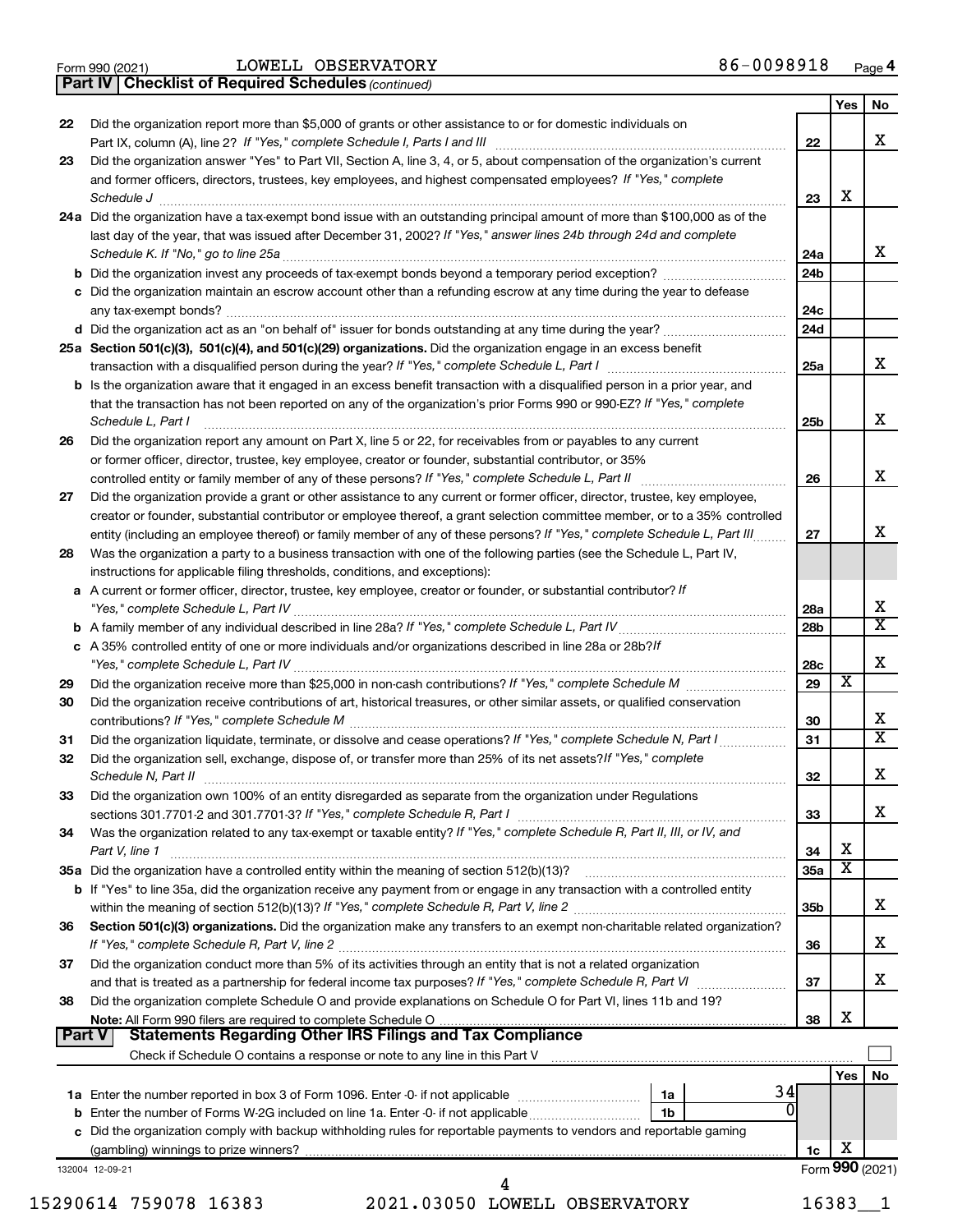| Form 990 (2021) | LOWELL OBSERVATORY | 86-0098918<br>Page 5 |
|-----------------|--------------------|----------------------|
|-----------------|--------------------|----------------------|

| orm 990 (2021) | LOWELL OBSERVATORY                                                           | 86-0098918 |
|----------------|------------------------------------------------------------------------------|------------|
|                | Part V Statements Regarding Other IRS Filings and Tax Compliance (continued) |            |

|                  |                                                                                                                                                                                   |                 |     |                | Yes                     | No                         |
|------------------|-----------------------------------------------------------------------------------------------------------------------------------------------------------------------------------|-----------------|-----|----------------|-------------------------|----------------------------|
|                  | 2a Enter the number of employees reported on Form W-3, Transmittal of Wage and Tax Statements,                                                                                    |                 |     |                |                         |                            |
|                  | filed for the calendar year ending with or within the year covered by this return                                                                                                 | 2a              | 179 |                |                         |                            |
|                  |                                                                                                                                                                                   |                 |     | 2b             | x                       |                            |
|                  |                                                                                                                                                                                   |                 |     |                |                         |                            |
|                  | 3a Did the organization have unrelated business gross income of \$1,000 or more during the year?                                                                                  |                 |     | За             |                         | x                          |
|                  |                                                                                                                                                                                   |                 |     | 3b             |                         |                            |
|                  | 4a At any time during the calendar year, did the organization have an interest in, or a signature or other authority over, a                                                      |                 |     |                |                         |                            |
|                  | financial account in a foreign country (such as a bank account, securities account, or other financial account)?                                                                  |                 |     | 4a             |                         | x                          |
|                  | <b>b</b> If "Yes," enter the name of the foreign country $\blacktriangleright$                                                                                                    |                 |     |                |                         |                            |
|                  | See instructions for filing requirements for FinCEN Form 114, Report of Foreign Bank and Financial Accounts (FBAR).                                                               |                 |     |                |                         |                            |
|                  |                                                                                                                                                                                   |                 |     | 5a             |                         | x<br>$\overline{\text{x}}$ |
| b                |                                                                                                                                                                                   |                 |     | 5 <sub>b</sub> |                         |                            |
| c                |                                                                                                                                                                                   |                 |     | 5c             |                         |                            |
|                  | 6a Does the organization have annual gross receipts that are normally greater than \$100,000, and did the organization solicit                                                    |                 |     |                |                         | x                          |
|                  | b If "Yes," did the organization include with every solicitation an express statement that such contributions or gifts                                                            |                 |     | 6a             |                         |                            |
|                  | were not tax deductible?                                                                                                                                                          |                 |     | 6b             |                         |                            |
| 7                | Organizations that may receive deductible contributions under section 170(c).                                                                                                     |                 |     |                |                         |                            |
| a                | Did the organization receive a payment in excess of \$75 made partly as a contribution and partly for goods and services provided to the payor?                                   |                 |     | 7a             | х                       |                            |
| b                |                                                                                                                                                                                   |                 |     | 7b             | $\overline{\textbf{x}}$ |                            |
| с                | Did the organization sell, exchange, or otherwise dispose of tangible personal property for which it was required                                                                 |                 |     |                |                         |                            |
|                  | to file Form 8282?                                                                                                                                                                |                 |     | 7c             |                         | x                          |
| d                |                                                                                                                                                                                   | 7d              |     |                |                         |                            |
| е                | Did the organization receive any funds, directly or indirectly, to pay premiums on a personal benefit contract?                                                                   |                 |     | 7e             |                         | x                          |
| f                |                                                                                                                                                                                   |                 |     | 7f             |                         | $\overline{\textbf{x}}$    |
| g                | If the organization received a contribution of qualified intellectual property, did the organization file Form 8899 as required?                                                  |                 |     | 7g             |                         |                            |
|                  | If the organization received a contribution of cars, boats, airplanes, or other vehicles, did the organization file a Form 1098-C?                                                |                 |     | 7h             |                         |                            |
| 8                | Sponsoring organizations maintaining donor advised funds. Did a donor advised fund maintained by the                                                                              |                 |     |                |                         |                            |
|                  | sponsoring organization have excess business holdings at any time during the year?                                                                                                |                 |     | 8              |                         |                            |
| 9                | Sponsoring organizations maintaining donor advised funds.                                                                                                                         |                 |     |                |                         |                            |
| a                | Did the sponsoring organization make any taxable distributions under section 4966?                                                                                                |                 |     | <b>9a</b>      |                         |                            |
| b                |                                                                                                                                                                                   |                 |     | 9b             |                         |                            |
| 10               | Section 501(c)(7) organizations. Enter:                                                                                                                                           | 10a             |     |                |                         |                            |
| а<br>$\mathbf b$ | Gross receipts, included on Form 990, Part VIII, line 12, for public use of club facilities <i>manager</i> (Gross)                                                                | 10 <sub>b</sub> |     |                |                         |                            |
| 11               | Section 501(c)(12) organizations. Enter:                                                                                                                                          |                 |     |                |                         |                            |
| а                |                                                                                                                                                                                   | 11a             |     |                |                         |                            |
|                  | Gross income from other sources. (Do not net amounts due or paid to other sources against                                                                                         |                 |     |                |                         |                            |
|                  |                                                                                                                                                                                   | 11b             |     |                |                         |                            |
|                  | 12a Section 4947(a)(1) non-exempt charitable trusts. Is the organization filing Form 990 in lieu of Form 1041?                                                                    |                 |     | 12a            |                         |                            |
|                  | <b>b</b> If "Yes," enter the amount of tax-exempt interest received or accrued during the year                                                                                    | 12b             |     |                |                         |                            |
| 13               | Section 501(c)(29) qualified nonprofit health insurance issuers.                                                                                                                  |                 |     |                |                         |                            |
|                  |                                                                                                                                                                                   |                 |     | 13a            |                         |                            |
|                  | Note: See the instructions for additional information the organization must report on Schedule O.                                                                                 |                 |     |                |                         |                            |
|                  | <b>b</b> Enter the amount of reserves the organization is required to maintain by the states in which the                                                                         |                 |     |                |                         |                            |
|                  |                                                                                                                                                                                   | 13b             |     |                |                         |                            |
|                  |                                                                                                                                                                                   | 13с             |     |                |                         |                            |
|                  |                                                                                                                                                                                   |                 |     | 14a            |                         | x                          |
|                  | <b>b</b> If "Yes," has it filed a Form 720 to report these payments? If "No," provide an explanation on Schedule O                                                                |                 |     | 14b            |                         |                            |
| 15               | Is the organization subject to the section 4960 tax on payment(s) of more than \$1,000,000 in remuneration or                                                                     |                 |     |                |                         | x                          |
|                  |                                                                                                                                                                                   |                 |     | 15             |                         |                            |
| 16               | If "Yes," see the instructions and file Form 4720, Schedule N.<br>Is the organization an educational institution subject to the section 4968 excise tax on net investment income? |                 |     | 16             |                         | x                          |
|                  | If "Yes," complete Form 4720, Schedule O.                                                                                                                                         |                 |     |                |                         |                            |
| 17               | Section 501(c)(21) organizations. Did the trust, any disqualified person, or mine operator engage in any                                                                          |                 |     |                |                         |                            |
|                  |                                                                                                                                                                                   |                 |     | 17             |                         |                            |
|                  | If "Yes," complete Form 6069.                                                                                                                                                     |                 |     |                |                         |                            |
|                  | 5<br>132005 12-09-21                                                                                                                                                              |                 |     |                | Form 990 (2021)         |                            |

15290614 759078 16383

2021.03050 LOWELL OBSERVATORY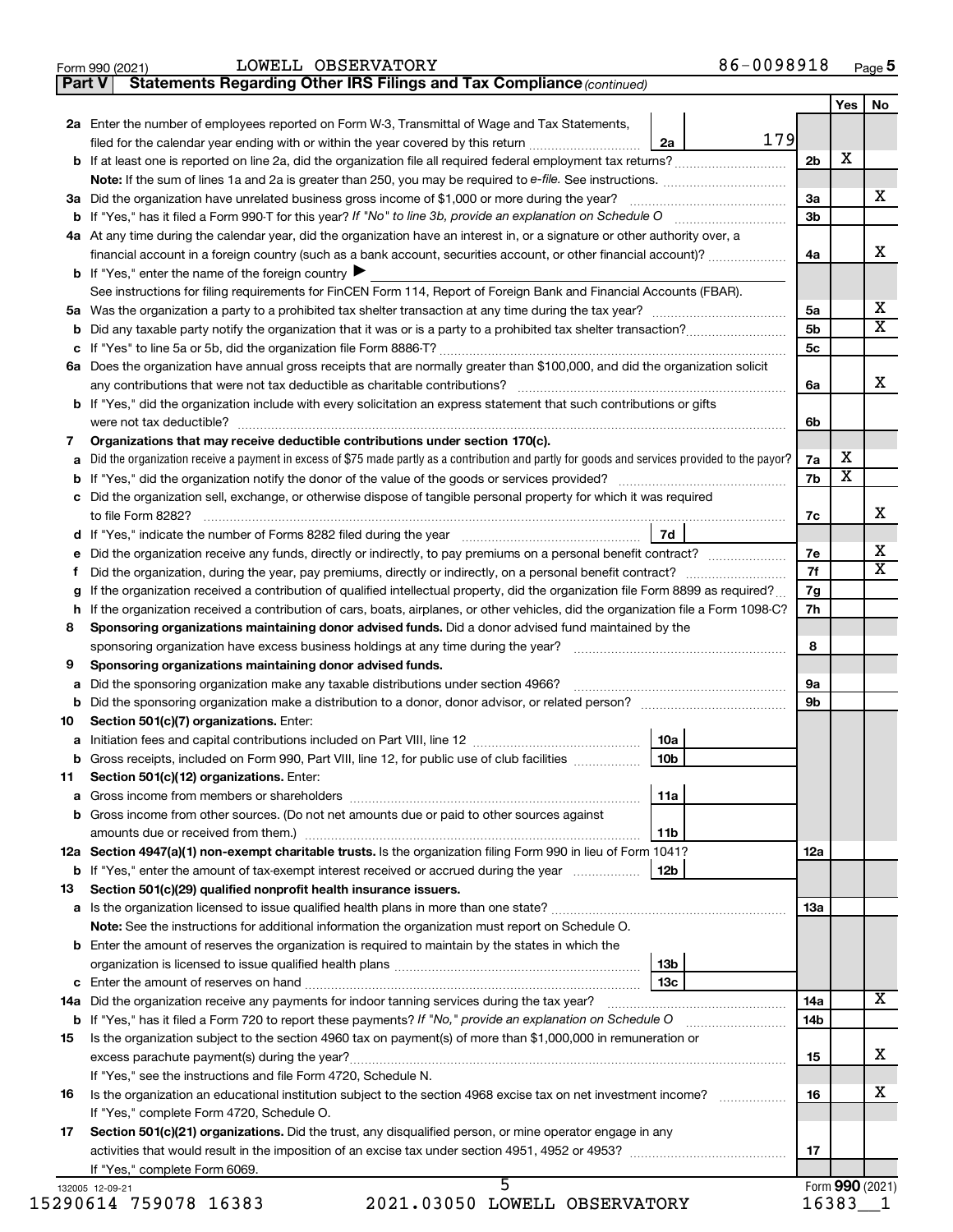| Form 990 (2021) |  |
|-----------------|--|
|-----------------|--|

#### Form 990 (2021)  $LOWELL$   $OBSERVATORY$   $86-0098918$   $Page$

**Part VI** Governance, Management, and Disclosure. For each "Yes" response to lines 2 through 7b below, and for a "No" response *to line 8a, 8b, or 10b below, describe the circumstances, processes, or changes on Schedule O. See instructions.*

|     | Check if Schedule O contains a response or note to any line in this Part VI [1] [1] [1] [1] [1] [1] [1] [1] [1                                                                      |    |                 |                         | $\mathbf{X}$            |
|-----|-------------------------------------------------------------------------------------------------------------------------------------------------------------------------------------|----|-----------------|-------------------------|-------------------------|
|     | <b>Section A. Governing Body and Management</b>                                                                                                                                     |    |                 |                         |                         |
|     |                                                                                                                                                                                     |    |                 | Yes                     | No                      |
|     | 1a Enter the number of voting members of the governing body at the end of the tax year                                                                                              | 1a |                 |                         |                         |
|     | If there are material differences in voting rights among members of the governing body, or if the governing                                                                         |    |                 |                         |                         |
|     | body delegated broad authority to an executive committee or similar committee, explain on Schedule O.                                                                               |    |                 |                         |                         |
| b   | Enter the number of voting members included on line 1a, above, who are independent                                                                                                  | 1b | 0               |                         |                         |
| 2   | Did any officer, director, trustee, or key employee have a family relationship or a business relationship with any other                                                            |    |                 |                         |                         |
|     | officer, director, trustee, or key employee?                                                                                                                                        |    | $\mathbf{2}$    |                         | x                       |
| 3   | Did the organization delegate control over management duties customarily performed by or under the direct supervision                                                               |    |                 |                         |                         |
|     |                                                                                                                                                                                     |    | 3               |                         | х                       |
| 4   | Did the organization make any significant changes to its governing documents since the prior Form 990 was filed?                                                                    |    | 4               |                         | $\overline{\textbf{x}}$ |
| 5   |                                                                                                                                                                                     |    | 5               |                         | $\overline{\textbf{X}}$ |
| 6   |                                                                                                                                                                                     |    | 6               |                         | $\overline{\textbf{x}}$ |
| 7a  | Did the organization have members, stockholders, or other persons who had the power to elect or appoint one or                                                                      |    |                 |                         |                         |
|     |                                                                                                                                                                                     |    |                 |                         | x                       |
|     |                                                                                                                                                                                     |    | 7a              |                         |                         |
| b   | Are any governance decisions of the organization reserved to (or subject to approval by) members, stockholders, or                                                                  |    |                 |                         | X                       |
|     |                                                                                                                                                                                     |    | 7b              |                         |                         |
| 8   | Did the organization contemporaneously document the meetings held or written actions undertaken during the year by the following:                                                   |    |                 |                         |                         |
| а   |                                                                                                                                                                                     |    | 8а              | х                       |                         |
| b   |                                                                                                                                                                                     |    | 8b              | $\overline{\mathbf{x}}$ |                         |
| 9   | Is there any officer, director, trustee, or key employee listed in Part VII, Section A, who cannot be reached at the                                                                |    |                 |                         |                         |
|     |                                                                                                                                                                                     |    | 9               |                         | x                       |
|     | <b>Section B. Policies</b> (This Section B requests information about policies not required by the Internal Revenue Code.)                                                          |    |                 |                         |                         |
|     |                                                                                                                                                                                     |    |                 | Yes                     | No                      |
|     |                                                                                                                                                                                     |    | 10a             |                         | x                       |
|     | <b>b</b> If "Yes," did the organization have written policies and procedures governing the activities of such chapters, affiliates,                                                 |    |                 |                         |                         |
|     |                                                                                                                                                                                     |    | 10 <sub>b</sub> |                         |                         |
|     | 11a Has the organization provided a complete copy of this Form 990 to all members of its governing body before filing the form?                                                     |    | 11a             | х                       |                         |
|     | b Describe on Schedule O the process, if any, used by the organization to review this Form 990.                                                                                     |    |                 |                         |                         |
| 12a |                                                                                                                                                                                     |    | 12a             | х                       |                         |
| b   | Were officers, directors, or trustees, and key employees required to disclose annually interests that could give rise to conflicts?                                                 |    | 12 <sub>b</sub> | х                       |                         |
| с   | Did the organization regularly and consistently monitor and enforce compliance with the policy? If "Yes," describe                                                                  |    |                 |                         |                         |
|     |                                                                                                                                                                                     |    | 12c             | X                       |                         |
| 13  |                                                                                                                                                                                     |    | 13              | $\overline{\textbf{x}}$ |                         |
| 14  | Did the organization have a written document retention and destruction policy? [11] manufaction model of the organization have a written document retention and destruction policy? |    | 14              | $\overline{\mathbf{X}}$ |                         |
| 15  | Did the process for determining compensation of the following persons include a review and approval by independent                                                                  |    |                 |                         |                         |
|     | persons, comparability data, and contemporaneous substantiation of the deliberation and decision?                                                                                   |    |                 |                         |                         |
|     |                                                                                                                                                                                     |    | <b>15a</b>      | х                       |                         |
| а   |                                                                                                                                                                                     |    |                 |                         | х                       |
|     |                                                                                                                                                                                     |    | 15b             |                         |                         |
|     | If "Yes" to line 15a or 15b, describe the process on Schedule O. See instructions.                                                                                                  |    |                 |                         |                         |
|     | 16a Did the organization invest in, contribute assets to, or participate in a joint venture or similar arrangement with a                                                           |    |                 |                         |                         |
|     | taxable entity during the year?                                                                                                                                                     |    | 16a             |                         | х                       |
|     | b If "Yes," did the organization follow a written policy or procedure requiring the organization to evaluate its participation                                                      |    |                 |                         |                         |
|     | in joint venture arrangements under applicable federal tax law, and take steps to safeguard the organization's                                                                      |    |                 |                         |                         |
|     | exempt status with respect to such arrangements?                                                                                                                                    |    | 16b             |                         |                         |
|     | <b>Section C. Disclosure</b>                                                                                                                                                        |    |                 |                         |                         |
| 17  | <b>NONE</b><br>List the states with which a copy of this Form 990 is required to be filed $\blacktriangleright$                                                                     |    |                 |                         |                         |
| 18  | Section 6104 requires an organization to make its Forms 1023 (1024 or 1024-A, if applicable), 990, and 990-T (section 501(c)(3)s only) available                                    |    |                 |                         |                         |
|     | for public inspection. Indicate how you made these available. Check all that apply.                                                                                                 |    |                 |                         |                         |
|     | $\lfloor x \rfloor$ Upon request<br><b>X</b> Own website<br>Another's website<br>Other (explain on Schedule O)                                                                      |    |                 |                         |                         |
| 19  | Describe on Schedule O whether (and if so, how) the organization made its governing documents, conflict of interest policy, and financial                                           |    |                 |                         |                         |
|     | statements available to the public during the tax year.                                                                                                                             |    |                 |                         |                         |
| 20  | State the name, address, and telephone number of the person who possesses the organization's books and records                                                                      |    |                 |                         |                         |
|     | ANNE LABRUZZO - 928-233-3239                                                                                                                                                        |    |                 |                         |                         |
|     | 86001-4470<br>1400 W. MARS HILL ROAD, FLAGSTAFF,<br>AZ                                                                                                                              |    |                 |                         |                         |
|     |                                                                                                                                                                                     |    |                 | Form 990 (2021)         |                         |
|     | 132006 12-09-21<br>6                                                                                                                                                                |    |                 |                         |                         |
|     | 2021.03050 LOWELL OBSERVATORY<br>15290614 759078 16383                                                                                                                              |    |                 | $16383 - 1$             |                         |
|     |                                                                                                                                                                                     |    |                 |                         |                         |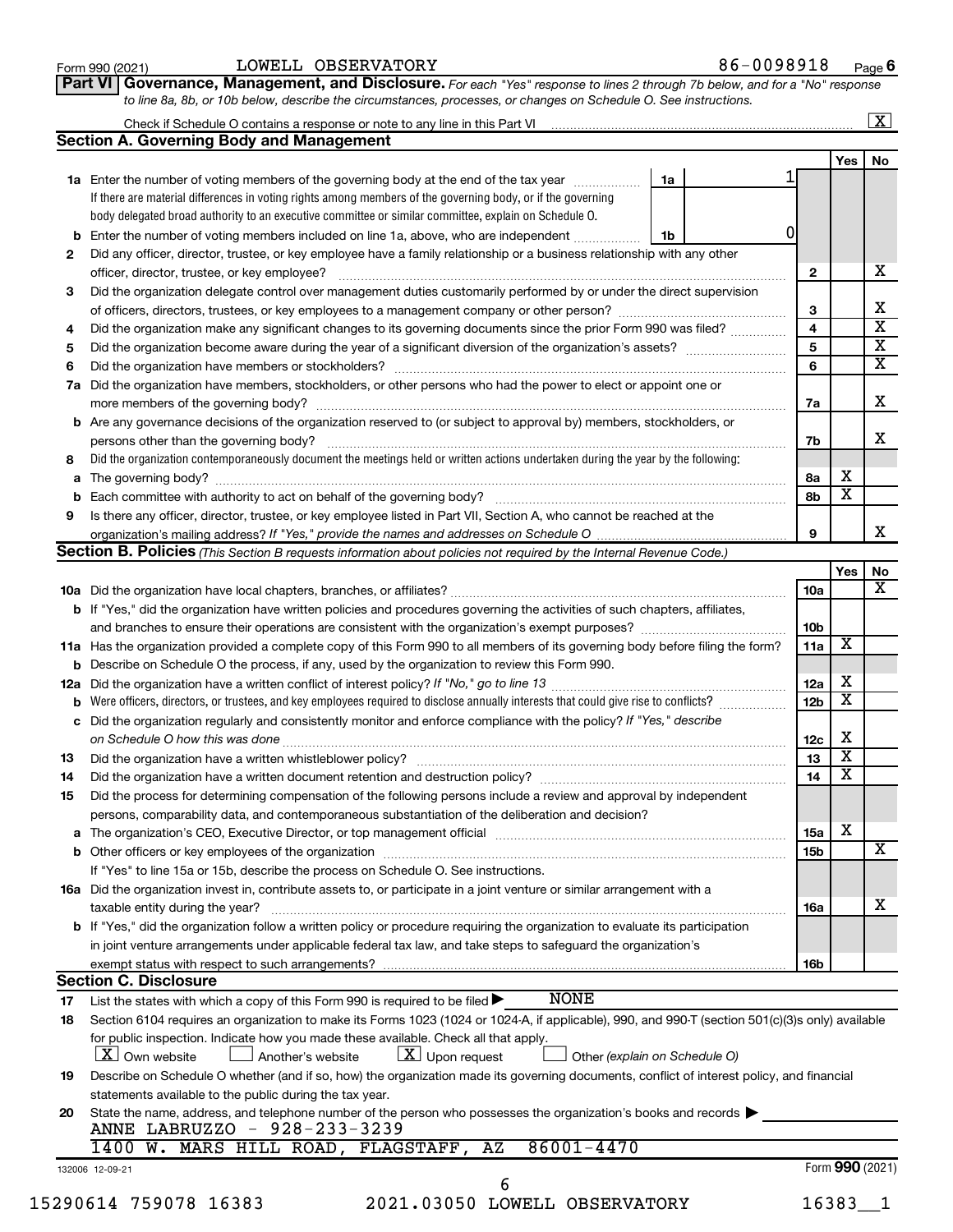$\Box$ 

| Part VII Compensation of Officers, Directors, Trustees, Key Employees, Highest Compensated |  |  |
|--------------------------------------------------------------------------------------------|--|--|
| <b>Employees, and Independent Contractors</b>                                              |  |  |

Check if Schedule O contains a response or note to any line in this Part VII

**Section A. Officers, Directors, Trustees, Key Employees, and Highest Compensated Employees**

**1a**  Complete this table for all persons required to be listed. Report compensation for the calendar year ending with or within the organization's tax year.  $\bullet$  List all of the organization's current officers, directors, trustees (whether individuals or organizations), regardless of amount of compensation.

Enter -0- in columns (D), (E), and (F) if no compensation was paid.

**•** List all of the organization's **current** key employees, if any. See the instructions for definition of "key employee."

• List the organization's five *current* highest compensated employees (other than an officer, director, trustee, or key employee) who received reportable compensation (box 5 of Form W-2, Form 1099-MISC, and/or box 1 of Form 1099-NEC) of more than \$100,000 from the organization and any related organizations.

 $\bullet$  List all of the organization's former officers, key employees, and highest compensated employees who received more than \$100,000 of reportable compensation from the organization and any related organizations.

**•** List all of the organization's former directors or trustees that received, in the capacity as a former director or trustee of the organization, more than \$10,000 of reportable compensation from the organization and any related organizations.

See the instructions for the order in which to list the persons above.

Check this box if neither the organization nor any related organization compensated any current officer, director, or trustee.  $\Box$ 

| (A)                        | (B)                    | (C)                            |                                                                  |             |              |                                   |        | (D)             | (E)             | (F)                          |
|----------------------------|------------------------|--------------------------------|------------------------------------------------------------------|-------------|--------------|-----------------------------------|--------|-----------------|-----------------|------------------------------|
| Name and title             | Average                |                                | Position<br>(do not check more than one                          |             |              |                                   |        | Reportable      | Reportable      | Estimated                    |
|                            | hours per              |                                | box, unless person is both an<br>officer and a director/trustee) |             |              |                                   |        | compensation    | compensation    | amount of                    |
|                            | week                   |                                |                                                                  |             |              |                                   |        | from            | from related    | other                        |
|                            | (list any              |                                |                                                                  |             |              |                                   |        | the             | organizations   | compensation                 |
|                            | hours for              |                                |                                                                  |             |              |                                   |        | organization    | (W-2/1099-MISC/ | from the                     |
|                            | related                |                                |                                                                  |             |              |                                   |        | (W-2/1099-MISC/ | 1099-NEC)       | organization                 |
|                            | organizations<br>below |                                |                                                                  |             |              |                                   |        | 1099-NEC)       |                 | and related<br>organizations |
|                            | line)                  | Individual trustee or director | Institutional trustee                                            | Officer     | Key employee | Highest compensated<br>  employee | Former |                 |                 |                              |
| (1) HALL, JEFFREY          | 40.00                  |                                |                                                                  |             |              |                                   |        |                 |                 |                              |
| <b>DIRECTOR</b>            |                        |                                |                                                                  | $\mathbf X$ |              |                                   |        | 165,023.        | $0$ .           | 19,083.                      |
| (2) MASSEY, PHILIP         | 40.00                  |                                |                                                                  |             |              |                                   |        |                 |                 |                              |
| <b>ASTRONOMER</b>          |                        |                                |                                                                  |             |              | $\mathbf X$                       |        | 161,788.        | $0$ .           | 15,937.                      |
| (3) ACTOR, ANN T.          | 38.00                  |                                |                                                                  |             |              |                                   |        |                 |                 |                              |
| CHIEF PHILANTHROPY OFFICER | 2.00                   |                                |                                                                  |             |              | $\mathbf X$                       |        | 156,233.        | 0.              | 16,913.                      |
| (4) LEVINE, STEPHEN        | 40.00                  |                                |                                                                  |             |              |                                   |        |                 |                 |                              |
| <b>ASTRONOMER</b>          |                        |                                |                                                                  |             |              | $\rm X$                           |        | 153,518.        | $0$ .           | 15,810.                      |
| (5) HUNTER, DEIDRE         | 40.00                  |                                |                                                                  |             |              |                                   |        |                 |                 |                              |
| <b>ASTRONOMER</b>          |                        |                                |                                                                  |             |              | $\mathbf X$                       |        | 153,021.        | 0.              | 15,837.                      |
| (6) LABRUZZO, ANNE         | 36.00                  |                                |                                                                  |             |              |                                   |        |                 |                 |                              |
| CHIEF FINANCIAL OFFICER    | 4.00                   |                                |                                                                  | $\mathbf X$ |              |                                   |        | 148,969.        | 0.              | 17,578.                      |
| (7) WEST, MICHAEL          | 40.00                  |                                |                                                                  |             |              |                                   |        |                 |                 |                              |
| DIRECTOR FOR SCIENCE       |                        |                                |                                                                  |             |              | $\mathbf x$                       |        | 157,143.        | 0.              | 9,043.                       |
| (8) PUTNAM, W. LOWELL      | 30.00                  |                                |                                                                  |             |              |                                   |        |                 |                 |                              |
| TRUSTEE - SOLE             | $4.00 \, \text{X}$     |                                |                                                                  | $\mathbf X$ |              |                                   |        | 279.            | 0.              | 8,679.                       |
|                            |                        |                                |                                                                  |             |              |                                   |        |                 |                 |                              |
|                            |                        |                                |                                                                  |             |              |                                   |        |                 |                 |                              |
|                            |                        |                                |                                                                  |             |              |                                   |        |                 |                 |                              |
|                            |                        |                                |                                                                  |             |              |                                   |        |                 |                 |                              |
|                            |                        |                                |                                                                  |             |              |                                   |        |                 |                 |                              |
|                            |                        |                                |                                                                  |             |              |                                   |        |                 |                 |                              |
|                            |                        |                                |                                                                  |             |              |                                   |        |                 |                 |                              |
|                            |                        |                                |                                                                  |             |              |                                   |        |                 |                 |                              |
|                            |                        |                                |                                                                  |             |              |                                   |        |                 |                 |                              |
|                            |                        |                                |                                                                  |             |              |                                   |        |                 |                 |                              |
|                            |                        |                                |                                                                  |             |              |                                   |        |                 |                 |                              |
|                            |                        |                                |                                                                  |             |              |                                   |        |                 |                 |                              |
|                            |                        |                                |                                                                  |             |              |                                   |        |                 |                 |                              |
|                            |                        |                                |                                                                  |             |              |                                   |        |                 |                 |                              |
|                            |                        |                                |                                                                  |             |              |                                   |        |                 |                 |                              |
|                            |                        |                                |                                                                  |             |              |                                   |        |                 |                 |                              |

132007 12-09-21

7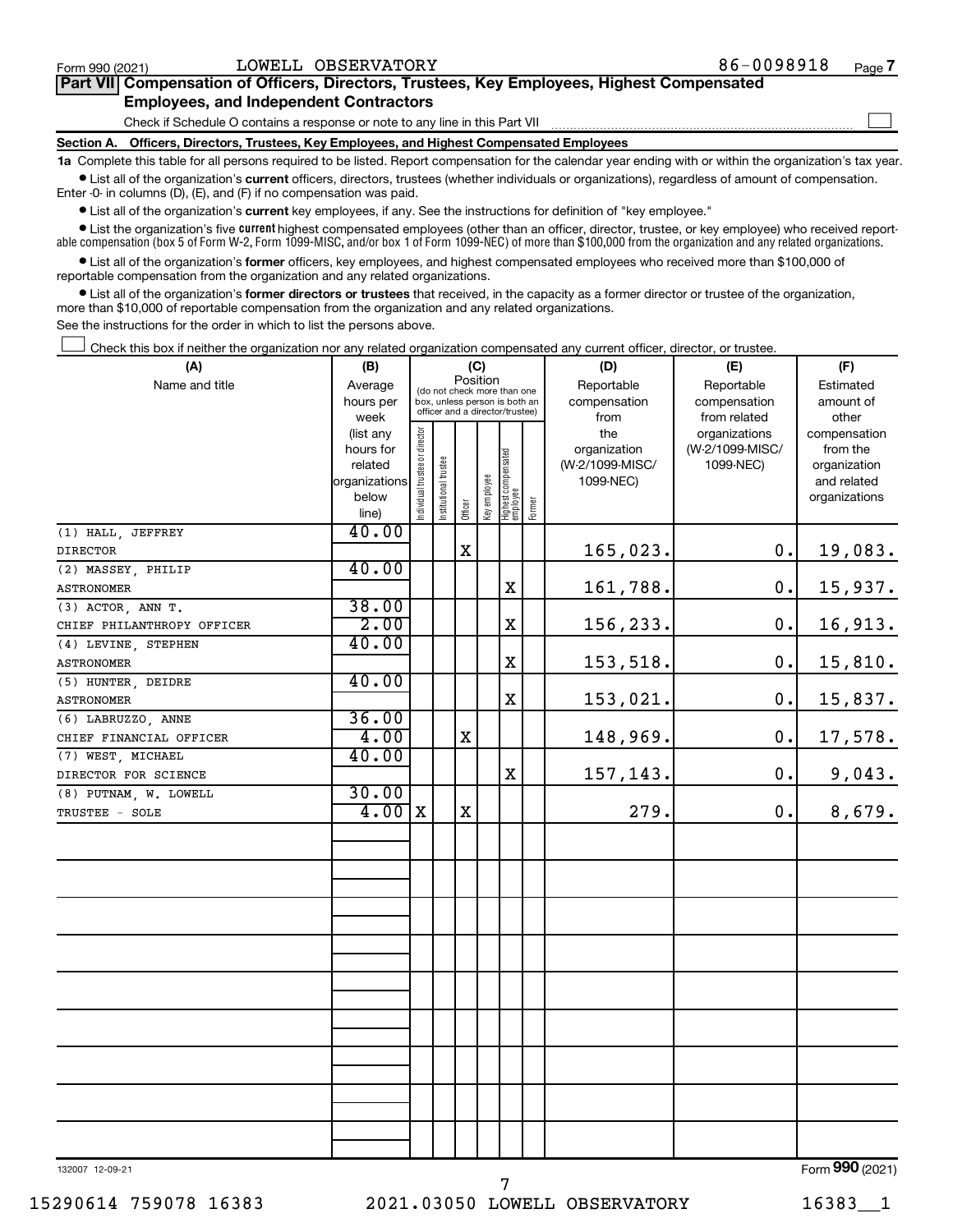|                                                                                                                                                                                            | LOWELL OBSERVATORY<br>Form 990 (2021)                                                                                                                                                                                                                  |                                                                      |                                |                       |                 |              |                                                                                                 |        |                                                     | 86-0098918                                        |                  |                     |                                                                          | Page 8  |
|--------------------------------------------------------------------------------------------------------------------------------------------------------------------------------------------|--------------------------------------------------------------------------------------------------------------------------------------------------------------------------------------------------------------------------------------------------------|----------------------------------------------------------------------|--------------------------------|-----------------------|-----------------|--------------|-------------------------------------------------------------------------------------------------|--------|-----------------------------------------------------|---------------------------------------------------|------------------|---------------------|--------------------------------------------------------------------------|---------|
| <b>Part VII</b>                                                                                                                                                                            | Section A. Officers, Directors, Trustees, Key Employees, and Highest Compensated Employees (continued)                                                                                                                                                 |                                                                      |                                |                       |                 |              |                                                                                                 |        |                                                     |                                                   |                  |                     |                                                                          |         |
|                                                                                                                                                                                            | (A)<br>Name and title                                                                                                                                                                                                                                  | (B)<br>Average<br>hours per<br>week                                  |                                |                       | (C)<br>Position |              | (do not check more than one<br>box, unless person is both an<br>officer and a director/trustee) |        | (D)<br>Reportable<br>compensation<br>from           | (E)<br>Reportable<br>compensation<br>from related |                  |                     | (F)<br>Estimated<br>amount of<br>other                                   |         |
|                                                                                                                                                                                            |                                                                                                                                                                                                                                                        | (list any<br>hours for<br>related<br>organizations<br>below<br>line) | Individual trustee or director | Institutional trustee | Officer         | key employee | Highest compensated<br>  employee                                                               | Former | the<br>organization<br>(W-2/1099-MISC/<br>1099-NEC) | organizations<br>(W-2/1099-MISC/<br>1099-NEC)     |                  |                     | compensation<br>from the<br>organization<br>and related<br>organizations |         |
|                                                                                                                                                                                            |                                                                                                                                                                                                                                                        |                                                                      |                                |                       |                 |              |                                                                                                 |        |                                                     |                                                   |                  |                     |                                                                          |         |
|                                                                                                                                                                                            |                                                                                                                                                                                                                                                        |                                                                      |                                |                       |                 |              |                                                                                                 |        |                                                     |                                                   |                  |                     |                                                                          |         |
|                                                                                                                                                                                            |                                                                                                                                                                                                                                                        |                                                                      |                                |                       |                 |              |                                                                                                 |        |                                                     |                                                   |                  |                     |                                                                          |         |
|                                                                                                                                                                                            |                                                                                                                                                                                                                                                        |                                                                      |                                |                       |                 |              |                                                                                                 |        |                                                     |                                                   |                  |                     |                                                                          |         |
|                                                                                                                                                                                            |                                                                                                                                                                                                                                                        |                                                                      |                                |                       |                 |              |                                                                                                 |        |                                                     |                                                   |                  |                     |                                                                          |         |
|                                                                                                                                                                                            |                                                                                                                                                                                                                                                        |                                                                      |                                |                       |                 |              |                                                                                                 |        |                                                     |                                                   |                  |                     |                                                                          |         |
|                                                                                                                                                                                            |                                                                                                                                                                                                                                                        |                                                                      |                                |                       |                 |              |                                                                                                 |        |                                                     |                                                   |                  |                     |                                                                          |         |
|                                                                                                                                                                                            |                                                                                                                                                                                                                                                        |                                                                      |                                |                       |                 |              |                                                                                                 |        |                                                     |                                                   |                  |                     |                                                                          |         |
|                                                                                                                                                                                            | 1b Subtotal                                                                                                                                                                                                                                            |                                                                      |                                |                       |                 |              |                                                                                                 |        | 1,095,974.                                          |                                                   | $\overline{0}$ . |                     | 118,880.                                                                 |         |
|                                                                                                                                                                                            | c Total from continuation sheets to Part VII, Section A manufactured by                                                                                                                                                                                |                                                                      |                                |                       |                 |              |                                                                                                 |        | 0.<br>1,095,974.                                    |                                                   | σ.<br>σ.         |                     | 118,880.                                                                 | 0.      |
| 2                                                                                                                                                                                          | Total number of individuals (including but not limited to those listed above) who received more than \$100,000 of reportable<br>compensation from the organization $\blacktriangleright$                                                               |                                                                      |                                |                       |                 |              |                                                                                                 |        |                                                     |                                                   |                  |                     |                                                                          | 25      |
| з                                                                                                                                                                                          | Did the organization list any former officer, director, trustee, key employee, or highest compensated employee on<br>line 1a? If "Yes," complete Schedule J for such individual                                                                        |                                                                      |                                |                       |                 |              |                                                                                                 |        |                                                     |                                                   |                  | 3                   | Yes                                                                      | No<br>х |
| 4                                                                                                                                                                                          | For any individual listed on line 1a, is the sum of reportable compensation and other compensation from the organization                                                                                                                               |                                                                      |                                |                       |                 |              |                                                                                                 |        |                                                     |                                                   |                  | 4                   | х                                                                        |         |
| 5                                                                                                                                                                                          | Did any person listed on line 1a receive or accrue compensation from any unrelated organization or individual for services                                                                                                                             |                                                                      |                                |                       |                 |              |                                                                                                 |        |                                                     |                                                   |                  | 5                   |                                                                          | x       |
|                                                                                                                                                                                            | <b>Section B. Independent Contractors</b>                                                                                                                                                                                                              |                                                                      |                                |                       |                 |              |                                                                                                 |        |                                                     |                                                   |                  |                     |                                                                          |         |
| 1                                                                                                                                                                                          | Complete this table for your five highest compensated independent contractors that received more than \$100,000 of compensation from<br>the organization. Report compensation for the calendar year ending with or within the organization's tax year. |                                                                      |                                |                       |                 |              |                                                                                                 |        |                                                     |                                                   |                  |                     |                                                                          |         |
|                                                                                                                                                                                            | (A)<br>Name and business address                                                                                                                                                                                                                       |                                                                      |                                |                       |                 |              |                                                                                                 |        | (B)<br>Description of services                      |                                                   |                  | (C)<br>Compensation |                                                                          |         |
|                                                                                                                                                                                            | BUILDING & ENGINEERING CONTRACTORS SOUTHWES<br>P.O. BOX 30458, FLAGSTAFF, AZ 86003                                                                                                                                                                     |                                                                      |                                |                       |                 |              |                                                                                                 |        | CONSTRUCTION                                        |                                                   |                  | 1,856,196.          |                                                                          |         |
| SOUTHWEST RESEARCH INSTITUTE, 1050 WALNUT<br>STREET, SUITE 300, BOULDER, CO 80302                                                                                                          |                                                                                                                                                                                                                                                        |                                                                      |                                |                       |                 |              |                                                                                                 |        | CONSULTING                                          |                                                   |                  |                     | 625,000.                                                                 |         |
| JOHNSON WALZER ASSOCIATES, LLC, 17 N. SAN<br>FRANCISCO STREET, SUITE 3A, FLAGSTAFF, AZ<br>CONSTRUCTION                                                                                     |                                                                                                                                                                                                                                                        |                                                                      |                                |                       |                 |              |                                                                                                 |        |                                                     |                                                   |                  |                     | 483,299.                                                                 |         |
|                                                                                                                                                                                            | KEI SPACE DESIGN, LTD., 1141 MONTROYAL<br>BLVD.,,<br>NORTH VANCOUVER, CANADA                                                                                                                                                                           |                                                                      |                                |                       |                 |              |                                                                                                 |        | CONSULTING                                          |                                                   |                  |                     | 370,616.                                                                 |         |
|                                                                                                                                                                                            | HART SCIENTIFIC CONSULTING INTERNATIONAL, L<br>2002 N. FORBES BLVD. #102, TUCSON, AZ 85745CONSULTING                                                                                                                                                   |                                                                      |                                |                       |                 |              |                                                                                                 |        |                                                     |                                                   |                  |                     | 350,000.                                                                 |         |
| Total number of independent contractors (including but not limited to those listed above) who received more than<br>$\mathbf{2}$<br>6<br>\$100,000 of compensation from the organization > |                                                                                                                                                                                                                                                        |                                                                      |                                |                       |                 |              |                                                                                                 |        |                                                     |                                                   |                  |                     |                                                                          |         |

132008 12-09-21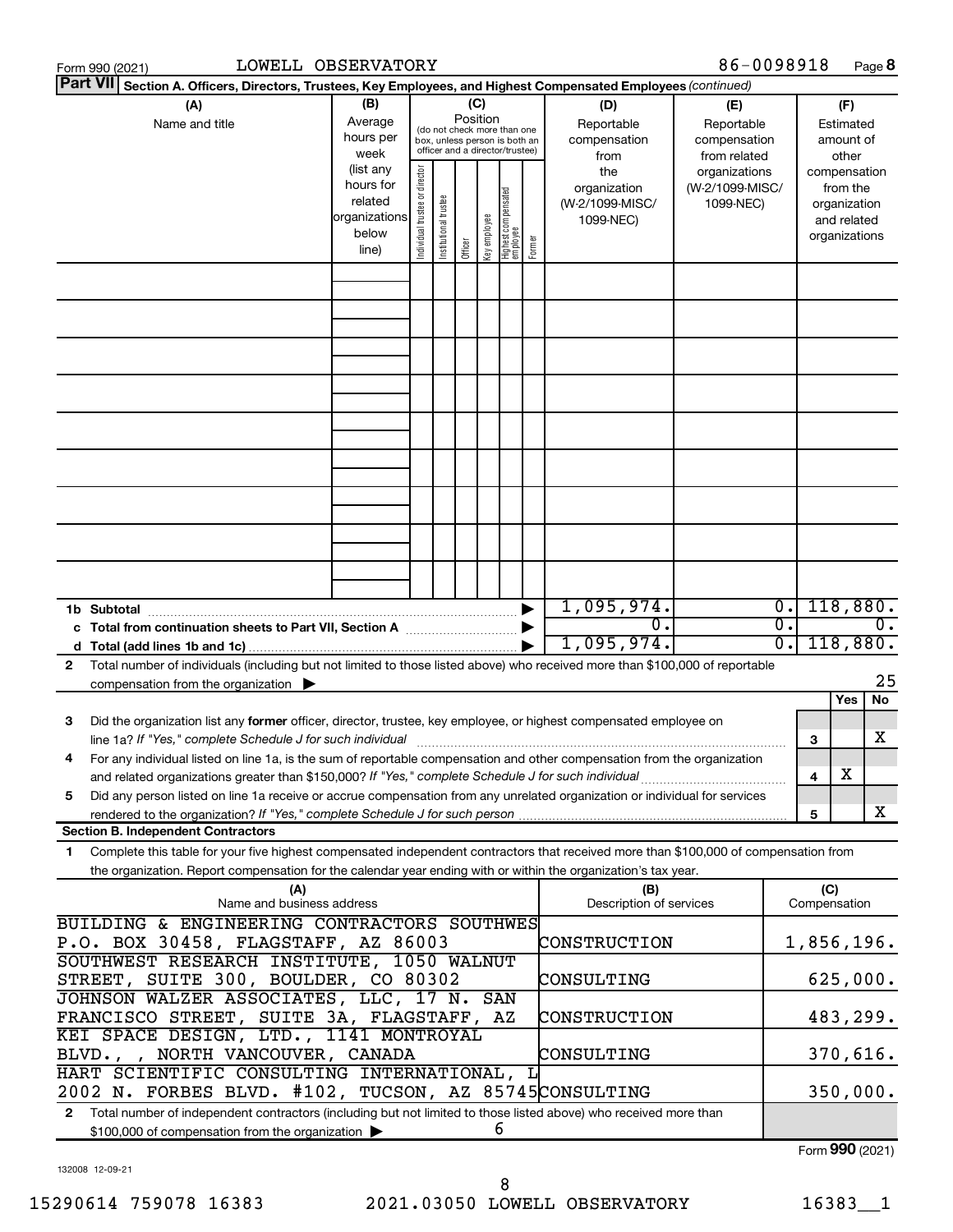|                                                           |    |     |                                                       |                |                |                     |                      | Total revenue | (B)<br>Related or exempt<br>function revenue | (C)<br>Unrelated<br>business revenue | (D)<br>Revenue excluded<br>from tax under<br>sections 512 - 514 |
|-----------------------------------------------------------|----|-----|-------------------------------------------------------|----------------|----------------|---------------------|----------------------|---------------|----------------------------------------------|--------------------------------------|-----------------------------------------------------------------|
|                                                           |    |     | 1 a Federated campaigns                               |                | 1a             |                     |                      |               |                                              |                                      |                                                                 |
| Contributions, Gifts, Grants<br>and Other Similar Amounts |    |     | <b>b</b> Membership dues                              |                | 1 <sub>b</sub> |                     | 234,483.             |               |                                              |                                      |                                                                 |
|                                                           |    |     | c Fundraising events                                  |                | 1 <sub>c</sub> |                     |                      |               |                                              |                                      |                                                                 |
|                                                           |    |     | d Related organizations                               |                | 1 <sub>d</sub> |                     | 354,895.             |               |                                              |                                      |                                                                 |
|                                                           |    |     | e Government grants (contributions)                   |                | 1e             |                     | 3,998,800.           |               |                                              |                                      |                                                                 |
|                                                           |    |     | f All other contributions, gifts, grants, and         |                |                |                     |                      |               |                                              |                                      |                                                                 |
|                                                           |    |     | similar amounts not included above                    |                | 1f             |                     | 12, 119, 941.        |               |                                              |                                      |                                                                 |
|                                                           |    |     | g Noncash contributions included in lines 1a-1f       |                |                | 1g  \$              | 859,886.             |               |                                              |                                      |                                                                 |
|                                                           |    |     |                                                       |                |                |                     |                      | 16,708,119.   |                                              |                                      |                                                                 |
|                                                           |    |     |                                                       |                |                |                     | <b>Business Code</b> |               |                                              |                                      |                                                                 |
|                                                           |    | 2 a | TELESCOPE ACCESS FEES                                 |                |                |                     | 541700               | 2,071,708.    | 2,071,708.                                   |                                      |                                                                 |
| Program Service<br>Revenue                                |    | b   | RESEARCH - GOVERNMENT CONTRACTS                       |                |                |                     | 541700               | 1,542,978.    | 1,542,978.                                   |                                      |                                                                 |
|                                                           |    |     | EDUCATIONAL PROGRAMS                                  |                |                |                     | 611600               | 1, 214, 713.  | 1, 214, 713.                                 |                                      |                                                                 |
|                                                           |    | d   |                                                       |                |                |                     |                      |               |                                              |                                      |                                                                 |
|                                                           |    | е   |                                                       |                |                |                     |                      |               |                                              |                                      |                                                                 |
|                                                           |    | f   | All other program service revenue                     |                |                |                     |                      |               |                                              |                                      |                                                                 |
|                                                           |    |     |                                                       |                |                |                     |                      | 4,829,399.    |                                              |                                      |                                                                 |
|                                                           | 3  |     | Investment income (including dividends, interest, and |                |                |                     |                      |               |                                              |                                      |                                                                 |
|                                                           |    |     |                                                       |                |                |                     |                      | 14,004.       |                                              |                                      | 14,004.                                                         |
|                                                           | 4  |     | Income from investment of tax-exempt bond proceeds    |                |                |                     |                      |               |                                              |                                      |                                                                 |
|                                                           | 5  |     |                                                       |                |                |                     |                      |               |                                              |                                      |                                                                 |
|                                                           |    |     |                                                       |                | (i) Real       |                     | (ii) Personal        |               |                                              |                                      |                                                                 |
|                                                           |    |     | 6 a Gross rents<br>.                                  | 6a             |                |                     |                      |               |                                              |                                      |                                                                 |
|                                                           |    |     | <b>b</b> Less: rental expenses $\ldots$               | 6 <sub>b</sub> |                |                     |                      |               |                                              |                                      |                                                                 |
|                                                           |    | c   | Rental income or (loss)                               | 6с             |                |                     |                      |               |                                              |                                      |                                                                 |
|                                                           |    |     | d Net rental income or (loss)                         |                | (i) Securities |                     | (ii) Other           |               |                                              |                                      |                                                                 |
|                                                           |    |     | 7 a Gross amount from sales of                        |                |                |                     |                      |               |                                              |                                      |                                                                 |
|                                                           |    |     | assets other than inventory                           | 7a             |                | 893,053.            |                      |               |                                              |                                      |                                                                 |
|                                                           |    |     | <b>b</b> Less: cost or other basis                    |                |                |                     |                      |               |                                              |                                      |                                                                 |
|                                                           |    |     | and sales expenses                                    | 7b <br> 7c     |                | 62,221.<br>830,832. |                      |               |                                              |                                      |                                                                 |
| <b>Other Revenue</b>                                      |    |     | c Gain or (loss)                                      |                |                |                     |                      | 830,832.      |                                              |                                      | 830,832.                                                        |
|                                                           |    |     | 8 a Gross income from fundraising events (not         |                |                |                     |                      |               |                                              |                                      |                                                                 |
|                                                           |    |     | including \$<br>$\overline{\phantom{a}}$ of           |                |                |                     |                      |               |                                              |                                      |                                                                 |
|                                                           |    |     | contributions reported on line 1c). See               |                |                |                     |                      |               |                                              |                                      |                                                                 |
|                                                           |    |     | Part IV, line 18                                      |                |                | 8a                  |                      |               |                                              |                                      |                                                                 |
|                                                           |    |     |                                                       |                |                |                     |                      |               |                                              |                                      |                                                                 |
|                                                           |    |     | c Net income or (loss) from fundraising events        |                |                |                     |                      |               |                                              |                                      |                                                                 |
|                                                           |    |     | 9 a Gross income from gaming activities. See          |                |                |                     |                      |               |                                              |                                      |                                                                 |
|                                                           |    |     |                                                       |                |                | 9a                  |                      |               |                                              |                                      |                                                                 |
|                                                           |    |     |                                                       |                |                | 9b                  |                      |               |                                              |                                      |                                                                 |
|                                                           |    |     | c Net income or (loss) from gaming activities         |                |                |                     |                      |               |                                              |                                      |                                                                 |
|                                                           |    |     | 10 a Gross sales of inventory, less returns           |                |                |                     |                      |               |                                              |                                      |                                                                 |
|                                                           |    |     |                                                       |                |                | 10a                 | 314,685.             |               |                                              |                                      |                                                                 |
|                                                           |    |     | <b>b</b> Less: cost of goods sold                     |                |                | l10bl               | 156,639.             |               |                                              |                                      |                                                                 |
|                                                           |    |     | c Net income or (loss) from sales of inventory        |                |                |                     |                      | 158,046.      | 158,046.                                     |                                      |                                                                 |
|                                                           |    |     |                                                       |                |                |                     | <b>Business Code</b> |               |                                              |                                      |                                                                 |
|                                                           |    |     | 11 a MISCELLANEOUS INCOME                             |                |                |                     | 900099               | 282,713.      | 282,713.                                     |                                      |                                                                 |
|                                                           |    | b   |                                                       |                |                |                     |                      |               |                                              |                                      |                                                                 |
|                                                           |    | с   |                                                       |                |                |                     |                      |               |                                              |                                      |                                                                 |
| Miscellaneous<br>Revenue                                  |    |     |                                                       |                |                |                     |                      |               |                                              |                                      |                                                                 |
|                                                           |    |     |                                                       |                |                |                     |                      | 282,713.      |                                              |                                      |                                                                 |
|                                                           | 12 |     | <b>Total revenue.</b> See instructions                |                |                |                     |                      | 22,823,113.   | 5,270,158.                                   | 0                                    | 844,836.                                                        |
| 132009 12-09-21                                           |    |     |                                                       |                |                |                     |                      |               |                                              |                                      | Form 990 (2021)                                                 |

9

**Part VIII Statement of Revenue**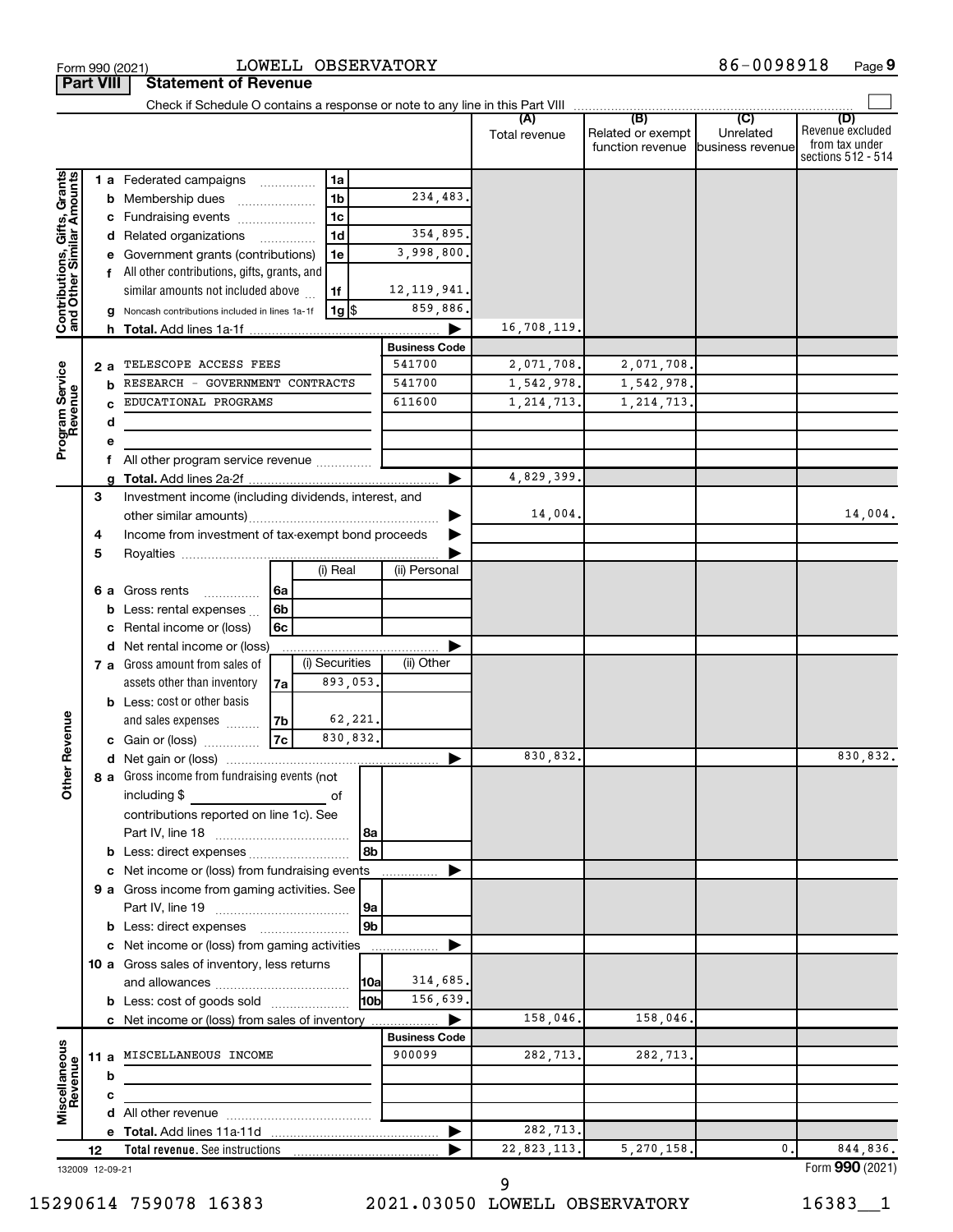#### Form 990 (2021)  $LOWELL$   $OBSERVATORY$   $86-0098918$   $Page$

**Part IX Statement of Functional Expenses**

*Section 501(c)(3) and 501(c)(4) organizations must complete all columns. All other organizations must complete column (A).*

|              | Do not include amounts reported on lines 6b,<br>7b, 8b, 9b, and 10b of Part VIII.                                                                            | (A)<br>Total expenses | (B)<br>Program service<br>expenses | (C)<br>Management and<br>general expenses | (D)<br>Fundraising<br>expenses |  |  |  |  |  |  |  |  |
|--------------|--------------------------------------------------------------------------------------------------------------------------------------------------------------|-----------------------|------------------------------------|-------------------------------------------|--------------------------------|--|--|--|--|--|--|--|--|
| 1.           | Grants and other assistance to domestic organizations                                                                                                        |                       |                                    |                                           |                                |  |  |  |  |  |  |  |  |
|              | and domestic governments. See Part IV, line 21                                                                                                               | 1,162,998.            | 1,162,998.                         |                                           |                                |  |  |  |  |  |  |  |  |
| $\mathbf{2}$ | Grants and other assistance to domestic<br>individuals. See Part IV, line 22                                                                                 |                       |                                    |                                           |                                |  |  |  |  |  |  |  |  |
| 3            | Grants and other assistance to foreign                                                                                                                       |                       |                                    |                                           |                                |  |  |  |  |  |  |  |  |
|              | organizations, foreign governments, and foreign                                                                                                              |                       |                                    |                                           |                                |  |  |  |  |  |  |  |  |
|              | individuals. See Part IV, lines 15 and 16                                                                                                                    |                       |                                    |                                           |                                |  |  |  |  |  |  |  |  |
| 4            | Benefits paid to or for members                                                                                                                              |                       |                                    |                                           |                                |  |  |  |  |  |  |  |  |
| 5            | Compensation of current officers, directors,                                                                                                                 |                       |                                    |                                           |                                |  |  |  |  |  |  |  |  |
|              | trustees, and key employees                                                                                                                                  | 359,611.              | 22,380.                            | 310, 116.                                 | 27,115.                        |  |  |  |  |  |  |  |  |
| 6            | Compensation not included above to disqualified                                                                                                              |                       |                                    |                                           |                                |  |  |  |  |  |  |  |  |
|              | persons (as defined under section 4958(f)(1)) and                                                                                                            |                       |                                    |                                           |                                |  |  |  |  |  |  |  |  |
|              | persons described in section 4958(c)(3)(B)                                                                                                                   |                       |                                    |                                           |                                |  |  |  |  |  |  |  |  |
| 7            | Other salaries and wages                                                                                                                                     | 7,038,269.            | 5,560,443.                         | 746, 164.                                 | 731,662.                       |  |  |  |  |  |  |  |  |
| 8            | Pension plan accruals and contributions (include                                                                                                             |                       |                                    |                                           |                                |  |  |  |  |  |  |  |  |
|              | section 401(k) and 403(b) employer contributions)                                                                                                            | 308,622.              | 243,555.                           | 34,267.                                   | 30,800.                        |  |  |  |  |  |  |  |  |
| 9            |                                                                                                                                                              | 664, 146.             | 519,076.                           | 78, 150.                                  | 66,920.                        |  |  |  |  |  |  |  |  |
| 10           |                                                                                                                                                              | 517,962.              | 389, 169.                          | 77,649.                                   | 51,144.                        |  |  |  |  |  |  |  |  |
| 11           | Fees for services (nonemployees):                                                                                                                            |                       |                                    |                                           |                                |  |  |  |  |  |  |  |  |
| а            |                                                                                                                                                              |                       |                                    |                                           |                                |  |  |  |  |  |  |  |  |
| b            |                                                                                                                                                              | 53,841.               | 14,088.                            | 39,753.                                   |                                |  |  |  |  |  |  |  |  |
| с            |                                                                                                                                                              | 58, 535.              |                                    | 58, 535.                                  |                                |  |  |  |  |  |  |  |  |
| d            |                                                                                                                                                              |                       |                                    |                                           |                                |  |  |  |  |  |  |  |  |
| е            | Professional fundraising services. See Part IV, line 17                                                                                                      |                       |                                    |                                           |                                |  |  |  |  |  |  |  |  |
| f            | Investment management fees                                                                                                                                   | 4,216.                |                                    | 4,216.                                    |                                |  |  |  |  |  |  |  |  |
| g            | Other. (If line 11g amount exceeds 10% of line 25,                                                                                                           |                       |                                    |                                           |                                |  |  |  |  |  |  |  |  |
|              | column (A), amount, list line 11g expenses on Sch O.)                                                                                                        | 814,530.              | 566,299.                           | 211,433.                                  | 36,798.                        |  |  |  |  |  |  |  |  |
| 12           |                                                                                                                                                              | 56,012.               | 44,684.                            |                                           | 11,328.                        |  |  |  |  |  |  |  |  |
| 13           |                                                                                                                                                              | 391,699.              | 254,927.                           | 43,523.                                   | 93, 249.                       |  |  |  |  |  |  |  |  |
| 14           |                                                                                                                                                              | 269,617.              | 130,570.                           | 63,411.                                   | 75,636.                        |  |  |  |  |  |  |  |  |
| 15           |                                                                                                                                                              |                       |                                    |                                           |                                |  |  |  |  |  |  |  |  |
| 16           |                                                                                                                                                              | 725, 160.<br>79,736.  | 653,879.<br>29, 284.               | 58,755.<br>13,594.                        | 12,526.<br>36,858.             |  |  |  |  |  |  |  |  |
| 17           | Travel                                                                                                                                                       |                       |                                    |                                           |                                |  |  |  |  |  |  |  |  |
| 18           | Payments of travel or entertainment expenses                                                                                                                 |                       |                                    |                                           |                                |  |  |  |  |  |  |  |  |
|              | for any federal, state, or local public officials                                                                                                            | 56,768.               | 10,430.                            | 12, 114.                                  | 34, 224.                       |  |  |  |  |  |  |  |  |
| 19           | Conferences, conventions, and meetings                                                                                                                       | 88,012.               | 67, 352.                           | 20,660.                                   |                                |  |  |  |  |  |  |  |  |
| 20           | Interest                                                                                                                                                     |                       |                                    |                                           |                                |  |  |  |  |  |  |  |  |
| 21           | Depreciation, depletion, and amortization                                                                                                                    | 2,146,013.            | 2,085,406.                         | 44,016.                                   | 16,591.                        |  |  |  |  |  |  |  |  |
| 22<br>23     | Insurance                                                                                                                                                    | 807,438.              | 795,378.                           | 9,686.                                    | 2,374.                         |  |  |  |  |  |  |  |  |
| 24           | Other expenses. Itemize expenses not covered                                                                                                                 |                       |                                    |                                           |                                |  |  |  |  |  |  |  |  |
|              | above. (List miscellaneous expenses on line 24e. If<br>line 24e amount exceeds 10% of line 25, column (A).<br>amount, list line 24e expenses on Schedule O.) |                       |                                    |                                           |                                |  |  |  |  |  |  |  |  |
| a            | REPAIRS AND MAINTENANCE                                                                                                                                      | 229,021.              | 219,209.                           | 5,745.                                    | 4,067.                         |  |  |  |  |  |  |  |  |
| b            | DUES AND SUBSCRIPTIONS                                                                                                                                       | 92,459.               | 62,982.                            | 27,809.                                   | 1,668.                         |  |  |  |  |  |  |  |  |
| C            | TRAINING AND DEVELOPMEN                                                                                                                                      | 59,649.               | 28,935.                            | 29,892.                                   | 822.                           |  |  |  |  |  |  |  |  |
| d            | RECRUITMENT AND RELO<br>EΕ                                                                                                                                   | 52, 155.              | 42,982.                            | 8,279.                                    | 894.                           |  |  |  |  |  |  |  |  |
|              | e All other expenses                                                                                                                                         | 38,192.               | 24,548.                            | 1,453.                                    | 12,191.                        |  |  |  |  |  |  |  |  |
| 25           | Total functional expenses. Add lines 1 through 24e                                                                                                           | 16,074,661            | 12,928,574.                        | 1,899,220.                                | 1, 246, 867.                   |  |  |  |  |  |  |  |  |
| 26           | Joint costs. Complete this line only if the organization                                                                                                     |                       |                                    |                                           |                                |  |  |  |  |  |  |  |  |
|              | reported in column (B) joint costs from a combined                                                                                                           |                       |                                    |                                           |                                |  |  |  |  |  |  |  |  |
|              | educational campaign and fundraising solicitation.                                                                                                           |                       |                                    |                                           |                                |  |  |  |  |  |  |  |  |
|              | Check here $\blacktriangleright$<br>if following SOP 98-2 (ASC 958-720)                                                                                      |                       |                                    |                                           |                                |  |  |  |  |  |  |  |  |
|              | 132010 12-09-21                                                                                                                                              |                       |                                    |                                           | Form 990 (2021)                |  |  |  |  |  |  |  |  |

132010 12-09-21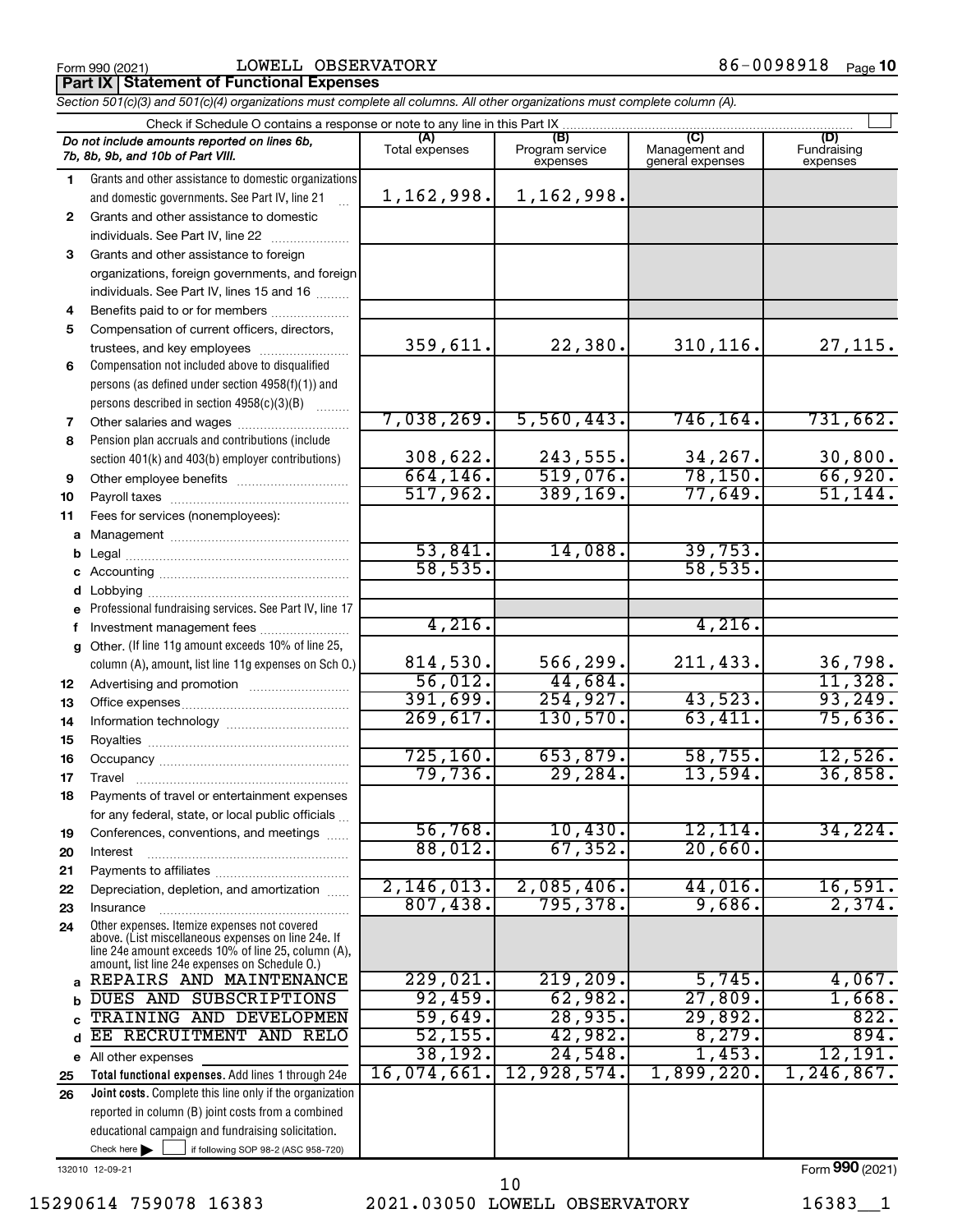|                             |    |                                                                                                        |                 |               | (A)<br>Beginning of year |                 | (B)<br>End of year |
|-----------------------------|----|--------------------------------------------------------------------------------------------------------|-----------------|---------------|--------------------------|-----------------|--------------------|
|                             | 1  |                                                                                                        |                 |               | 421,749.                 | $\mathbf{1}$    | 745,834.           |
|                             | 2  |                                                                                                        |                 |               | 1,073,017.               | $\mathbf{2}$    | 2,040,168.         |
|                             | з  |                                                                                                        |                 |               | 14,682,096.              | 3               | 14,701,016.        |
|                             | 4  |                                                                                                        |                 |               | 14,405.                  | $\overline{4}$  | 181,973.           |
|                             | 5  | Loans and other receivables from any current or former officer, director,                              |                 |               |                          |                 |                    |
|                             |    | trustee, key employee, creator or founder, substantial contributor, or 35%                             |                 |               |                          |                 |                    |
|                             |    | controlled entity or family member of any of these persons                                             |                 | .             |                          | 5               |                    |
|                             | 6  | Loans and other receivables from other disqualified persons (as defined                                |                 |               |                          |                 |                    |
|                             |    | under section $4958(f)(1)$ , and persons described in section $4958(c)(3)(B)$                          |                 |               |                          | 6               |                    |
|                             | 7  |                                                                                                        |                 |               |                          | $\overline{7}$  |                    |
| Assets                      | 8  |                                                                                                        |                 |               | 125,635.                 | 8               | 93,258.            |
|                             | 9  | Prepaid expenses and deferred charges                                                                  |                 |               | 312, 433.                | 9               | 416,687.           |
|                             |    | 10a Land, buildings, and equipment: cost or other                                                      |                 |               |                          |                 |                    |
|                             |    | basis. Complete Part VI of Schedule D                                                                  | 10a             | 76, 283, 228. |                          |                 |                    |
|                             |    | <b>b</b> Less: accumulated depreciation <i></i>                                                        | 10 <sub>b</sub> | 26,479,680.   | 47,612,883.              | 10 <sub>c</sub> | 49,803,548.        |
|                             | 11 |                                                                                                        |                 |               | 5, 297, 362.             | 11              | 9,610,716.         |
|                             | 12 |                                                                                                        |                 | 12            |                          |                 |                    |
|                             | 13 |                                                                                                        |                 |               |                          | 13              |                    |
|                             | 14 |                                                                                                        |                 |               | 52,300.                  | 14              | 344,555.           |
|                             | 15 |                                                                                                        |                 |               | 508,668.                 | 15              | 439,958.           |
|                             | 16 |                                                                                                        |                 |               | 70, 100, 548.            | 16              | 78, 377, 713.      |
|                             | 17 |                                                                                                        |                 |               | 352, 354.                | 17              | 781, 238.          |
|                             | 18 |                                                                                                        |                 |               | 18                       |                 |                    |
|                             | 19 |                                                                                                        | 7,455,529.      | 19            | 6,649,176.               |                 |                    |
|                             | 20 |                                                                                                        |                 | 20            |                          |                 |                    |
|                             | 21 | Escrow or custodial account liability. Complete Part IV of Schedule D                                  |                 |               |                          | 21              |                    |
|                             | 22 | Loans and other payables to any current or former officer, director,                                   |                 |               |                          |                 |                    |
| Liabilities                 |    | trustee, key employee, creator or founder, substantial contributor, or 35%                             |                 |               |                          |                 |                    |
|                             |    |                                                                                                        |                 |               |                          | 22              |                    |
|                             | 23 | Secured mortgages and notes payable to unrelated third parties                                         |                 |               | 2,350,971.               | 23              | 6,025,971.         |
|                             | 24 | Unsecured notes and loans payable to unrelated third parties                                           |                 |               |                          | 24              |                    |
|                             | 25 | Other liabilities (including federal income tax, payables to related third                             |                 |               |                          |                 |                    |
|                             |    | parties, and other liabilities not included on lines 17-24). Complete Part X                           |                 |               |                          |                 |                    |
|                             |    | of Schedule D                                                                                          |                 |               | 13,031,666.              | 25              | $12,052,466$ .     |
|                             | 26 | Total liabilities. Add lines 17 through 25                                                             |                 |               | 23,190,520.              | 26              | 25,508,851.        |
|                             |    | Organizations that follow FASB ASC 958, check here $\blacktriangleright \lfloor \underline{X} \rfloor$ |                 |               |                          |                 |                    |
|                             |    | and complete lines 27, 28, 32, and 33.                                                                 |                 |               |                          |                 |                    |
|                             | 27 |                                                                                                        |                 |               | 25,930,729.              | 27              | 27,038,021.        |
|                             | 28 |                                                                                                        |                 |               | 20,979,299.              | 28              | 25,830,841.        |
|                             |    | Organizations that do not follow FASB ASC 958, check here $\blacktriangleright$                        |                 |               |                          |                 |                    |
| Net Assets or Fund Balances |    | and complete lines 29 through 33.                                                                      |                 |               |                          |                 |                    |
|                             | 29 |                                                                                                        |                 |               |                          | 29              |                    |
|                             | 30 | Paid-in or capital surplus, or land, building, or equipment fund                                       |                 |               |                          | 30              |                    |
|                             | 31 | Retained earnings, endowment, accumulated income, or other funds                                       |                 |               |                          | 31              |                    |
|                             | 32 |                                                                                                        |                 |               | 46,910,028.              | 32              | 52,868,862.        |
|                             | 33 |                                                                                                        |                 |               | 70, 100, 548.            | 33              | 78, 377, 713.      |

**Part X** | Balance Sheet LOWELL OBSERVATORY

Form (2021) **990**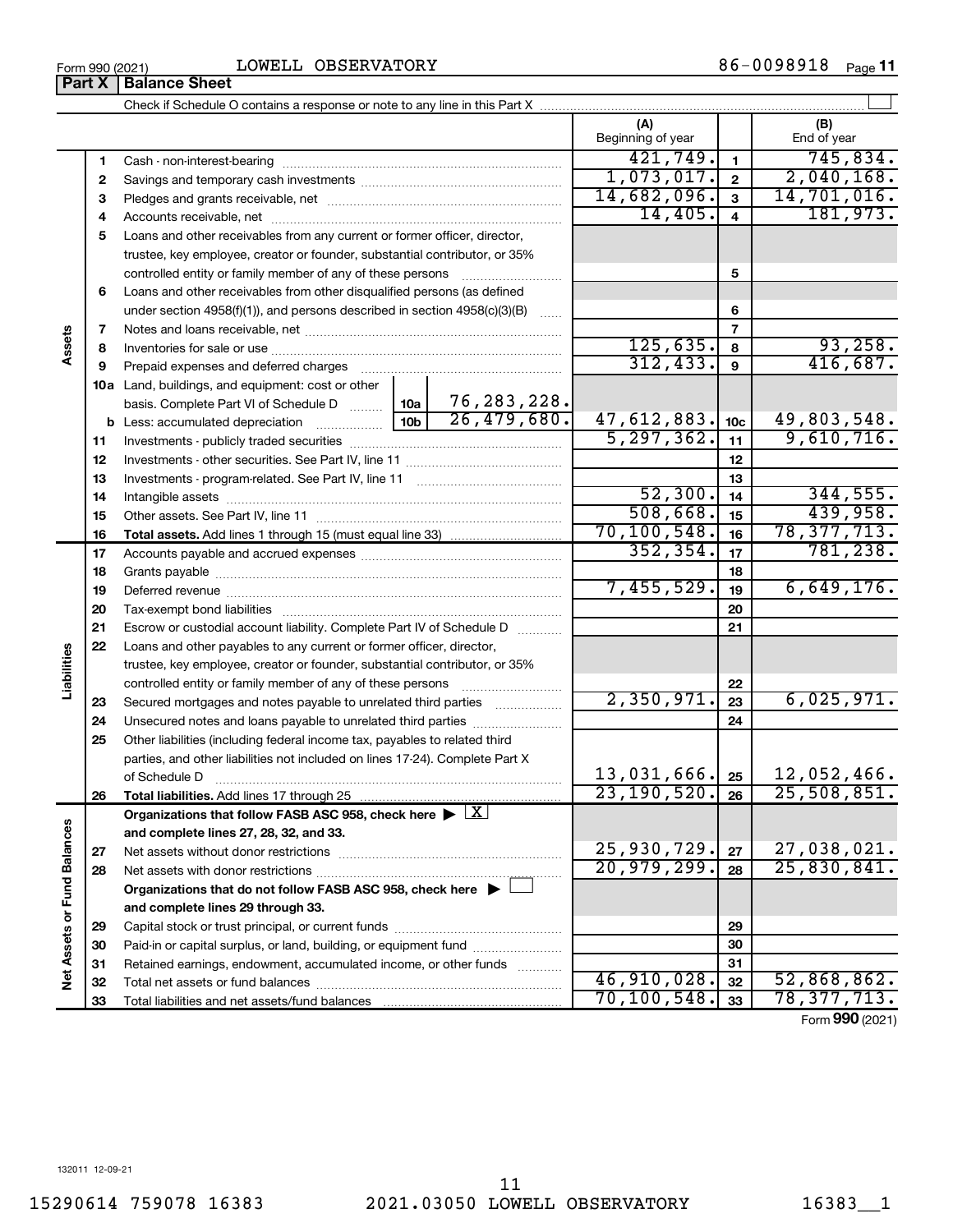|    | LOWELL OBSERVATORY<br>Form 990 (2021)                                                                                           |                | 86-0098918  |                |             | Page 12                    |  |  |  |
|----|---------------------------------------------------------------------------------------------------------------------------------|----------------|-------------|----------------|-------------|----------------------------|--|--|--|
|    | Part XI<br><b>Reconciliation of Net Assets</b>                                                                                  |                |             |                |             |                            |  |  |  |
|    |                                                                                                                                 |                |             |                |             |                            |  |  |  |
|    |                                                                                                                                 |                |             |                |             |                            |  |  |  |
| 1  |                                                                                                                                 | $\mathbf{1}$   | 22,823,113. |                |             |                            |  |  |  |
| 2  |                                                                                                                                 | $\overline{2}$ | 16,074,661. |                |             |                            |  |  |  |
| 3  | Revenue less expenses. Subtract line 2 from line 1                                                                              | 3              |             |                |             | 6,748,452.                 |  |  |  |
| 4  |                                                                                                                                 | 4              |             |                |             | 46,910,028.<br>$-789,618.$ |  |  |  |
| 5  | 5                                                                                                                               |                |             |                |             |                            |  |  |  |
| 6  |                                                                                                                                 | 6              |             |                |             |                            |  |  |  |
| 7  | Investment expenses www.communication.com/www.communication.com/www.communication.com/www.com                                   | $\overline{7}$ |             |                |             |                            |  |  |  |
| 8  | Prior period adjustments manufactured and content and content and all the manufactured adjustments manufacture                  | 8              |             |                |             |                            |  |  |  |
| 9  | Other changes in net assets or fund balances (explain on Schedule O)                                                            | 9              |             |                |             | $\overline{0}$ .           |  |  |  |
| 10 | Net assets or fund balances at end of year. Combine lines 3 through 9 (must equal Part X, line 32,                              |                |             |                |             |                            |  |  |  |
|    |                                                                                                                                 | 10             | 52,868,862. |                |             |                            |  |  |  |
|    | <b>Part XII</b> Financial Statements and Reporting                                                                              |                |             |                |             |                            |  |  |  |
|    |                                                                                                                                 |                |             |                |             |                            |  |  |  |
|    |                                                                                                                                 |                |             |                | <b>Yes</b>  | <b>No</b>                  |  |  |  |
| 1. | Accounting method used to prepare the Form 990: $\Box$ Cash $\Box X$ Accrual<br>$\Box$ Other                                    |                |             |                |             |                            |  |  |  |
|    | If the organization changed its method of accounting from a prior year or checked "Other," explain on Schedule O.               |                |             |                |             |                            |  |  |  |
|    |                                                                                                                                 |                |             | 2a             |             | X                          |  |  |  |
|    | If "Yes," check a box below to indicate whether the financial statements for the year were compiled or reviewed on a            |                |             |                |             |                            |  |  |  |
|    | separate basis, consolidated basis, or both:                                                                                    |                |             |                |             |                            |  |  |  |
|    | Both consolidated and separate basis<br>Separate basis<br>Consolidated basis                                                    |                |             |                |             |                            |  |  |  |
|    |                                                                                                                                 |                |             | 2 <sub>b</sub> | х           |                            |  |  |  |
|    | If "Yes," check a box below to indicate whether the financial statements for the year were audited on a separate basis,         |                |             |                |             |                            |  |  |  |
|    | consolidated basis, or both:                                                                                                    |                |             |                |             |                            |  |  |  |
|    | $\lfloor \underline{X} \rfloor$ Consolidated basis<br>Both consolidated and separate basis<br>Separate basis                    |                |             |                |             |                            |  |  |  |
|    | c If "Yes" to line 2a or 2b, does the organization have a committee that assumes responsibility for oversight of the audit,     |                |             |                |             |                            |  |  |  |
|    |                                                                                                                                 |                |             | 2c             | X           |                            |  |  |  |
|    | If the organization changed either its oversight process or selection process during the tax year, explain on Schedule O.       |                |             |                |             |                            |  |  |  |
|    | 3a As a result of a federal award, was the organization required to undergo an audit or audits as set forth in the Single Audit |                |             |                |             |                            |  |  |  |
|    | Act and OMB Circular A-133?                                                                                                     |                |             | За             | х           |                            |  |  |  |
|    | b If "Yes," did the organization undergo the required audit or audits? If the organization did not undergo the required audit   |                |             |                |             |                            |  |  |  |
|    |                                                                                                                                 |                |             | 3b             | х<br>$\sim$ |                            |  |  |  |

Form (2021) **990**

132012 12-09-21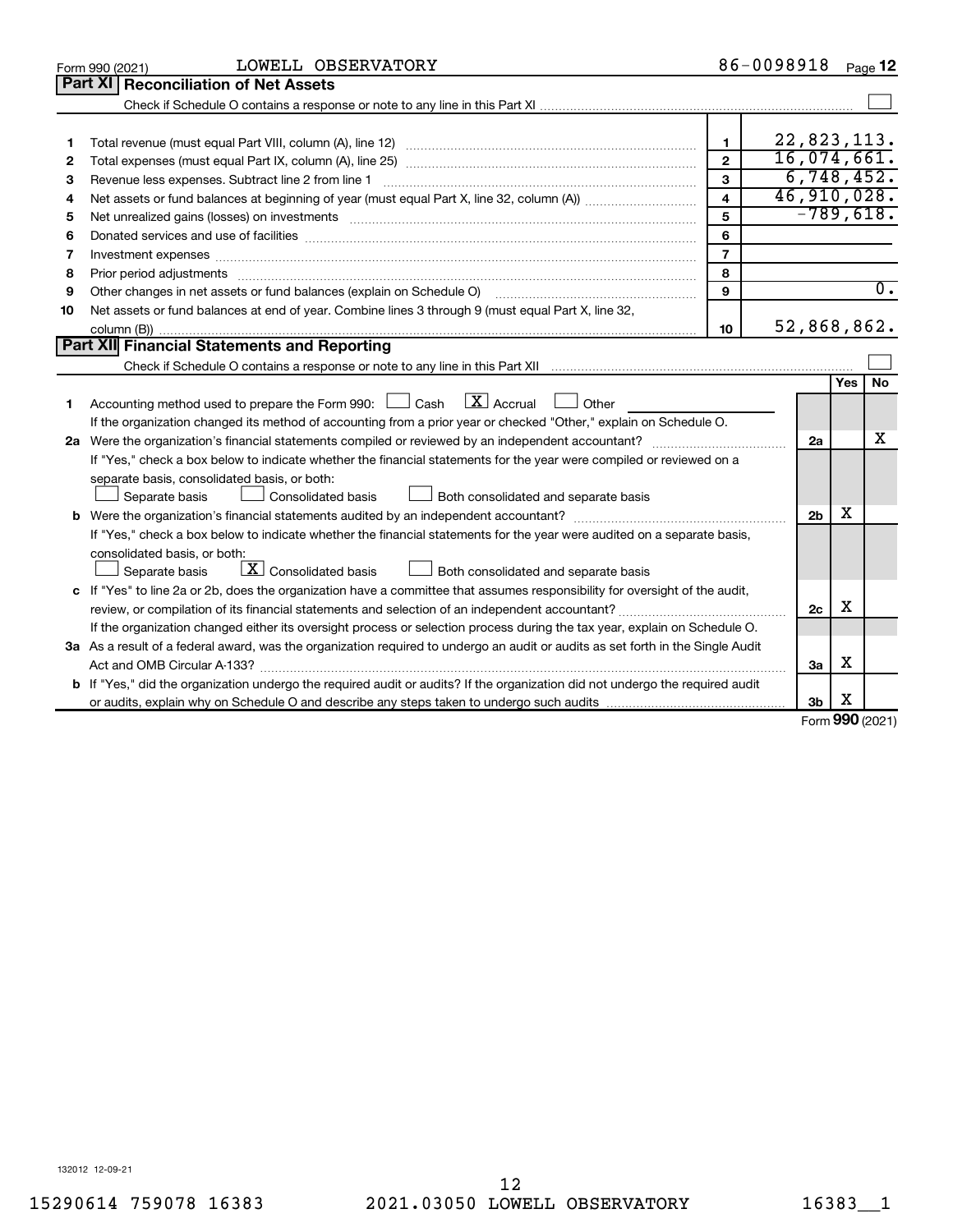| <b>SCHEDULE A</b> |
|-------------------|
|-------------------|

Department of the Treasury Internal Revenue Service

# Form 990)<br> **Complete if the organization is a section 501(c)(3) organization or a section**<br> **Public Charity Status and Public Support**

**4947(a)(1) nonexempt charitable trust. | Attach to Form 990 or Form 990-EZ.** 

**| Go to www.irs.gov/Form990 for instructions and the latest information.**

| OMB No 1545-0047                    |
|-------------------------------------|
| N)                                  |
| <b>Open to Public</b><br>Inspection |

|       |               | Name of the organization                                                                                                                                                                                            |                    |                                                                                                                     |                             |                                 |                            | <b>Employer identification number</b> |
|-------|---------------|---------------------------------------------------------------------------------------------------------------------------------------------------------------------------------------------------------------------|--------------------|---------------------------------------------------------------------------------------------------------------------|-----------------------------|---------------------------------|----------------------------|---------------------------------------|
|       | <b>Part I</b> |                                                                                                                                                                                                                     | LOWELL OBSERVATORY |                                                                                                                     |                             |                                 |                            | 86-0098918                            |
|       |               | Reason for Public Charity Status. (All organizations must complete this part.) See instructions.                                                                                                                    |                    |                                                                                                                     |                             |                                 |                            |                                       |
|       |               | The organization is not a private foundation because it is: (For lines 1 through 12, check only one box.)                                                                                                           |                    |                                                                                                                     |                             |                                 |                            |                                       |
| 1.    |               | A church, convention of churches, or association of churches described in section 170(b)(1)(A)(i).                                                                                                                  |                    |                                                                                                                     |                             |                                 |                            |                                       |
| 2     |               | A school described in section 170(b)(1)(A)(ii). (Attach Schedule E (Form 990).)                                                                                                                                     |                    |                                                                                                                     |                             |                                 |                            |                                       |
| з     |               | A hospital or a cooperative hospital service organization described in section 170(b)(1)(A)(iii).                                                                                                                   |                    |                                                                                                                     |                             |                                 |                            |                                       |
| 4     |               | A medical research organization operated in conjunction with a hospital described in section 170(b)(1)(A)(iii). Enter the hospital's name,                                                                          |                    |                                                                                                                     |                             |                                 |                            |                                       |
|       |               | city, and state:                                                                                                                                                                                                    |                    |                                                                                                                     |                             |                                 |                            |                                       |
| 5     |               | An organization operated for the benefit of a college or university owned or operated by a governmental unit described in                                                                                           |                    |                                                                                                                     |                             |                                 |                            |                                       |
|       |               | section 170(b)(1)(A)(iv). (Complete Part II.)<br>A federal, state, or local government or governmental unit described in section 170(b)(1)(A)(v).                                                                   |                    |                                                                                                                     |                             |                                 |                            |                                       |
| 6     |               | 7 $ X $ An organization that normally receives a substantial part of its support from a governmental unit or from the general public described in                                                                   |                    |                                                                                                                     |                             |                                 |                            |                                       |
|       |               | section 170(b)(1)(A)(vi). (Complete Part II.)                                                                                                                                                                       |                    |                                                                                                                     |                             |                                 |                            |                                       |
| 8     |               | A community trust described in section 170(b)(1)(A)(vi). (Complete Part II.)                                                                                                                                        |                    |                                                                                                                     |                             |                                 |                            |                                       |
| 9     |               | An agricultural research organization described in section 170(b)(1)(A)(ix) operated in conjunction with a land-grant college                                                                                       |                    |                                                                                                                     |                             |                                 |                            |                                       |
|       |               | or university or a non-land-grant college of agriculture (see instructions). Enter the name, city, and state of the college or                                                                                      |                    |                                                                                                                     |                             |                                 |                            |                                       |
|       |               | university:                                                                                                                                                                                                         |                    |                                                                                                                     |                             |                                 |                            |                                       |
| 10    |               | An organization that normally receives (1) more than 33 1/3% of its support from contributions, membership fees, and gross receipts from                                                                            |                    |                                                                                                                     |                             |                                 |                            |                                       |
|       |               | activities related to its exempt functions, subject to certain exceptions; and (2) no more than 33 1/3% of its support from gross investment                                                                        |                    |                                                                                                                     |                             |                                 |                            |                                       |
|       |               | income and unrelated business taxable income (less section 511 tax) from businesses acquired by the organization after June 30, 1975.                                                                               |                    |                                                                                                                     |                             |                                 |                            |                                       |
|       |               | See section 509(a)(2). (Complete Part III.)                                                                                                                                                                         |                    |                                                                                                                     |                             |                                 |                            |                                       |
| 11    |               | An organization organized and operated exclusively to test for public safety. See section 509(a)(4).                                                                                                                |                    |                                                                                                                     |                             |                                 |                            |                                       |
| 12    |               | An organization organized and operated exclusively for the benefit of, to perform the functions of, or to carry out the purposes of one or                                                                          |                    |                                                                                                                     |                             |                                 |                            |                                       |
|       |               | more publicly supported organizations described in section 509(a)(1) or section 509(a)(2). See section 509(a)(3). Check the box on                                                                                  |                    |                                                                                                                     |                             |                                 |                            |                                       |
|       |               | lines 12a through 12d that describes the type of supporting organization and complete lines 12e, 12f, and 12g.                                                                                                      |                    |                                                                                                                     |                             |                                 |                            |                                       |
| a     |               | Type I. A supporting organization operated, supervised, or controlled by its supported organization(s), typically by giving                                                                                         |                    |                                                                                                                     |                             |                                 |                            |                                       |
|       |               | the supported organization(s) the power to regularly appoint or elect a majority of the directors or trustees of the supporting                                                                                     |                    |                                                                                                                     |                             |                                 |                            |                                       |
|       |               | organization. You must complete Part IV, Sections A and B.                                                                                                                                                          |                    |                                                                                                                     |                             |                                 |                            |                                       |
| b     |               | Type II. A supporting organization supervised or controlled in connection with its supported organization(s), by having                                                                                             |                    |                                                                                                                     |                             |                                 |                            |                                       |
|       |               | control or management of the supporting organization vested in the same persons that control or manage the supported                                                                                                |                    |                                                                                                                     |                             |                                 |                            |                                       |
|       |               | organization(s). You must complete Part IV, Sections A and C.                                                                                                                                                       |                    |                                                                                                                     |                             |                                 |                            |                                       |
| с     |               | Type III functionally integrated. A supporting organization operated in connection with, and functionally integrated with,                                                                                          |                    |                                                                                                                     |                             |                                 |                            |                                       |
|       |               | its supported organization(s) (see instructions). You must complete Part IV, Sections A, D, and E.                                                                                                                  |                    |                                                                                                                     |                             |                                 |                            |                                       |
| d     |               | Type III non-functionally integrated. A supporting organization operated in connection with its supported organization(s)                                                                                           |                    |                                                                                                                     |                             |                                 |                            |                                       |
|       |               | that is not functionally integrated. The organization generally must satisfy a distribution requirement and an attentiveness                                                                                        |                    |                                                                                                                     |                             |                                 |                            |                                       |
|       |               | requirement (see instructions). You must complete Part IV, Sections A and D, and Part V.<br>Check this box if the organization received a written determination from the IRS that it is a Type I, Type II, Type III |                    |                                                                                                                     |                             |                                 |                            |                                       |
|       |               | functionally integrated, or Type III non-functionally integrated supporting organization.                                                                                                                           |                    |                                                                                                                     |                             |                                 |                            |                                       |
|       |               | f Enter the number of supported organizations                                                                                                                                                                       |                    | and the contract of the contract of the contract of the contract of the contract of the contract of the contract of |                             |                                 |                            |                                       |
|       |               | g Provide the following information about the supported organization(s).                                                                                                                                            |                    |                                                                                                                     |                             |                                 |                            |                                       |
|       |               | (i) Name of supported                                                                                                                                                                                               | (ii) $EIN$         | (iii) Type of organization                                                                                          | in your governing document? | (iv) Is the organization listed | (v) Amount of monetary     | (vi) Amount of other                  |
|       |               | organization                                                                                                                                                                                                        |                    | (described on lines 1-10<br>above (see instructions))                                                               | Yes                         | No                              | support (see instructions) | support (see instructions)            |
|       |               |                                                                                                                                                                                                                     |                    |                                                                                                                     |                             |                                 |                            |                                       |
|       |               |                                                                                                                                                                                                                     |                    |                                                                                                                     |                             |                                 |                            |                                       |
|       |               |                                                                                                                                                                                                                     |                    |                                                                                                                     |                             |                                 |                            |                                       |
|       |               |                                                                                                                                                                                                                     |                    |                                                                                                                     |                             |                                 |                            |                                       |
|       |               |                                                                                                                                                                                                                     |                    |                                                                                                                     |                             |                                 |                            |                                       |
|       |               |                                                                                                                                                                                                                     |                    |                                                                                                                     |                             |                                 |                            |                                       |
|       |               |                                                                                                                                                                                                                     |                    |                                                                                                                     |                             |                                 |                            |                                       |
|       |               |                                                                                                                                                                                                                     |                    |                                                                                                                     |                             |                                 |                            |                                       |
|       |               |                                                                                                                                                                                                                     |                    |                                                                                                                     |                             |                                 |                            |                                       |
|       |               |                                                                                                                                                                                                                     |                    |                                                                                                                     |                             |                                 |                            |                                       |
| Total |               |                                                                                                                                                                                                                     |                    |                                                                                                                     |                             |                                 |                            |                                       |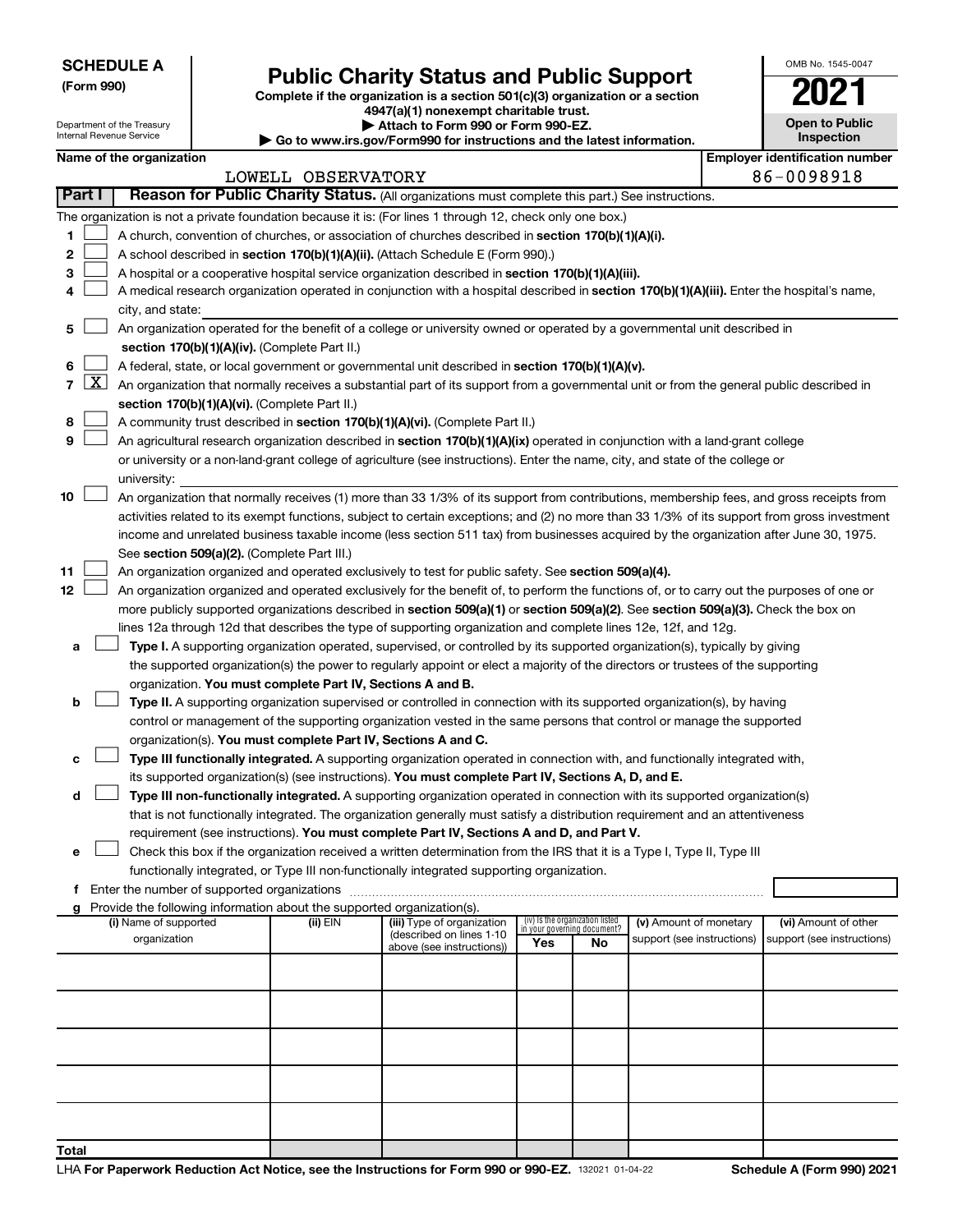Schedule A (Form 990) 2021  $\qquad \qquad {\rm LOWELL\,\,\, OBSERVATORY} \qquad \qquad 86-0098918$   $_{\rm Page}$ 

**Part II Support Schedule for Organizations Described in Sections 170(b)(1)(A)(iv) and 170(b)(1)(A)(vi)**

(Complete only if you checked the box on line 5, 7, or 8 of Part I or if the organization failed to qualify under Part III. If the organization fails to qualify under the tests listed below, please complete Part III.)

|    | <b>Section A. Public Support</b>                                                                                                                                                                                               |               |               |               |               |             |                                    |  |  |  |
|----|--------------------------------------------------------------------------------------------------------------------------------------------------------------------------------------------------------------------------------|---------------|---------------|---------------|---------------|-------------|------------------------------------|--|--|--|
|    | Calendar year (or fiscal year beginning in)                                                                                                                                                                                    | (a) 2017      | (b) 2018      | $(c)$ 2019    | $(d)$ 2020    | (e) 2021    | (f) Total                          |  |  |  |
|    | 1 Gifts, grants, contributions, and                                                                                                                                                                                            |               |               |               |               |             |                                    |  |  |  |
|    | membership fees received. (Do not                                                                                                                                                                                              |               |               |               |               |             |                                    |  |  |  |
|    | include any "unusual grants.")                                                                                                                                                                                                 | 17,637,617.   | 11,300,816.   | 22, 432, 053. | 12, 195, 142. | 16,708,119. | 80, 273, 747.                      |  |  |  |
|    | 2 Tax revenues levied for the organ-                                                                                                                                                                                           |               |               |               |               |             |                                    |  |  |  |
|    | ization's benefit and either paid to                                                                                                                                                                                           |               |               |               |               |             |                                    |  |  |  |
|    | or expended on its behalf                                                                                                                                                                                                      |               |               |               |               |             |                                    |  |  |  |
|    | 3 The value of services or facilities                                                                                                                                                                                          |               |               |               |               |             |                                    |  |  |  |
|    | furnished by a governmental unit to                                                                                                                                                                                            |               |               |               |               |             |                                    |  |  |  |
|    | the organization without charge                                                                                                                                                                                                | 120,000.      | 121,000.      | 122,000.      | 123,000.      | 124,000.    | 610,000.                           |  |  |  |
|    | 4 Total. Add lines 1 through 3                                                                                                                                                                                                 | 17, 757, 617. | 11, 421, 816. | 22, 554, 053. | 12, 318, 142. | 16,832,119. | 80,883,747.                        |  |  |  |
|    | 5 The portion of total contributions                                                                                                                                                                                           |               |               |               |               |             |                                    |  |  |  |
|    | by each person (other than a                                                                                                                                                                                                   |               |               |               |               |             |                                    |  |  |  |
|    | governmental unit or publicly                                                                                                                                                                                                  |               |               |               |               |             |                                    |  |  |  |
|    | supported organization) included                                                                                                                                                                                               |               |               |               |               |             |                                    |  |  |  |
|    | on line 1 that exceeds 2% of the                                                                                                                                                                                               |               |               |               |               |             |                                    |  |  |  |
|    | amount shown on line 11,                                                                                                                                                                                                       |               |               |               |               |             |                                    |  |  |  |
|    | column (f)                                                                                                                                                                                                                     |               |               |               |               |             | 20,867,779.                        |  |  |  |
|    | 6 Public support. Subtract line 5 from line 4.                                                                                                                                                                                 |               |               |               |               |             | 60,015,968.                        |  |  |  |
|    | <b>Section B. Total Support</b>                                                                                                                                                                                                |               |               |               |               |             |                                    |  |  |  |
|    | Calendar year (or fiscal year beginning in)                                                                                                                                                                                    | (a) 2017      | (b) 2018      | $(c)$ 2019    | $(d)$ 2020    | (e) 2021    | (f) Total                          |  |  |  |
|    | <b>7</b> Amounts from line 4                                                                                                                                                                                                   | 17, 757, 617  | 11, 421, 816  | 22,554,053    | 12, 318, 142  | 16,832,119  | 80,883,747.                        |  |  |  |
|    | 8 Gross income from interest,                                                                                                                                                                                                  |               |               |               |               |             |                                    |  |  |  |
|    | dividends, payments received on                                                                                                                                                                                                |               |               |               |               |             |                                    |  |  |  |
|    | securities loans, rents, royalties,                                                                                                                                                                                            |               |               |               |               |             |                                    |  |  |  |
|    | and income from similar sources                                                                                                                                                                                                | 3,661.        | 2,268.        | 9,825.        | 12,208.       | 14,004.     | 41,966.                            |  |  |  |
|    | 9 Net income from unrelated business                                                                                                                                                                                           |               |               |               |               |             |                                    |  |  |  |
|    | activities, whether or not the                                                                                                                                                                                                 |               |               |               |               |             |                                    |  |  |  |
|    | business is regularly carried on                                                                                                                                                                                               |               |               |               |               |             |                                    |  |  |  |
|    | 10 Other income. Do not include gain                                                                                                                                                                                           |               |               |               |               |             |                                    |  |  |  |
|    | or loss from the sale of capital                                                                                                                                                                                               |               |               |               |               |             |                                    |  |  |  |
|    | assets (Explain in Part VI.)                                                                                                                                                                                                   |               |               |               |               |             |                                    |  |  |  |
|    | 11 Total support. Add lines 7 through 10                                                                                                                                                                                       |               |               |               |               |             | 80, 925, 713.                      |  |  |  |
|    | <b>12</b> Gross receipts from related activities, etc. (see instructions)                                                                                                                                                      |               |               |               |               | 12          | $\overline{25}$ , 147, 302.        |  |  |  |
|    | 13 First 5 years. If the Form 990 is for the organization's first, second, third, fourth, or fifth tax year as a section 501(c)(3)                                                                                             |               |               |               |               |             |                                    |  |  |  |
|    |                                                                                                                                                                                                                                |               |               |               |               |             |                                    |  |  |  |
|    | <b>Section C. Computation of Public Support Percentage</b>                                                                                                                                                                     |               |               |               |               |             |                                    |  |  |  |
|    |                                                                                                                                                                                                                                |               |               |               |               | 14          | 74.16<br>%                         |  |  |  |
|    |                                                                                                                                                                                                                                |               |               |               |               | 15          | 72.57<br>%                         |  |  |  |
|    | 16a 33 1/3% support test - 2021. If the organization did not check the box on line 13, and line 14 is 33 1/3% or more, check this box and                                                                                      |               |               |               |               |             |                                    |  |  |  |
|    | stop here. The organization qualifies as a publicly supported organization manufaction manufacture or the organization manufacture or the organization manufacture or the organization manufacture or the state of the state o |               |               |               |               |             | $\blacktriangleright$ $\mathbf{X}$ |  |  |  |
|    | b 33 1/3% support test - 2020. If the organization did not check a box on line 13 or 16a, and line 15 is 33 1/3% or more, check this box                                                                                       |               |               |               |               |             |                                    |  |  |  |
|    |                                                                                                                                                                                                                                |               |               |               |               |             |                                    |  |  |  |
|    | 17a 10% -facts-and-circumstances test - 2021. If the organization did not check a box on line 13, 16a, or 16b, and line 14 is 10% or more,                                                                                     |               |               |               |               |             |                                    |  |  |  |
|    | and if the organization meets the facts-and-circumstances test, check this box and stop here. Explain in Part VI how the organization                                                                                          |               |               |               |               |             |                                    |  |  |  |
|    | meets the facts-and-circumstances test. The organization qualifies as a publicly supported organization                                                                                                                        |               |               |               |               |             |                                    |  |  |  |
|    | <b>b 10%</b> -facts-and-circumstances test - 2020. If the organization did not check a box on line 13, 16a, 16b, or 17a, and line 15 is 10% or                                                                                 |               |               |               |               |             |                                    |  |  |  |
|    | more, and if the organization meets the facts-and-circumstances test, check this box and stop here. Explain in Part VI how the                                                                                                 |               |               |               |               |             |                                    |  |  |  |
|    | organization meets the facts-and-circumstances test. The organization qualifies as a publicly supported organization                                                                                                           |               |               |               |               |             |                                    |  |  |  |
| 18 | Private foundation. If the organization did not check a box on line 13, 16a, 16b, 17a, or 17b, check this box and see instructions.                                                                                            |               |               |               |               |             |                                    |  |  |  |
|    |                                                                                                                                                                                                                                |               |               |               |               |             | Schedule A (Form 990) 2021         |  |  |  |

**Schedule A (Form 990) 2021**

132022 01-04-22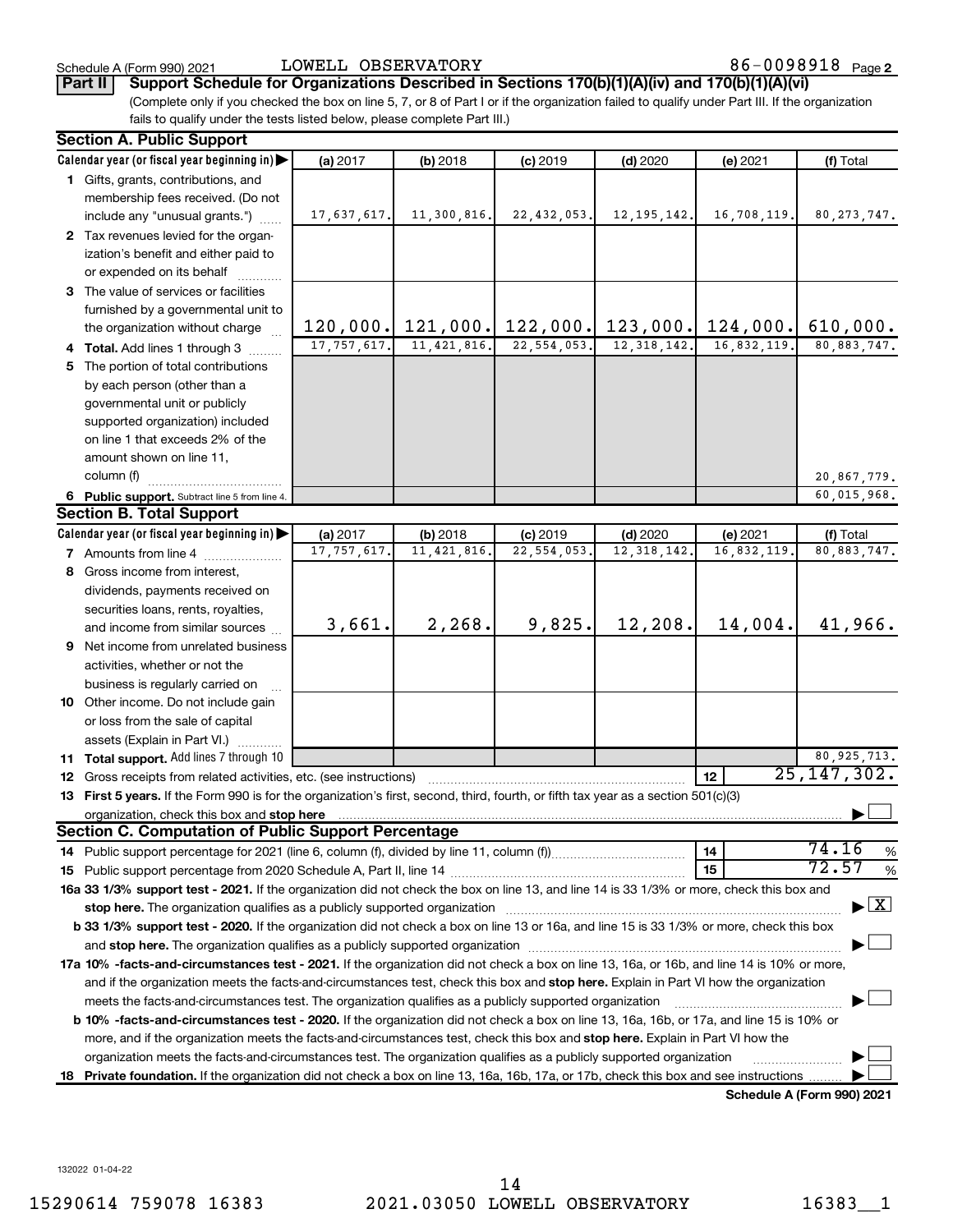# **Part III** | Support Schedule for Organizations Described in Section 509(a)(2) <br>**Part III** | Support Schedule for Organizations Described in Section 509(a)(2)

(Complete only if you checked the box on line 10 of Part I or if the organization failed to qualify under Part II. If the organization fails to qualify under the tests listed below, please complete Part II.)

| <b>Section A. Public Support</b>                                                                                                                                                                |          |            |            |            |          |                            |
|-------------------------------------------------------------------------------------------------------------------------------------------------------------------------------------------------|----------|------------|------------|------------|----------|----------------------------|
| Calendar year (or fiscal year beginning in)                                                                                                                                                     | (a) 2017 | (b) 2018   | $(c)$ 2019 | $(d)$ 2020 | (e) 2021 | (f) Total                  |
| 1 Gifts, grants, contributions, and                                                                                                                                                             |          |            |            |            |          |                            |
| membership fees received. (Do not                                                                                                                                                               |          |            |            |            |          |                            |
| include any "unusual grants.")                                                                                                                                                                  |          |            |            |            |          |                            |
| <b>2</b> Gross receipts from admissions,<br>merchandise sold or services per-<br>formed, or facilities furnished in<br>any activity that is related to the<br>organization's tax-exempt purpose |          |            |            |            |          |                            |
| 3 Gross receipts from activities that                                                                                                                                                           |          |            |            |            |          |                            |
| are not an unrelated trade or bus-                                                                                                                                                              |          |            |            |            |          |                            |
| iness under section 513                                                                                                                                                                         |          |            |            |            |          |                            |
| 4 Tax revenues levied for the organ-                                                                                                                                                            |          |            |            |            |          |                            |
| ization's benefit and either paid to                                                                                                                                                            |          |            |            |            |          |                            |
| or expended on its behalf                                                                                                                                                                       |          |            |            |            |          |                            |
| 5 The value of services or facilities                                                                                                                                                           |          |            |            |            |          |                            |
| furnished by a governmental unit to                                                                                                                                                             |          |            |            |            |          |                            |
| the organization without charge                                                                                                                                                                 |          |            |            |            |          |                            |
| 6 Total. Add lines 1 through 5                                                                                                                                                                  |          |            |            |            |          |                            |
| 7a Amounts included on lines 1, 2, and                                                                                                                                                          |          |            |            |            |          |                            |
| 3 received from disqualified persons                                                                                                                                                            |          |            |            |            |          |                            |
| <b>b</b> Amounts included on lines 2 and 3 received<br>from other than disqualified persons that<br>exceed the greater of \$5,000 or 1% of the<br>amount on line 13 for the year                |          |            |            |            |          |                            |
| c Add lines 7a and 7b                                                                                                                                                                           |          |            |            |            |          |                            |
| 8 Public support. (Subtract line 7c from line 6.)                                                                                                                                               |          |            |            |            |          |                            |
| <b>Section B. Total Support</b>                                                                                                                                                                 |          |            |            |            |          |                            |
| Calendar year (or fiscal year beginning in)                                                                                                                                                     | (a) 2017 | $(b)$ 2018 | $(c)$ 2019 | $(d)$ 2020 | (e) 2021 | (f) Total                  |
| 9 Amounts from line 6                                                                                                                                                                           |          |            |            |            |          |                            |
| <b>10a</b> Gross income from interest,<br>dividends, payments received on<br>securities loans, rents, royalties,<br>and income from similar sources                                             |          |            |            |            |          |                            |
| <b>b</b> Unrelated business taxable income                                                                                                                                                      |          |            |            |            |          |                            |
| (less section 511 taxes) from businesses<br>acquired after June 30, 1975                                                                                                                        |          |            |            |            |          |                            |
| c Add lines 10a and 10b                                                                                                                                                                         |          |            |            |            |          |                            |
| <b>11</b> Net income from unrelated business<br>activities not included on line 10b.<br>whether or not the business is<br>regularly carried on                                                  |          |            |            |            |          |                            |
| 12 Other income. Do not include gain<br>or loss from the sale of capital<br>assets (Explain in Part VI.)                                                                                        |          |            |            |            |          |                            |
| <b>13</b> Total support. (Add lines 9, 10c, 11, and 12.)                                                                                                                                        |          |            |            |            |          |                            |
| 14 First 5 years. If the Form 990 is for the organization's first, second, third, fourth, or fifth tax year as a section 501(c)(3) organization,                                                |          |            |            |            |          |                            |
| check this box and stop here <b>contained and the contained and starting and stop here</b> check this box and stop here                                                                         |          |            |            |            |          |                            |
| Section C. Computation of Public Support Percentage                                                                                                                                             |          |            |            |            |          |                            |
| 15 Public support percentage for 2021 (line 8, column (f), divided by line 13, column (f) <i></i>                                                                                               |          |            |            |            | 15       | ℅                          |
|                                                                                                                                                                                                 |          |            |            |            | 16       | %                          |
| Section D. Computation of Investment Income Percentage                                                                                                                                          |          |            |            |            |          |                            |
|                                                                                                                                                                                                 |          |            |            |            | 17       | %                          |
| 18 Investment income percentage from 2020 Schedule A, Part III, line 17                                                                                                                         |          |            |            |            | 18       | %                          |
| 19a 33 1/3% support tests - 2021. If the organization did not check the box on line 14, and line 15 is more than 33 1/3%, and line 17 is not                                                    |          |            |            |            |          |                            |
| more than 33 1/3%, check this box and stop here. The organization qualifies as a publicly supported organization                                                                                |          |            |            |            |          |                            |
| <b>b 33 1/3% support tests - 2020.</b> If the organization did not check a box on line 14 or line 19a, and line 16 is more than 33 1/3%, and                                                    |          |            |            |            |          |                            |
| line 18 is not more than 33 1/3%, check this box and stop here. The organization qualifies as a publicly supported organization                                                                 |          |            |            |            |          |                            |
|                                                                                                                                                                                                 |          |            |            |            |          |                            |
| 132023 01-04-22                                                                                                                                                                                 |          |            |            |            |          | Schedule A (Form 990) 2021 |
|                                                                                                                                                                                                 |          |            | 15         |            |          |                            |

15290614 759078 16383 2021.03050 LOWELL OBSERVATORY 16383\_\_1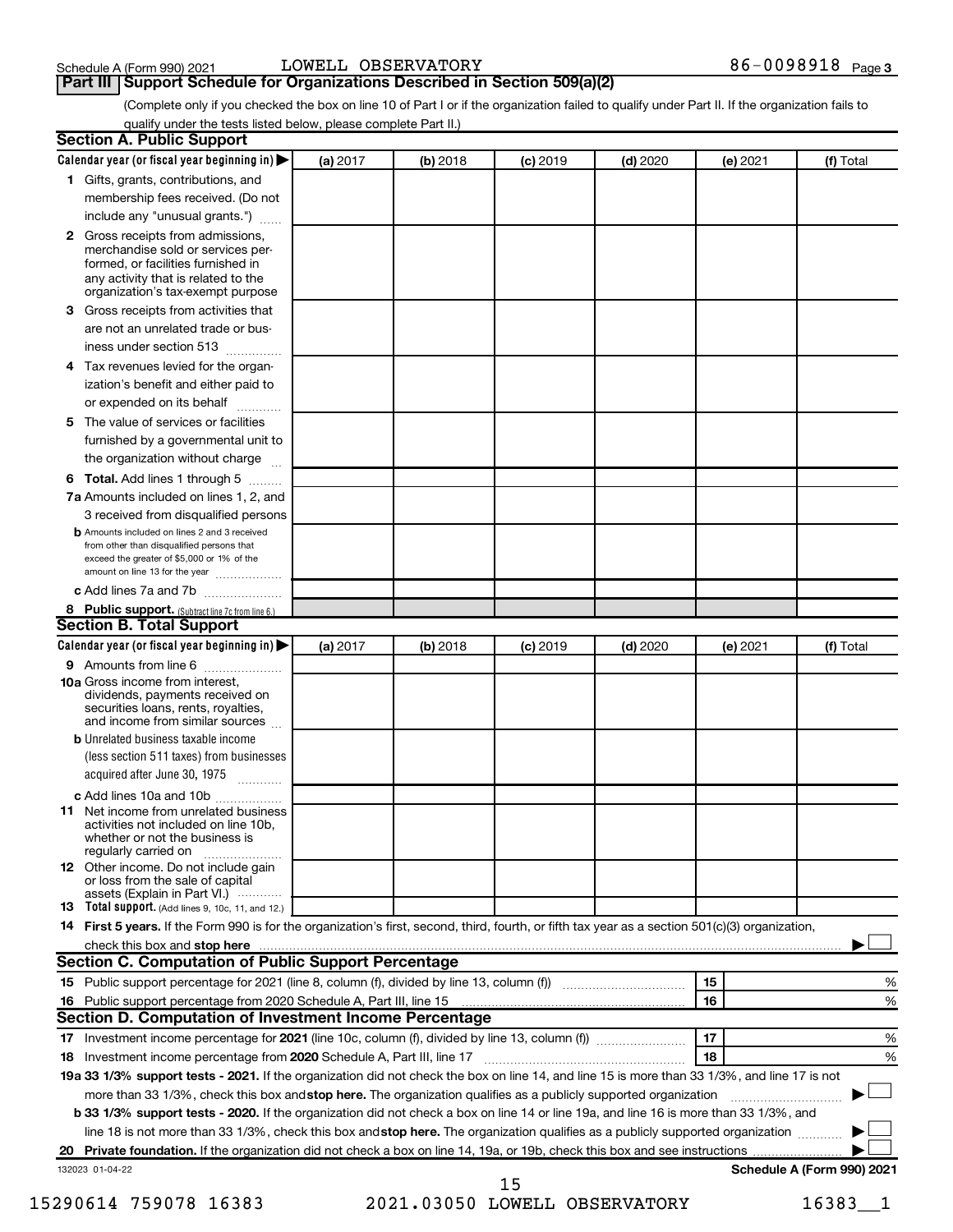### LOWELL OBSERVATORY

**1**

**2**

**3a**

**3b**

**3c**

**4a**

**4b**

**4c**

**5a**

**5b 5c**

**6**

**7**

**8**

**9a**

**9b**

**9c**

**10a**

**10b**

**Schedule A (Form 990) 2021**

**Yes No**

### **Part IV Supporting Organizations**

(Complete only if you checked a box in line 12 on Part I. If you checked box 12a, Part I, complete Sections A and B. If you checked box 12b, Part I, complete Sections A and C. If you checked box 12c, Part I, complete Sections A, D, and E. If you checked box 12d, Part I, complete Sections A and D, and complete Part V.)

### **Section A. All Supporting Organizations**

- **1** Are all of the organization's supported organizations listed by name in the organization's governing documents? If "No," describe in Part VI how the supported organizations are designated. If designated by *class or purpose, describe the designation. If historic and continuing relationship, explain.*
- **2** Did the organization have any supported organization that does not have an IRS determination of status under section 509(a)(1) or (2)? If "Yes," explain in Part **VI** how the organization determined that the supported *organization was described in section 509(a)(1) or (2).*
- **3a** Did the organization have a supported organization described in section 501(c)(4), (5), or (6)? If "Yes," answer *lines 3b and 3c below.*
- **b** Did the organization confirm that each supported organization qualified under section 501(c)(4), (5), or (6) and satisfied the public support tests under section 509(a)(2)? If "Yes," describe in Part VI when and how the *organization made the determination.*
- **c** Did the organization ensure that all support to such organizations was used exclusively for section 170(c)(2)(B) purposes? If "Yes," explain in Part VI what controls the organization put in place to ensure such use.
- **4 a** *If* Was any supported organization not organized in the United States ("foreign supported organization")? *"Yes," and if you checked box 12a or 12b in Part I, answer lines 4b and 4c below.*
- **b** Did the organization have ultimate control and discretion in deciding whether to make grants to the foreign supported organization? If "Yes," describe in Part VI how the organization had such control and discretion *despite being controlled or supervised by or in connection with its supported organizations.*
- **c** Did the organization support any foreign supported organization that does not have an IRS determination under sections 501(c)(3) and 509(a)(1) or (2)? If "Yes," explain in Part VI what controls the organization used *to ensure that all support to the foreign supported organization was used exclusively for section 170(c)(2)(B) purposes.*
- **5a** Did the organization add, substitute, or remove any supported organizations during the tax year? If "Yes," answer lines 5b and 5c below (if applicable). Also, provide detail in **Part VI,** including (i) the names and EIN *numbers of the supported organizations added, substituted, or removed; (ii) the reasons for each such action; (iii) the authority under the organization's organizing document authorizing such action; and (iv) how the action was accomplished (such as by amendment to the organizing document).*
- **b Type I or Type II only.** Was any added or substituted supported organization part of a class already designated in the organization's organizing document?
- **c Substitutions only.**  Was the substitution the result of an event beyond the organization's control?
- **6** Did the organization provide support (whether in the form of grants or the provision of services or facilities) to **Part VI.** support or benefit one or more of the filing organization's supported organizations? If "Yes," provide detail in anyone other than (i) its supported organizations, (ii) individuals that are part of the charitable class benefited by one or more of its supported organizations, or (iii) other supporting organizations that also
- **7** Did the organization provide a grant, loan, compensation, or other similar payment to a substantial contributor regard to a substantial contributor? If "Yes," complete Part I of Schedule L (Form 990). (as defined in section 4958(c)(3)(C)), a family member of a substantial contributor, or a 35% controlled entity with
- **8** Did the organization make a loan to a disqualified person (as defined in section 4958) not described on line 7? *If "Yes," complete Part I of Schedule L (Form 990).*
- **9 a** Was the organization controlled directly or indirectly at any time during the tax year by one or more in section 509(a)(1) or (2))? If "Yes," provide detail in **Part VI.** disqualified persons, as defined in section 4946 (other than foundation managers and organizations described
- **b** Did one or more disqualified persons (as defined on line 9a) hold a controlling interest in any entity in which the supporting organization had an interest? If "Yes," provide detail in Part VI.
- **c** Did a disqualified person (as defined on line 9a) have an ownership interest in, or derive any personal benefit from, assets in which the supporting organization also had an interest? If "Yes," provide detail in Part VI.
- **10 a** Was the organization subject to the excess business holdings rules of section 4943 because of section supporting organizations)? If "Yes," answer line 10b below. 4943(f) (regarding certain Type II supporting organizations, and all Type III non-functionally integrated
	- **b** Did the organization have any excess business holdings in the tax year? (Use Schedule C, Form 4720, to *determine whether the organization had excess business holdings.)*

132024 01-04-21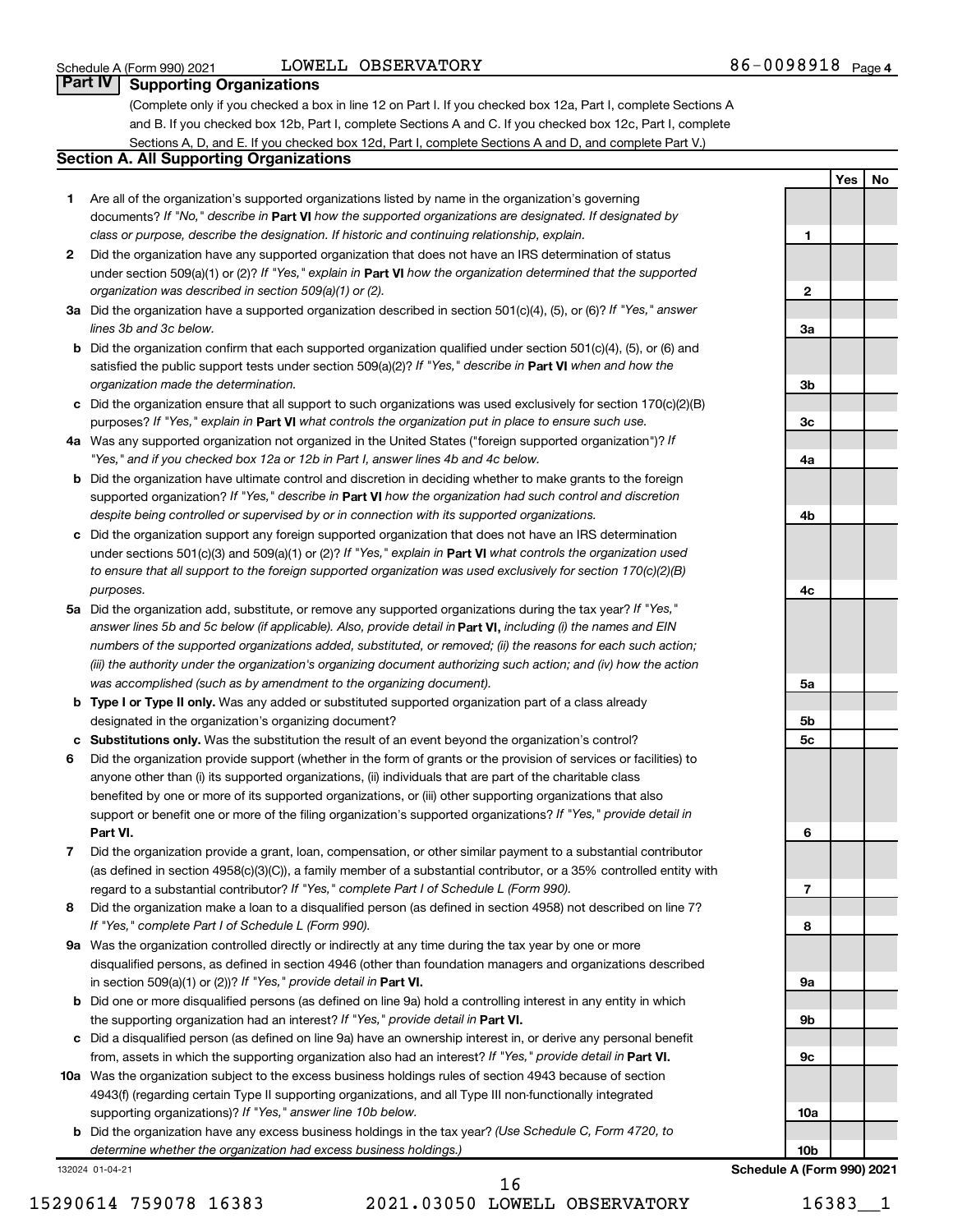| Schedule A (Form 990) 2021<br>D <sub>out</sub> W <sub>0</sub> |                              | Page 5     |
|---------------------------------------------------------------|------------------------------|------------|
|                                                               | <b>OBSERVATORY</b><br>LOWELL | 86-0098918 |

|     | Part IV<br>Supporting Organizations <sub>(continued)</sub>                                                                                                                                                                                                  |                 |     |    |
|-----|-------------------------------------------------------------------------------------------------------------------------------------------------------------------------------------------------------------------------------------------------------------|-----------------|-----|----|
|     |                                                                                                                                                                                                                                                             |                 | Yes | No |
| 11. | Has the organization accepted a gift or contribution from any of the following persons?                                                                                                                                                                     |                 |     |    |
|     | a A person who directly or indirectly controls, either alone or together with persons described on lines 11b and                                                                                                                                            |                 |     |    |
|     | 11c below, the governing body of a supported organization?                                                                                                                                                                                                  | 11a             |     |    |
|     | <b>b</b> A family member of a person described on line 11a above?                                                                                                                                                                                           | 11 <sub>b</sub> |     |    |
|     | c A 35% controlled entity of a person described on line 11a or 11b above? If "Yes" to line 11a, 11b, or 11c, provide                                                                                                                                        |                 |     |    |
|     | detail in Part VI.                                                                                                                                                                                                                                          | 11c             |     |    |
|     | <b>Section B. Type I Supporting Organizations</b>                                                                                                                                                                                                           |                 |     |    |
|     |                                                                                                                                                                                                                                                             |                 | Yes | No |
| 1   | Did the governing body, members of the governing body, officers acting in their official capacity, or membership of one or<br>more supported organizations have the power to regularly appoint or elect at least a majority of the organization's officers, |                 |     |    |
|     | directors, or trustees at all times during the tax year? If "No," describe in Part VI how the supported organization(s)                                                                                                                                     |                 |     |    |
|     | effectively operated, supervised, or controlled the organization's activities. If the organization had more than one supported                                                                                                                              |                 |     |    |
|     | organization, describe how the powers to appoint and/or remove officers, directors, or trustees were allocated among the                                                                                                                                    |                 |     |    |
|     | supported organizations and what conditions or restrictions, if any, applied to such powers during the tax year.                                                                                                                                            | 1               |     |    |
| 2   | Did the organization operate for the benefit of any supported organization other than the supported                                                                                                                                                         |                 |     |    |
|     | organization(s) that operated, supervised, or controlled the supporting organization? If "Yes," explain in                                                                                                                                                  |                 |     |    |
|     | Part VI how providing such benefit carried out the purposes of the supported organization(s) that operated,                                                                                                                                                 |                 |     |    |
|     | supervised, or controlled the supporting organization.                                                                                                                                                                                                      | 2               |     |    |
|     | Section C. Type II Supporting Organizations                                                                                                                                                                                                                 |                 |     |    |
|     |                                                                                                                                                                                                                                                             |                 | Yes | No |
| 1   | Were a majority of the organization's directors or trustees during the tax year also a majority of the directors                                                                                                                                            |                 |     |    |
|     | or trustees of each of the organization's supported organization(s)? If "No," describe in Part VI how control                                                                                                                                               |                 |     |    |
|     | or management of the supporting organization was vested in the same persons that controlled or managed                                                                                                                                                      |                 |     |    |
|     | the supported organization(s).                                                                                                                                                                                                                              | 1               |     |    |
|     | <b>Section D. All Type III Supporting Organizations</b>                                                                                                                                                                                                     |                 |     |    |
|     |                                                                                                                                                                                                                                                             |                 | Yes | No |
| 1   | Did the organization provide to each of its supported organizations, by the last day of the fifth month of the                                                                                                                                              |                 |     |    |
|     | organization's tax year, (i) a written notice describing the type and amount of support provided during the prior tax                                                                                                                                       |                 |     |    |
|     | year, (ii) a copy of the Form 990 that was most recently filed as of the date of notification, and (iii) copies of the                                                                                                                                      |                 |     |    |
|     | organization's governing documents in effect on the date of notification, to the extent not previously provided?                                                                                                                                            | 1               |     |    |
| 2   | Were any of the organization's officers, directors, or trustees either (i) appointed or elected by the supported                                                                                                                                            |                 |     |    |
|     | organization(s) or (ii) serving on the governing body of a supported organization? If "No," explain in Part VI how                                                                                                                                          |                 |     |    |
|     | the organization maintained a close and continuous working relationship with the supported organization(s).                                                                                                                                                 | 2               |     |    |
| 3   | By reason of the relationship described on line 2, above, did the organization's supported organizations have a                                                                                                                                             |                 |     |    |
|     | significant voice in the organization's investment policies and in directing the use of the organization's                                                                                                                                                  |                 |     |    |
|     | income or assets at all times during the tax year? If "Yes," describe in Part VI the role the organization's                                                                                                                                                |                 |     |    |
|     | supported organizations played in this regard.                                                                                                                                                                                                              | З               |     |    |
|     | Section E. Type III Functionally Integrated Supporting Organizations                                                                                                                                                                                        |                 |     |    |
| 1   | Check the box next to the method that the organization used to satisfy the Integral Part Test during the yealsee instructions).                                                                                                                             |                 |     |    |
| a   | The organization satisfied the Activities Test. Complete line 2 below.                                                                                                                                                                                      |                 |     |    |
| b   | The organization is the parent of each of its supported organizations. Complete line 3 below.                                                                                                                                                               |                 |     |    |
| с   | The organization supported a governmental entity. Describe in Part VI how you supported a governmental entity (see instructions).                                                                                                                           |                 |     |    |
| 2   | Activities Test. Answer lines 2a and 2b below.                                                                                                                                                                                                              |                 | Yes | No |
| а   | Did substantially all of the organization's activities during the tax year directly further the exempt purposes of                                                                                                                                          |                 |     |    |
|     | the supported organization(s) to which the organization was responsive? If "Yes," then in Part VI identify                                                                                                                                                  |                 |     |    |
|     | those supported organizations and explain how these activities directly furthered their exempt purposes,                                                                                                                                                    |                 |     |    |
|     | how the organization was responsive to those supported organizations, and how the organization determined                                                                                                                                                   |                 |     |    |
|     | that these activities constituted substantially all of its activities.                                                                                                                                                                                      | 2a              |     |    |
|     | <b>b</b> Did the activities described on line 2a, above, constitute activities that, but for the organization's involvement,                                                                                                                                |                 |     |    |
|     | one or more of the organization's supported organization(s) would have been engaged in? If "Yes," explain in                                                                                                                                                |                 |     |    |
|     | Part VI the reasons for the organization's position that its supported organization(s) would have engaged in                                                                                                                                                |                 |     |    |
|     | these activities but for the organization's involvement.                                                                                                                                                                                                    | 2b              |     |    |
| з   | Parent of Supported Organizations. Answer lines 3a and 3b below.                                                                                                                                                                                            |                 |     |    |
|     | a Did the organization have the power to regularly appoint or elect a majority of the officers, directors, or                                                                                                                                               |                 |     |    |
|     | trustees of each of the supported organizations? If "Yes" or "No" provide details in Part VI.                                                                                                                                                               | За              |     |    |

**b** Did the organization exercise a substantial degree of direction over the policies, programs, and activities of each of its supported organizations? If "Yes," describe in Part VI the role played by the organization in this regard.

132025 01-04-22

15290614 759078 16383 2021.03050 LOWELL OBSERVATORY 16383\_\_1 17

**3b**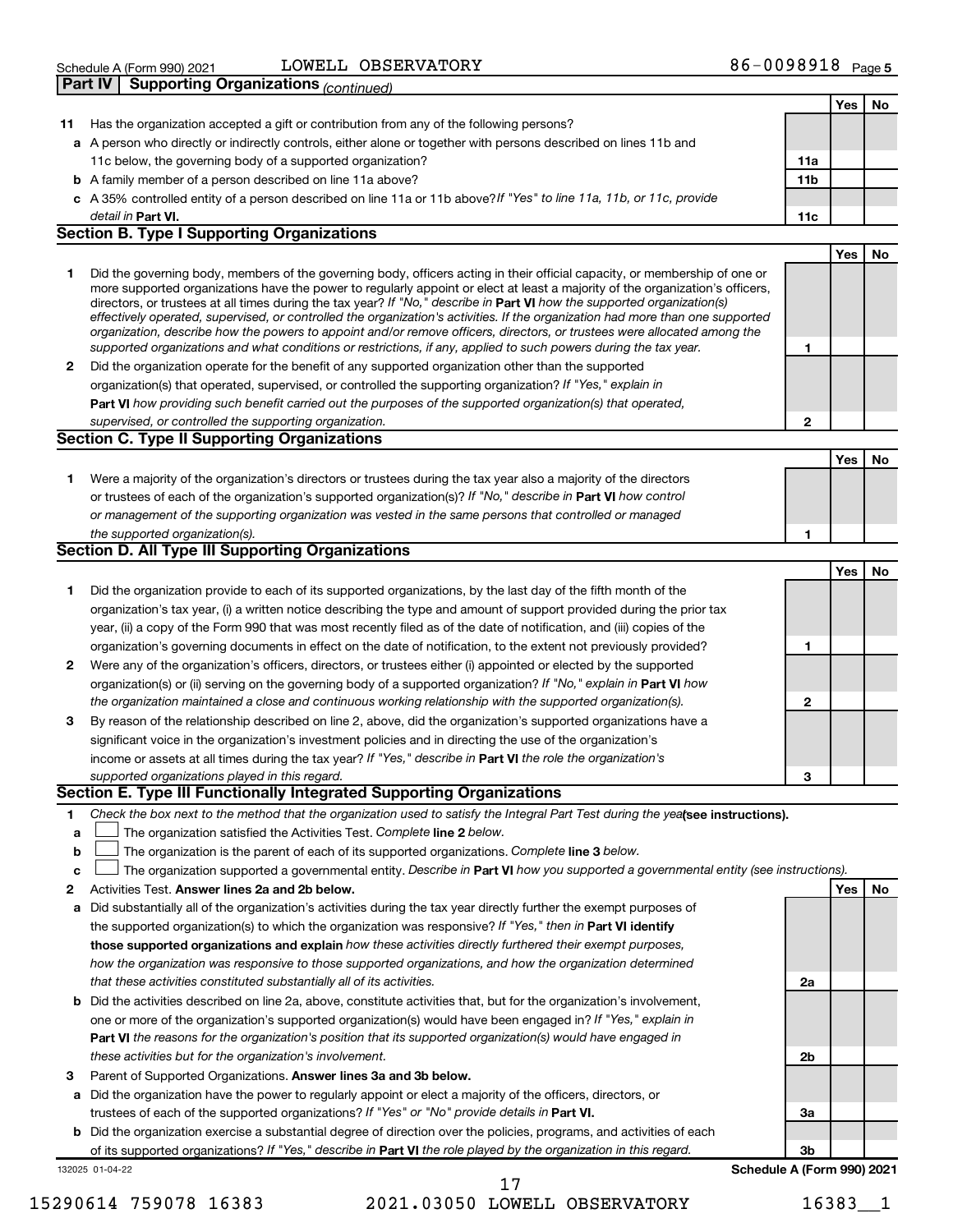#### Schedule A (Form 990) 2021 Page LOWELL OBSERVATORY 86-0098918

|              | Type III Non-Functionally Integrated 509(a)(3) Supporting Organizations<br><b>Part V</b>                                                       |                         |                |                                |
|--------------|------------------------------------------------------------------------------------------------------------------------------------------------|-------------------------|----------------|--------------------------------|
| 1            | Check here if the organization satisfied the Integral Part Test as a qualifying trust on Nov. 20, 1970 (explain in Part VI). See instructions. |                         |                |                                |
|              | All other Type III non-functionally integrated supporting organizations must complete Sections A through E.                                    |                         |                |                                |
|              | Section A - Adjusted Net Income                                                                                                                |                         | (A) Prior Year | (B) Current Year<br>(optional) |
| 1            | Net short-term capital gain                                                                                                                    | 1                       |                |                                |
| 2            | Recoveries of prior-year distributions                                                                                                         | $\overline{\mathbf{c}}$ |                |                                |
| 3            | Other gross income (see instructions)                                                                                                          | 3                       |                |                                |
| 4            | Add lines 1 through 3.                                                                                                                         | 4                       |                |                                |
| 5            | Depreciation and depletion                                                                                                                     | 5                       |                |                                |
| 6            | Portion of operating expenses paid or incurred for production or                                                                               |                         |                |                                |
|              | collection of gross income or for management, conservation, or                                                                                 |                         |                |                                |
|              | maintenance of property held for production of income (see instructions)                                                                       | 6                       |                |                                |
| 7            | Other expenses (see instructions)                                                                                                              | $\overline{7}$          |                |                                |
| 8            | Adjusted Net Income (subtract lines 5, 6, and 7 from line 4)                                                                                   | 8                       |                |                                |
|              | <b>Section B - Minimum Asset Amount</b>                                                                                                        |                         | (A) Prior Year | (B) Current Year<br>(optional) |
| 1.           | Aggregate fair market value of all non-exempt-use assets (see                                                                                  |                         |                |                                |
|              | instructions for short tax year or assets held for part of year):                                                                              |                         |                |                                |
|              | <b>a</b> Average monthly value of securities                                                                                                   | 1a                      |                |                                |
|              | <b>b</b> Average monthly cash balances                                                                                                         | 1 <sub>b</sub>          |                |                                |
|              | <b>c</b> Fair market value of other non-exempt-use assets                                                                                      | $1c$                    |                |                                |
|              | <b>d</b> Total (add lines 1a, 1b, and 1c)                                                                                                      | 1d                      |                |                                |
|              | e Discount claimed for blockage or other factors                                                                                               |                         |                |                                |
|              | (explain in detail in <b>Part VI</b> ):                                                                                                        |                         |                |                                |
| 2            | Acquisition indebtedness applicable to non-exempt-use assets                                                                                   | $\mathbf{2}$            |                |                                |
| 3            | Subtract line 2 from line 1d.                                                                                                                  | 3                       |                |                                |
| 4            | Cash deemed held for exempt use. Enter 0.015 of line 3 (for greater amount,                                                                    |                         |                |                                |
|              | see instructions).                                                                                                                             | 4                       |                |                                |
| 5            | Net value of non-exempt-use assets (subtract line 4 from line 3)                                                                               | 5                       |                |                                |
| 6            | Multiply line 5 by 0.035.                                                                                                                      | 6                       |                |                                |
| 7            | Recoveries of prior-year distributions                                                                                                         | 7                       |                |                                |
| 8            | Minimum Asset Amount (add line 7 to line 6)                                                                                                    | 8                       |                |                                |
|              | <b>Section C - Distributable Amount</b>                                                                                                        |                         |                | <b>Current Year</b>            |
| 1            | Adjusted net income for prior year (from Section A, line 8, column A)                                                                          | 1                       |                |                                |
| $\mathbf{2}$ | Enter 0.85 of line 1.                                                                                                                          | $\mathbf{2}$            |                |                                |
| 3            | Minimum asset amount for prior year (from Section B, line 8, column A)                                                                         | 3                       |                |                                |
| 4            | Enter greater of line 2 or line 3.                                                                                                             | 4                       |                |                                |
| 5            | Income tax imposed in prior year                                                                                                               | 5                       |                |                                |
| 6            | <b>Distributable Amount.</b> Subtract line 5 from line 4, unless subject to                                                                    |                         |                |                                |
|              | emergency temporary reduction (see instructions).                                                                                              | 6                       |                |                                |
|              |                                                                                                                                                |                         |                |                                |

**7** Let Check here if the current year is the organization's first as a non-functionally integrated Type III supporting organization (see instructions).

**Schedule A (Form 990) 2021**

132026 01-04-22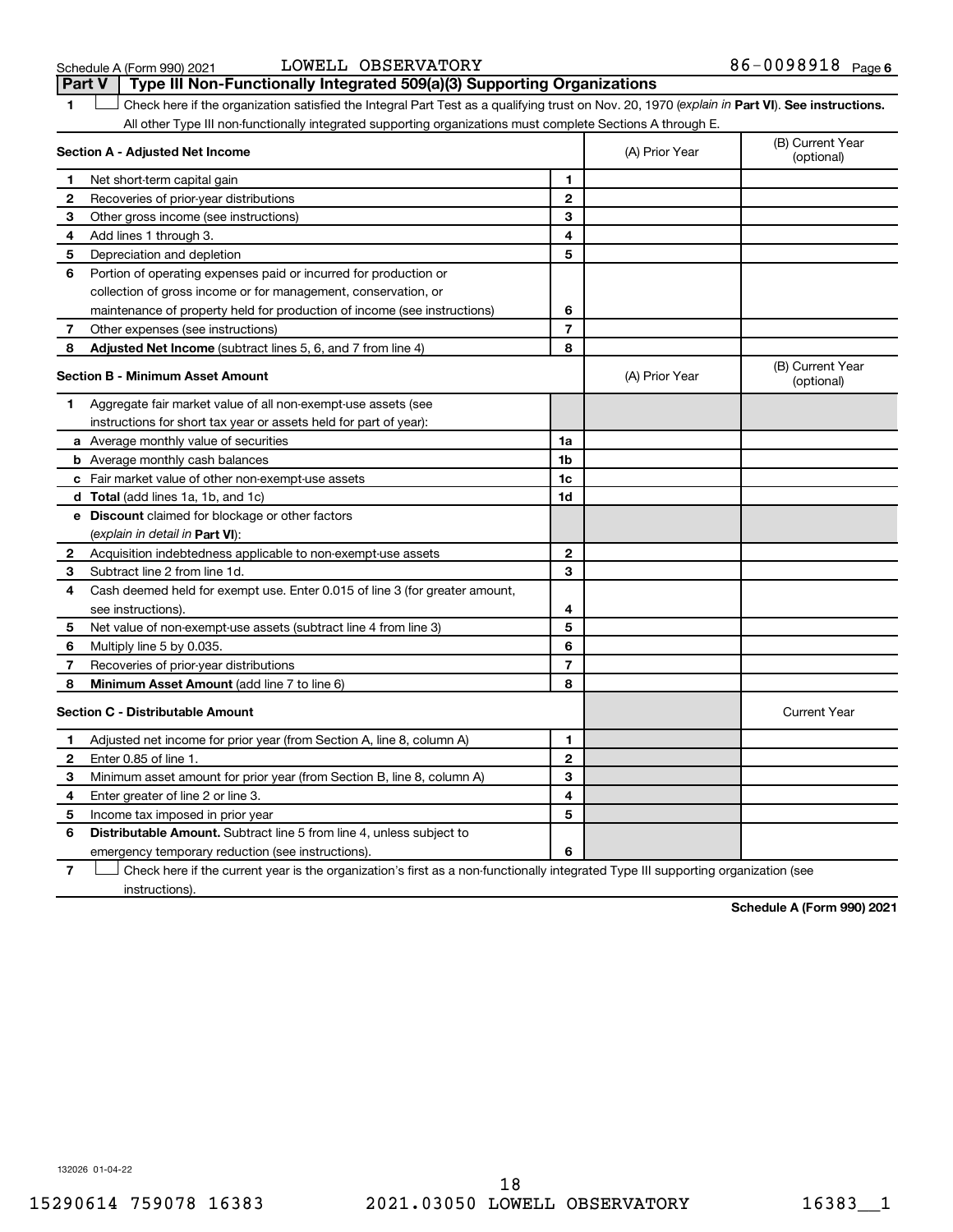19

| Schedule A (Form 990) 2021 | LOWELL OBSERVATORY |                                                                                                   | $86 - 0098918$ Page 7 |  |
|----------------------------|--------------------|---------------------------------------------------------------------------------------------------|-----------------------|--|
|                            |                    | Part V   Type III Non-Functionally Integrated 509(a)(3) Supporting Organizations $_{(continued)}$ |                       |  |

|    | Type III Non-Functionally Integrated 509(a)(3) Supporting Organizations (continued)<br><b>Part V</b> |                                    |                                               |                                                         |  |
|----|------------------------------------------------------------------------------------------------------|------------------------------------|-----------------------------------------------|---------------------------------------------------------|--|
|    | <b>Section D - Distributions</b>                                                                     |                                    |                                               | <b>Current Year</b>                                     |  |
| 1  | Amounts paid to supported organizations to accomplish exempt purposes                                |                                    | 1                                             |                                                         |  |
| 2  | Amounts paid to perform activity that directly furthers exempt purposes of supported                 |                                    |                                               |                                                         |  |
|    | organizations, in excess of income from activity                                                     |                                    | 2                                             |                                                         |  |
| 3  | Administrative expenses paid to accomplish exempt purposes of supported organizations                | 3                                  |                                               |                                                         |  |
| 4  | Amounts paid to acquire exempt-use assets                                                            | 4                                  |                                               |                                                         |  |
| 5  | Qualified set-aside amounts (prior IRS approval required - provide details in Part VI)               |                                    | 5                                             |                                                         |  |
| 6  | Other distributions ( <i>describe in Part VI</i> ). See instructions.                                |                                    | 6                                             |                                                         |  |
| 7  | Total annual distributions. Add lines 1 through 6.                                                   |                                    | 7                                             |                                                         |  |
| 8  | Distributions to attentive supported organizations to which the organization is responsive           |                                    |                                               |                                                         |  |
|    | (provide details in Part VI). See instructions.                                                      |                                    | 8                                             |                                                         |  |
| 9  | Distributable amount for 2021 from Section C, line 6                                                 |                                    | 9                                             |                                                         |  |
| 10 | Line 8 amount divided by line 9 amount                                                               |                                    | 10                                            |                                                         |  |
|    | <b>Section E - Distribution Allocations (see instructions)</b>                                       | (i)<br><b>Excess Distributions</b> | (ii)<br><b>Underdistributions</b><br>Pre-2021 | (iii)<br><b>Distributable</b><br><b>Amount for 2021</b> |  |
| 1  | Distributable amount for 2021 from Section C, line 6                                                 |                                    |                                               |                                                         |  |
| 2  | Underdistributions, if any, for years prior to 2021 (reason-                                         |                                    |                                               |                                                         |  |
|    | able cause required - explain in Part VI). See instructions.                                         |                                    |                                               |                                                         |  |
| 3  | Excess distributions carryover, if any, to 2021                                                      |                                    |                                               |                                                         |  |
|    | a From 2016                                                                                          |                                    |                                               |                                                         |  |
|    | <b>b</b> From 2017                                                                                   |                                    |                                               |                                                         |  |
|    | c From 2018                                                                                          |                                    |                                               |                                                         |  |
|    | d From 2019                                                                                          |                                    |                                               |                                                         |  |
|    | e From 2020                                                                                          |                                    |                                               |                                                         |  |
|    | f Total of lines 3a through 3e                                                                       |                                    |                                               |                                                         |  |
|    | g Applied to underdistributions of prior years                                                       |                                    |                                               |                                                         |  |
|    | <b>h</b> Applied to 2021 distributable amount                                                        |                                    |                                               |                                                         |  |
| Τ. | Carryover from 2016 not applied (see instructions)                                                   |                                    |                                               |                                                         |  |
|    | Remainder. Subtract lines 3g, 3h, and 3i from line 3f.                                               |                                    |                                               |                                                         |  |
| 4  | Distributions for 2021 from Section D,                                                               |                                    |                                               |                                                         |  |
|    | line $7:$                                                                                            |                                    |                                               |                                                         |  |
|    | a Applied to underdistributions of prior years                                                       |                                    |                                               |                                                         |  |
|    | <b>b</b> Applied to 2021 distributable amount                                                        |                                    |                                               |                                                         |  |
|    | <b>c</b> Remainder. Subtract lines 4a and 4b from line 4.                                            |                                    |                                               |                                                         |  |
| 5  | Remaining underdistributions for years prior to 2021, if                                             |                                    |                                               |                                                         |  |
|    | any. Subtract lines 3g and 4a from line 2. For result greater                                        |                                    |                                               |                                                         |  |
|    | than zero, explain in Part VI. See instructions.                                                     |                                    |                                               |                                                         |  |
| 6  | Remaining underdistributions for 2021. Subtract lines 3h                                             |                                    |                                               |                                                         |  |
|    | and 4b from line 1. For result greater than zero, explain in                                         |                                    |                                               |                                                         |  |
|    | <b>Part VI.</b> See instructions.                                                                    |                                    |                                               |                                                         |  |
| 7  | Excess distributions carryover to 2022. Add lines 3j                                                 |                                    |                                               |                                                         |  |
|    | and 4c.                                                                                              |                                    |                                               |                                                         |  |
| 8  | Breakdown of line 7:                                                                                 |                                    |                                               |                                                         |  |
|    | a Excess from 2017                                                                                   |                                    |                                               |                                                         |  |
|    | <b>b</b> Excess from 2018                                                                            |                                    |                                               |                                                         |  |
|    | c Excess from 2019                                                                                   |                                    |                                               |                                                         |  |
|    | d Excess from 2020                                                                                   |                                    |                                               |                                                         |  |
|    | e Excess from 2021                                                                                   |                                    |                                               |                                                         |  |

**Schedule A (Form 990) 2021**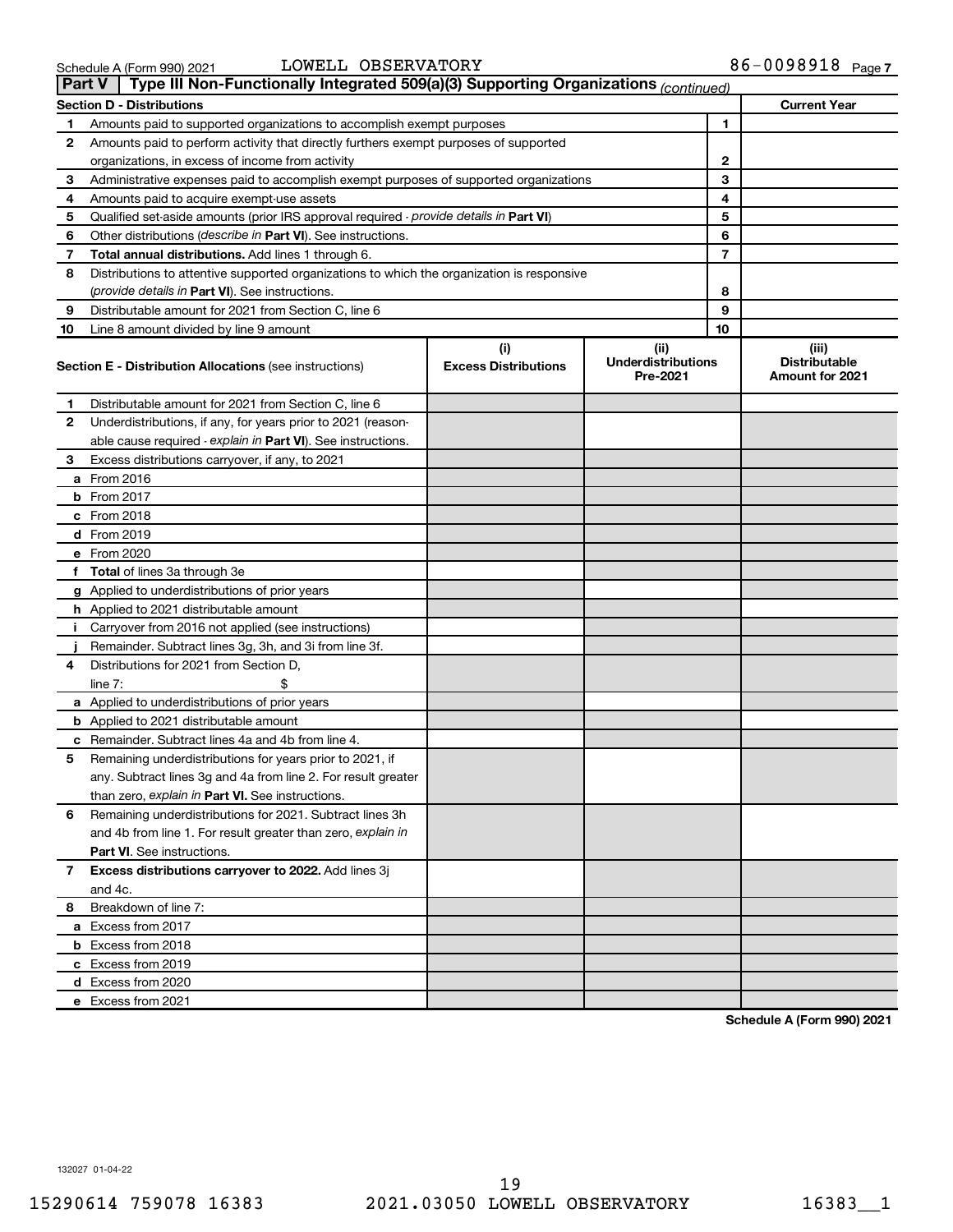|                 | Schedule A (Form 990) 2021 | LOWELL OBSERVATORY |                                                                                                                                                                                                                                                                                                                                                                                                                                                                                                                                                                      | 86-0098918 Page 8          |  |
|-----------------|----------------------------|--------------------|----------------------------------------------------------------------------------------------------------------------------------------------------------------------------------------------------------------------------------------------------------------------------------------------------------------------------------------------------------------------------------------------------------------------------------------------------------------------------------------------------------------------------------------------------------------------|----------------------------|--|
| <b>Part VI</b>  | (See instructions.)        |                    | Supplemental Information. Provide the explanations required by Part II, line 10; Part II, line 17a or 17b; Part III, line 12;<br>Part IV, Section A, lines 1, 2, 3b, 3c, 4b, 4c, 5a, 6, 9a, 9b, 9c, 11a, 11b, and 11c; Part IV, Section B, lines 1 and 2; Part IV, Section C,<br>line 1; Part IV, Section D, lines 2 and 3; Part IV, Section E, lines 1c, 2a, 2b, 3a, and 3b; Part V, line 1; Part V, Section B, line 1e; Part V,<br>Section D, lines 5, 6, and 8; and Part V, Section E, lines 2, 5, and 6. Also complete this part for any additional information. |                            |  |
|                 |                            |                    |                                                                                                                                                                                                                                                                                                                                                                                                                                                                                                                                                                      |                            |  |
|                 |                            |                    |                                                                                                                                                                                                                                                                                                                                                                                                                                                                                                                                                                      |                            |  |
|                 |                            |                    |                                                                                                                                                                                                                                                                                                                                                                                                                                                                                                                                                                      |                            |  |
|                 |                            |                    |                                                                                                                                                                                                                                                                                                                                                                                                                                                                                                                                                                      |                            |  |
|                 |                            |                    |                                                                                                                                                                                                                                                                                                                                                                                                                                                                                                                                                                      |                            |  |
|                 |                            |                    |                                                                                                                                                                                                                                                                                                                                                                                                                                                                                                                                                                      |                            |  |
|                 |                            |                    |                                                                                                                                                                                                                                                                                                                                                                                                                                                                                                                                                                      |                            |  |
|                 |                            |                    |                                                                                                                                                                                                                                                                                                                                                                                                                                                                                                                                                                      |                            |  |
|                 |                            |                    |                                                                                                                                                                                                                                                                                                                                                                                                                                                                                                                                                                      |                            |  |
|                 |                            |                    |                                                                                                                                                                                                                                                                                                                                                                                                                                                                                                                                                                      |                            |  |
|                 |                            |                    |                                                                                                                                                                                                                                                                                                                                                                                                                                                                                                                                                                      |                            |  |
|                 |                            |                    |                                                                                                                                                                                                                                                                                                                                                                                                                                                                                                                                                                      |                            |  |
|                 |                            |                    |                                                                                                                                                                                                                                                                                                                                                                                                                                                                                                                                                                      |                            |  |
|                 |                            |                    |                                                                                                                                                                                                                                                                                                                                                                                                                                                                                                                                                                      |                            |  |
|                 |                            |                    |                                                                                                                                                                                                                                                                                                                                                                                                                                                                                                                                                                      |                            |  |
|                 |                            |                    |                                                                                                                                                                                                                                                                                                                                                                                                                                                                                                                                                                      |                            |  |
|                 |                            |                    |                                                                                                                                                                                                                                                                                                                                                                                                                                                                                                                                                                      |                            |  |
|                 |                            |                    |                                                                                                                                                                                                                                                                                                                                                                                                                                                                                                                                                                      |                            |  |
|                 |                            |                    |                                                                                                                                                                                                                                                                                                                                                                                                                                                                                                                                                                      |                            |  |
|                 |                            |                    |                                                                                                                                                                                                                                                                                                                                                                                                                                                                                                                                                                      |                            |  |
|                 |                            |                    |                                                                                                                                                                                                                                                                                                                                                                                                                                                                                                                                                                      |                            |  |
|                 |                            |                    |                                                                                                                                                                                                                                                                                                                                                                                                                                                                                                                                                                      |                            |  |
| 132028 01-04-22 |                            |                    | 20                                                                                                                                                                                                                                                                                                                                                                                                                                                                                                                                                                   | Schedule A (Form 990) 2021 |  |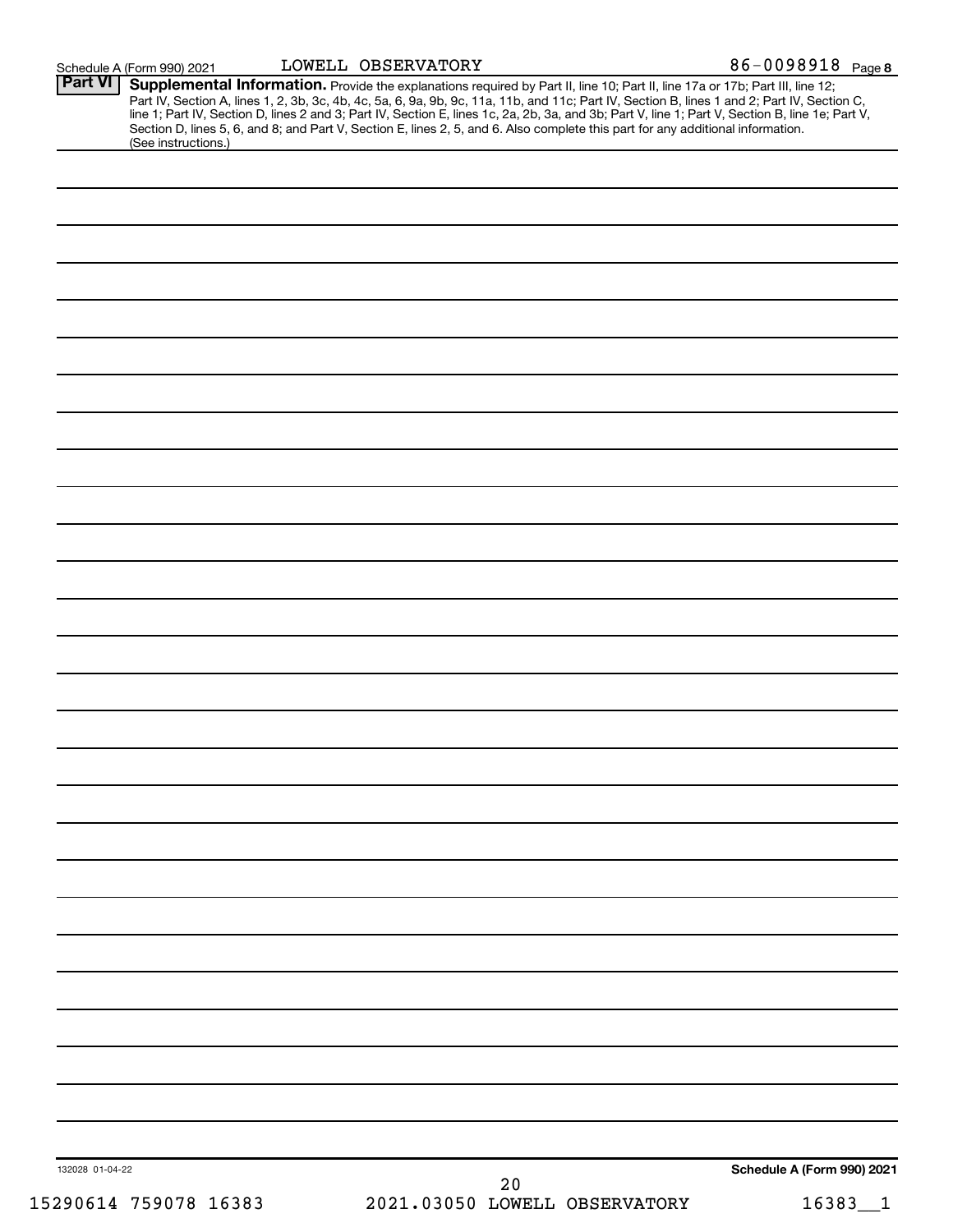Department of the Treasury Internal Revenue Service

Name of the organization

**Organization type** (check one):

### \*\* PUBLIC DISCLOSURE COPY \*\*

## **Schedule B Schedule of Contributors**

**(Form 990) | Attach to Form 990 or Form 990-PF. | Go to www.irs.gov/Form990 for the latest information.** OMB No. 1545-0047

**2021**

**Employer identification number**

LOWELL OBSERVATORY 86-0098918

| Filers of:         | Section:                                                                           |
|--------------------|------------------------------------------------------------------------------------|
| Form 990 or 990-FZ | $ \mathbf{X} $ 501(c)( 3) (enter number) organization                              |
|                    | $4947(a)(1)$ nonexempt charitable trust <b>not</b> treated as a private foundation |
|                    | 527 political organization                                                         |
| Form 990-PF        | 501(c)(3) exempt private foundation                                                |
|                    | 4947(a)(1) nonexempt charitable trust treated as a private foundation              |
|                    | 501(c)(3) taxable private foundation                                               |

Check if your organization is covered by the General Rule or a Special Rule.

**Note:**  Only a section 501(c)(7), (8), or (10) organization can check boxes for both the General Rule and a Special Rule. See instructions.

#### **General Rule**

 $\Box$ 

 $\Box$ 

For an organization filing Form 990, 990-EZ, or 990-PF that received, during the year, contributions totaling \$5,000 or more (in money or property) from any one contributor. Complete Parts I and II. See instructions for determining a contributor's total contributions.

#### **Special Rules**

contributor, during the year, total contributions of the greater of (1) \$5,000; or (2) 2% of the amount on (i) Form 990, Part VIII, line 1h;  $\boxed{\text{X}}$  For an organization described in section 501(c)(3) filing Form 990 or 990-EZ that met the 33 1/3% support test of the regulations under sections 509(a)(1) and 170(b)(1)(A)(vi), that checked Schedule A (Form 990), Part II, line 13, 16a, or 16b, and that received from any one or (ii) Form 990-EZ, line 1. Complete Parts I and II.

For an organization described in section 501(c)(7), (8), or (10) filing Form 990 or 990-EZ that received from any one contributor, during the year, total contributions of more than \$1,000 exclusively for religious, charitable, scientific, literary, or educational purposes, or for the prevention of cruelty to children or animals. Complete Parts I (entering "N/A" in column (b) instead of the contributor name and address), II, and III.  $\Box$ 

purpose. Don't complete any of the parts unless the General Rule applies to this organization because it received nonexclusively year, contributions exclusively for religious, charitable, etc., purposes, but no such contributions totaled more than \$1,000. If this box is checked, enter here the total contributions that were received during the year for an exclusively religious, charitable, etc., For an organization described in section 501(c)(7), (8), or (10) filing Form 990 or 990-EZ that received from any one contributor, during the religious, charitable, etc., contributions totaling \$5,000 or more during the year  $\ldots$  $\ldots$  $\ldots$  $\ldots$  $\ldots$  $\ldots$ 

Caution: An organization that isn't covered by the General Rule and/or the Special Rules doesn't file Schedule B (Form 990), but it must answer "No" on Part IV, line 2, of its Form 990; or check the box on line H of its Form 990-EZ or on its Form 990-PF, Part I, line 2, to certify that it doesn't meet the filing requirements of Schedule B (Form 990).

LHA For Paperwork Reduction Act Notice, see the instructions for Form 990, 990-EZ, or 990-PF. **Schell B (Form 990)** (2021)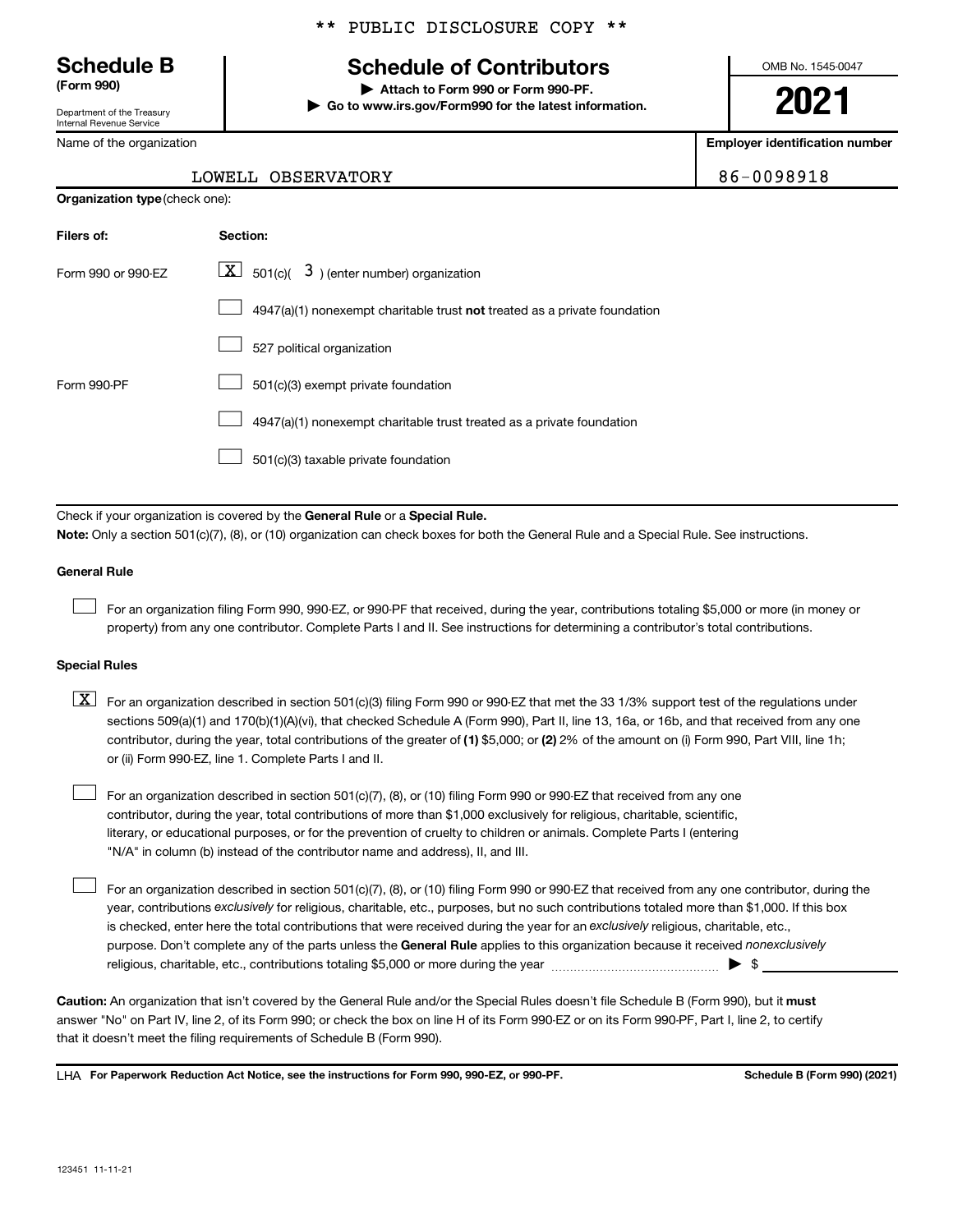Name of organization

**Employer identification number 2**

### LOWELL OBSERVATORY 36-0098918

| Part I           | <b>Contributors</b> (see instructions). Use duplicate copies of Part I if additional space is needed. |                                                                                                                                                                                   |  |
|------------------|-------------------------------------------------------------------------------------------------------|-----------------------------------------------------------------------------------------------------------------------------------------------------------------------------------|--|
| (a)<br>No.       | (b)<br>Name, address, and ZIP + 4                                                                     | (d)<br>(c)<br><b>Total contributions</b><br>Type of contribution                                                                                                                  |  |
| $\mathbf{1}$     |                                                                                                       | $\overline{\text{X}}$<br>Person<br>Payroll<br>1,310,220.<br><b>Noncash</b><br>$\frac{1}{2}$<br>(Complete Part II for<br>noncash contributions.)                                   |  |
| (a)<br>No.       | (b)<br>Name, address, and ZIP + 4                                                                     | (c)<br>(d)<br><b>Total contributions</b><br>Type of contribution                                                                                                                  |  |
| $\boldsymbol{2}$ |                                                                                                       | $\mathbf{X}$<br>Person<br>Payroll<br>2,513,280.<br><b>Noncash</b><br>$\frac{1}{2}$<br>(Complete Part II for<br>noncash contributions.)                                            |  |
| (a)<br>No.       | (b)<br>Name, address, and ZIP + 4                                                                     | (c)<br>(d)<br><b>Total contributions</b><br>Type of contribution                                                                                                                  |  |
| 3                |                                                                                                       | $\mathbf{X}$<br>Person<br>Payroll<br>1,500,000.<br><b>Noncash</b><br>$$\mathbb{S}$$<br>(Complete Part II for<br>noncash contributions.)                                           |  |
| (a)              | (b)                                                                                                   | (c)<br>(d)                                                                                                                                                                        |  |
| No.<br>4         | Name, address, and ZIP + 4                                                                            | <b>Total contributions</b><br>Type of contribution<br>$\mathbf{X}$<br>Person<br>Payroll<br>1,260,000.<br><b>Noncash</b><br>\$<br>(Complete Part II for<br>noncash contributions.) |  |
| (a)<br>No.       | (b)<br>Name, address, and ZIP + 4                                                                     | (c)<br>(d)<br>Type of contribution<br><b>Total contributions</b>                                                                                                                  |  |
| $\mathbf 5$      |                                                                                                       | $\overline{\text{X}}$<br>Person<br>Payroll<br>1,434,633.<br><b>Noncash</b><br>$$\mathbb{S}$$<br>(Complete Part II for<br>noncash contributions.)                                  |  |
| (a)<br>No.       | (b)<br>Name, address, and ZIP + 4                                                                     | (c)<br>(d)<br><b>Total contributions</b><br>Type of contribution                                                                                                                  |  |
| $\epsilon$       |                                                                                                       | $\overline{\text{X}}$<br>Person<br>Payroll<br>439,421.<br><b>Noncash</b><br>\$<br>(Complete Part II for<br>noncash contributions.)                                                |  |

123452 11-11-21 **Schedule B (Form 990) (2021)**

15290614 759078 16383 2021.03050 LOWELL OBSERVATORY 16383\_\_1 22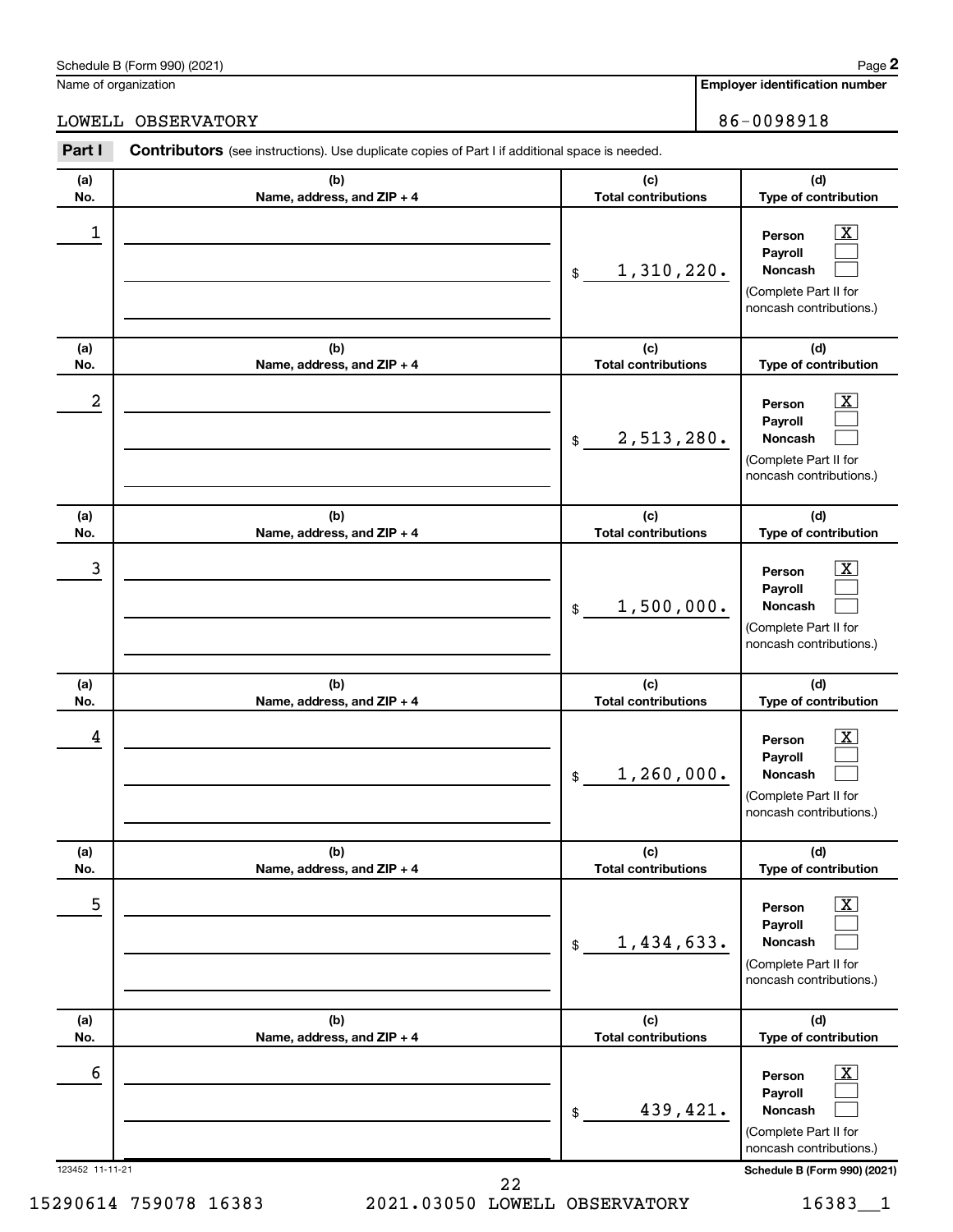#### Schedule B (Form 990) (2021)

Name of organization

**Employer identification number**

LOWELL OBSERVATORY 36-0098918

| Part I          | Contributors (see instructions). Use duplicate copies of Part I if additional space is needed. |                                   |                                                                                                          |
|-----------------|------------------------------------------------------------------------------------------------|-----------------------------------|----------------------------------------------------------------------------------------------------------|
| (a)<br>No.      | (b)<br>Name, address, and ZIP + 4                                                              | (c)<br><b>Total contributions</b> | (d)<br>Type of contribution                                                                              |
| 7               |                                                                                                | 2,600,000.<br>\$                  | $\boxed{\textbf{X}}$<br>Person<br>Payroll<br>Noncash<br>(Complete Part II for<br>noncash contributions.) |
| (a)<br>No.      | (b)<br>Name, address, and ZIP + 4                                                              | (c)<br><b>Total contributions</b> | (d)<br>Type of contribution                                                                              |
| 8               |                                                                                                | 1,550,109.<br>\$                  | $\mathbf{X}$<br>Person<br>Payroll<br>Noncash<br>(Complete Part II for<br>noncash contributions.)         |
| (a)<br>No.      | (b)<br>Name, address, and ZIP + 4                                                              | (c)<br><b>Total contributions</b> | (d)<br>Type of contribution                                                                              |
| 9               |                                                                                                | 565,141.<br>\$                    | $\boxed{\mathbf{X}}$<br>Person<br>Payroll<br>Noncash<br>(Complete Part II for<br>noncash contributions.) |
| (a)<br>No.      | (b)<br>Name, address, and ZIP + 4                                                              | (c)<br><b>Total contributions</b> | (d)<br>Type of contribution                                                                              |
| 10              |                                                                                                | 1,547,820.<br>\$                  | $\mathbf{X}$<br>Person<br>Payroll<br>Noncash<br>(Complete Part II for<br>noncash contributions.)         |
| (a)<br>No.      | (b)<br>Name, address, and ZIP + 4                                                              | (c)<br><b>Total contributions</b> | (d)<br>Type of contribution                                                                              |
| 11              |                                                                                                | 354,895.<br>\$                    | $\boxed{\textbf{X}}$<br>Person<br>Payroll<br>Noncash<br>(Complete Part II for<br>noncash contributions.) |
| (a)<br>No.      | (b)<br>Name, address, and ZIP + 4                                                              | (c)<br><b>Total contributions</b> | (d)<br>Type of contribution                                                                              |
|                 |                                                                                                | \$                                | Person<br>Payroll<br>Noncash<br>(Complete Part II for<br>noncash contributions.)                         |
| 123452 11-11-21 | 23                                                                                             |                                   | Schedule B (Form 990) (2021)                                                                             |

15290614 759078 16383 2021.03050 LOWELL OBSERVATORY 16383\_\_1

**2**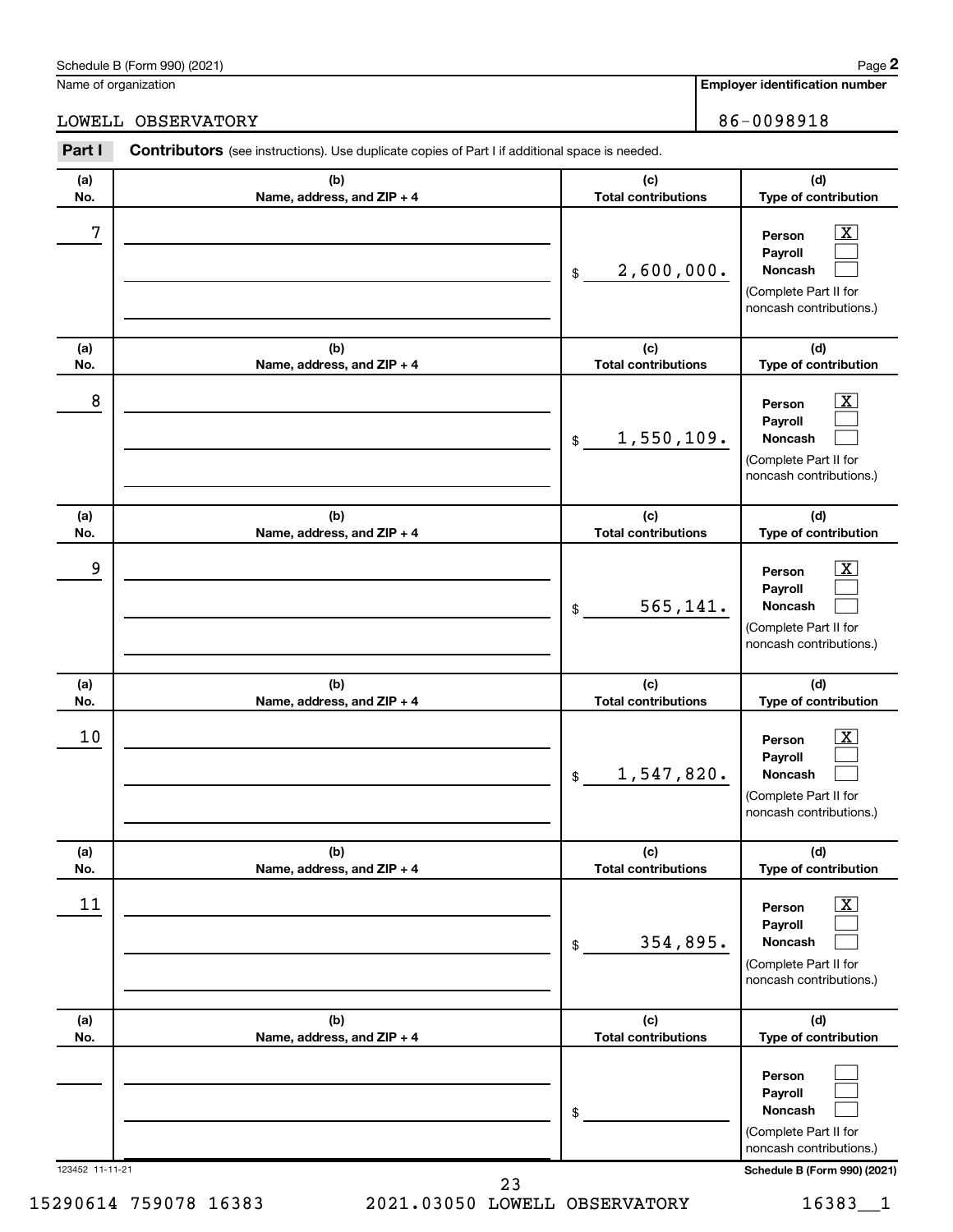| Part II                      | Noncash Property (see instructions). Use duplicate copies of Part II if additional space is needed. |                                                        |
|------------------------------|-----------------------------------------------------------------------------------------------------|--------------------------------------------------------|
| (a)<br>No.<br>from<br>Part I | (b)<br>Description of noncash property given                                                        | (c)<br><b>FMV</b> (or estimate)<br>(See instructions.) |
|                              |                                                                                                     |                                                        |
|                              |                                                                                                     | \$                                                     |
| (a)                          |                                                                                                     | (c)                                                    |

|                              |                                              | \$                                              |                              |
|------------------------------|----------------------------------------------|-------------------------------------------------|------------------------------|
| (a)<br>No.<br>from<br>Part I | (b)<br>Description of noncash property given | (c)<br>FMV (or estimate)<br>(See instructions.) | (d)<br>Date received         |
|                              |                                              |                                                 |                              |
|                              |                                              | $\$$                                            |                              |
| (a)<br>No.<br>from<br>Part I | (b)<br>Description of noncash property given | (c)<br>FMV (or estimate)<br>(See instructions.) | (d)<br>Date received         |
|                              |                                              |                                                 |                              |
|                              |                                              | $\frac{1}{2}$                                   |                              |
| (a)<br>No.<br>from<br>Part I | (b)<br>Description of noncash property given | (c)<br>FMV (or estimate)<br>(See instructions.) | (d)<br>Date received         |
|                              |                                              |                                                 |                              |
|                              |                                              | \$                                              |                              |
| (a)<br>No.<br>from<br>Part I | (b)<br>Description of noncash property given | (c)<br>FMV (or estimate)<br>(See instructions.) | (d)<br>Date received         |
|                              |                                              |                                                 |                              |
|                              |                                              | \$                                              |                              |
| (a)<br>No.<br>from<br>Part I | (b)<br>Description of noncash property given | (c)<br>FMV (or estimate)<br>(See instructions.) | (d)<br>Date received         |
|                              |                                              |                                                 |                              |
|                              |                                              | \$                                              |                              |
| 123453 11-11-21              | 24                                           |                                                 | Schedule B (Form 990) (2021) |

15290614 759078 16383 2021.03050 LOWELL OBSERVATORY 16383\_\_1

**Employer identification number**

**(d) Date received**

**3**

LOWELL OBSERVATORY 86-0098918

Name of organization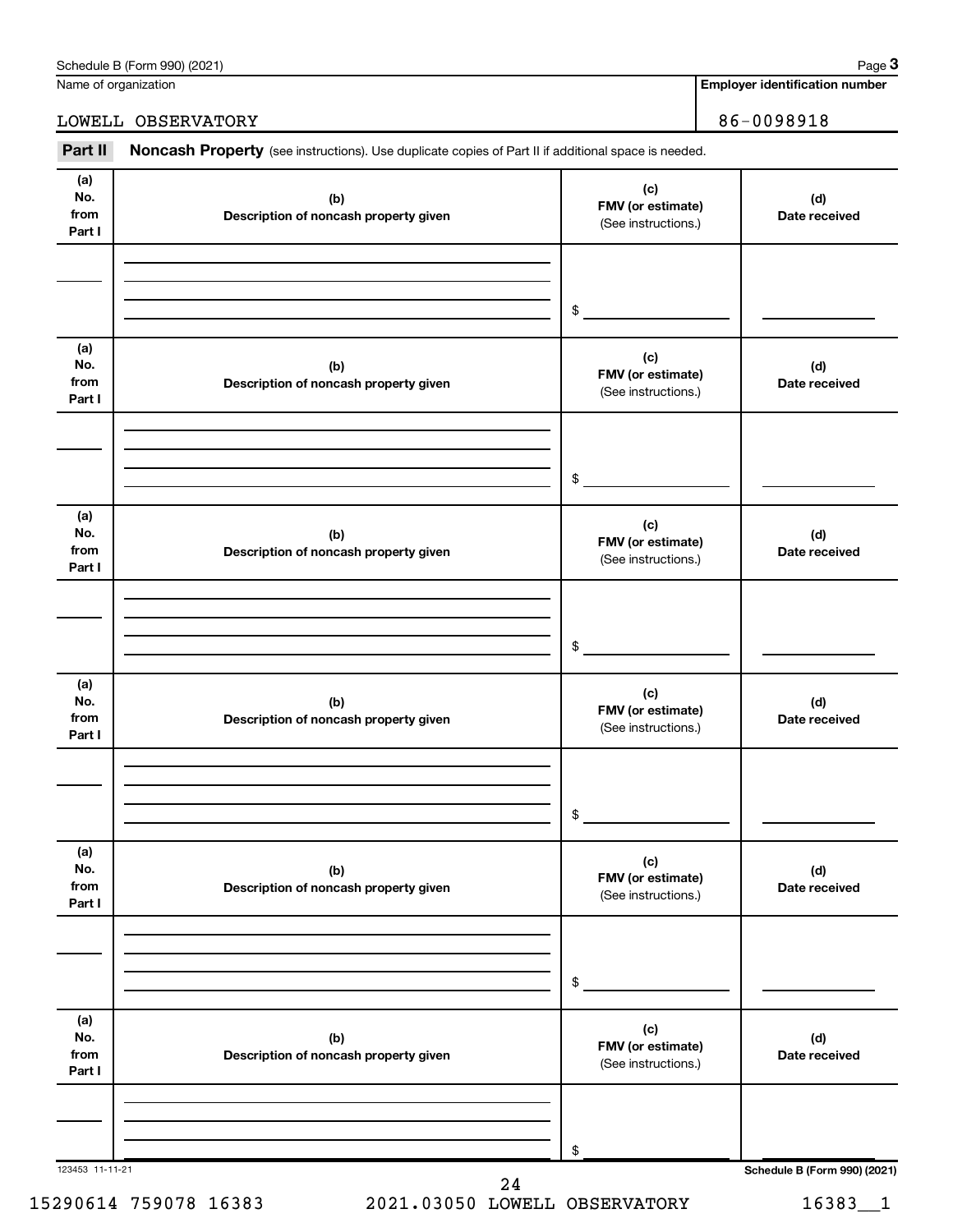|                           | Name of organization                                                                                                                                                                                                                                                                                                                                                                                                                                                                                                                 |                      | <b>Employer identification number</b>    |
|---------------------------|--------------------------------------------------------------------------------------------------------------------------------------------------------------------------------------------------------------------------------------------------------------------------------------------------------------------------------------------------------------------------------------------------------------------------------------------------------------------------------------------------------------------------------------|----------------------|------------------------------------------|
|                           | LOWELL OBSERVATORY                                                                                                                                                                                                                                                                                                                                                                                                                                                                                                                   |                      | 86-0098918                               |
| Part III                  | Exclusively religious, charitable, etc., contributions to organizations described in section 501(c)(7), (8), or (10) that total more than \$1,000 for the year<br>from any one contributor. Complete columns (a) through (e) and the following line entry. For organizations<br>completing Part III, enter the total of exclusively religious, charitable, etc., contributions of \$1,000 or less for the year. (Enter this info. once.) $\blacktriangleright$ \$<br>Use duplicate copies of Part III if additional space is needed. |                      |                                          |
| (a) No.<br>from<br>Part I | (b) Purpose of gift                                                                                                                                                                                                                                                                                                                                                                                                                                                                                                                  | (c) Use of gift      | (d) Description of how gift is held      |
|                           |                                                                                                                                                                                                                                                                                                                                                                                                                                                                                                                                      |                      |                                          |
|                           |                                                                                                                                                                                                                                                                                                                                                                                                                                                                                                                                      | (e) Transfer of gift |                                          |
|                           | Transferee's name, address, and $ZIP + 4$                                                                                                                                                                                                                                                                                                                                                                                                                                                                                            |                      | Relationship of transferor to transferee |
| (a) No.<br>from           | (b) Purpose of gift                                                                                                                                                                                                                                                                                                                                                                                                                                                                                                                  | (c) Use of gift      | (d) Description of how gift is held      |
| Part I                    |                                                                                                                                                                                                                                                                                                                                                                                                                                                                                                                                      |                      |                                          |
|                           |                                                                                                                                                                                                                                                                                                                                                                                                                                                                                                                                      | (e) Transfer of gift |                                          |
|                           | Transferee's name, address, and ZIP + 4                                                                                                                                                                                                                                                                                                                                                                                                                                                                                              |                      | Relationship of transferor to transferee |
| (a) No.<br>from           | (b) Purpose of gift                                                                                                                                                                                                                                                                                                                                                                                                                                                                                                                  | (c) Use of gift      | (d) Description of how gift is held      |
| Part I                    |                                                                                                                                                                                                                                                                                                                                                                                                                                                                                                                                      |                      |                                          |
|                           |                                                                                                                                                                                                                                                                                                                                                                                                                                                                                                                                      | (e) Transfer of gift |                                          |
|                           | Transferee's name, address, and ZIP + 4                                                                                                                                                                                                                                                                                                                                                                                                                                                                                              |                      | Relationship of transferor to transferee |
| (a) No.<br>from<br>Part I | (b) Purpose of gift                                                                                                                                                                                                                                                                                                                                                                                                                                                                                                                  | (c) Use of gift      | (d) Description of how gift is held      |
|                           |                                                                                                                                                                                                                                                                                                                                                                                                                                                                                                                                      |                      |                                          |
|                           |                                                                                                                                                                                                                                                                                                                                                                                                                                                                                                                                      | (e) Transfer of gift |                                          |
|                           | Transferee's name, address, and ZIP + 4                                                                                                                                                                                                                                                                                                                                                                                                                                                                                              |                      | Relationship of transferor to transferee |
|                           |                                                                                                                                                                                                                                                                                                                                                                                                                                                                                                                                      |                      |                                          |
| 123454 11-11-21           |                                                                                                                                                                                                                                                                                                                                                                                                                                                                                                                                      | 25                   | Schedule B (Form 990) (2021)             |

15290614 759078 16383 2021.03050 LOWELL OBSERVATORY 16383\_\_1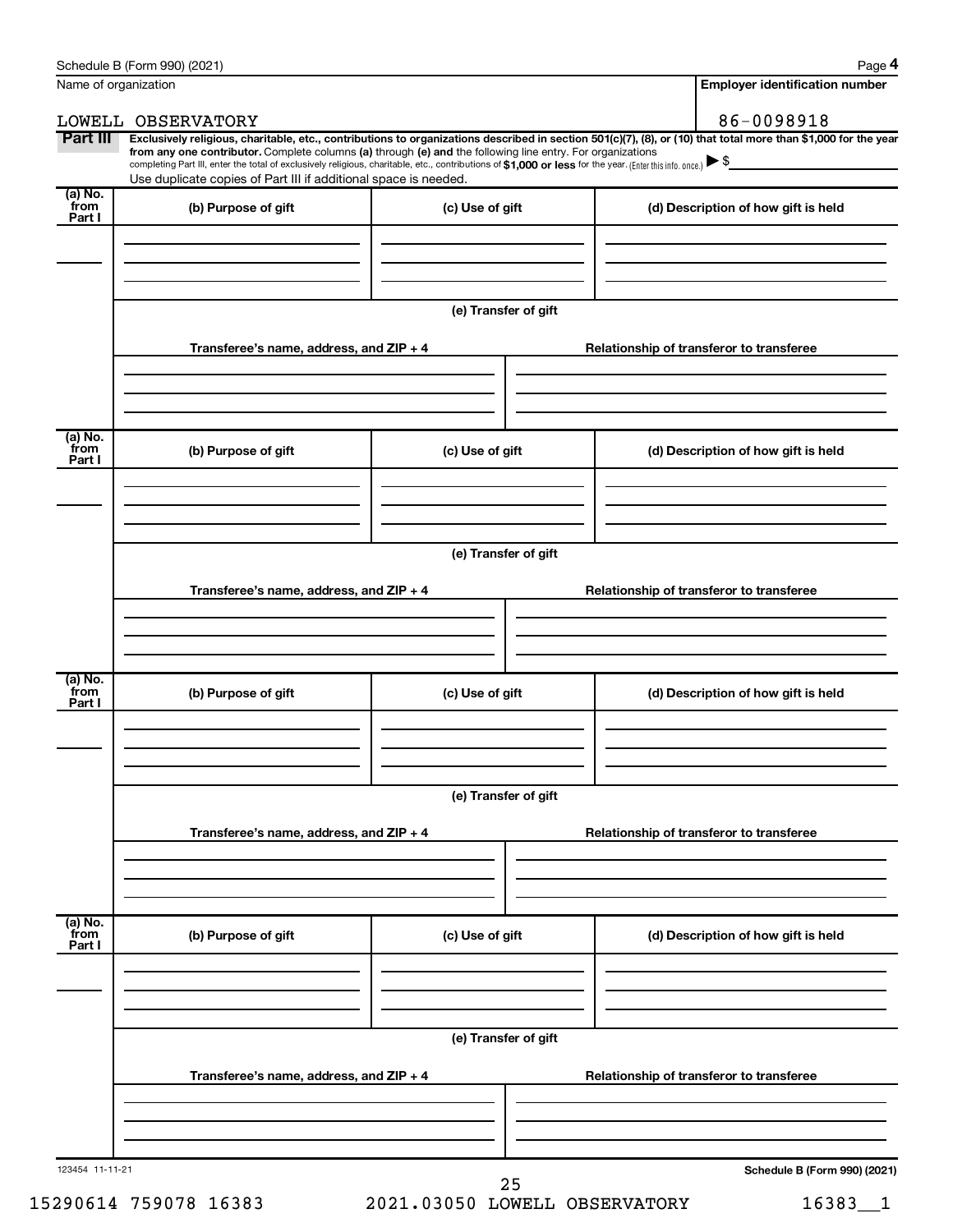| <b>SCHEDULE D</b> |  |
|-------------------|--|
|-------------------|--|

Department of the Treasury Internal Revenue Service

**| Complete if the organization answered "Yes" on Form 990, Part IV, line 6, 7, 8, 9, 10, 11a, 11b, 11c, 11d, 11e, 11f, 12a, or 12b. SCHEDULE D Supplemental Financial Statements**<br> **Form 990 Example 5 2021**<br>
Part IV. line 6, 7, 8, 9, 10, 11a, 11b, 11c, 11d, 11e, 11f, 12a, or 12b.

**| Attach to Form 990. |Go to www.irs.gov/Form990 for instructions and the latest information.**



#### Name of the organization<br> **Employer identification number**<br> **Employer identification number**<br> **Employer identification number**<br> **B6** - 0098918 LOWELL OBSERVATORY

| Part I  | Organizations Maintaining Donor Advised Funds or Other Similar Funds or Accounts. Complete if the                                              |                         |                |                                                    |
|---------|------------------------------------------------------------------------------------------------------------------------------------------------|-------------------------|----------------|----------------------------------------------------|
|         | organization answered "Yes" on Form 990, Part IV, line 6.                                                                                      | (a) Donor advised funds |                | (b) Funds and other accounts                       |
|         |                                                                                                                                                |                         |                |                                                    |
| 1.      |                                                                                                                                                |                         |                |                                                    |
| 2       | Aggregate value of contributions to (during year)                                                                                              |                         |                |                                                    |
| з       | Aggregate value of grants from (during year)                                                                                                   |                         |                |                                                    |
| 4<br>5  | Did the organization inform all donors and donor advisors in writing that the assets held in donor advised funds                               |                         |                |                                                    |
|         |                                                                                                                                                |                         |                | Yes<br>No                                          |
| 6       | Did the organization inform all grantees, donors, and donor advisors in writing that grant funds can be used only                              |                         |                |                                                    |
|         | for charitable purposes and not for the benefit of the donor or donor advisor, or for any other purpose conferring                             |                         |                |                                                    |
|         | impermissible private benefit?                                                                                                                 |                         |                | Yes<br>No                                          |
| Part II | <b>Conservation Easements.</b> Complete if the organization answered "Yes" on Form 990, Part IV, line 7.                                       |                         |                |                                                    |
| 1.      | Purpose(s) of conservation easements held by the organization (check all that apply).                                                          |                         |                |                                                    |
|         | Preservation of land for public use (for example, recreation or education)                                                                     |                         |                | Preservation of a historically important land area |
|         | Protection of natural habitat                                                                                                                  |                         |                | Preservation of a certified historic structure     |
|         | Preservation of open space                                                                                                                     |                         |                |                                                    |
| 2       | Complete lines 2a through 2d if the organization held a qualified conservation contribution in the form of a conservation easement on the last |                         |                |                                                    |
|         | day of the tax year.                                                                                                                           |                         |                | Held at the End of the Tax Year                    |
| а       |                                                                                                                                                |                         | 2a             |                                                    |
| b       | Total acreage restricted by conservation easements                                                                                             |                         | 2 <sub>b</sub> |                                                    |
| с       | Number of conservation easements on a certified historic structure included in (a) manufacture included in (a)                                 |                         | 2c             |                                                    |
| d       | Number of conservation easements included in (c) acquired after 7/25/06, and not on a historic structure                                       |                         |                |                                                    |
|         |                                                                                                                                                |                         | 2d             |                                                    |
| 3       | Number of conservation easements modified, transferred, released, extinguished, or terminated by the organization during the tax               |                         |                |                                                    |
|         | $year \triangleright$                                                                                                                          |                         |                |                                                    |
| 4       | Number of states where property subject to conservation easement is located >                                                                  |                         |                |                                                    |
| 5       | Does the organization have a written policy regarding the periodic monitoring, inspection, handling of                                         |                         |                |                                                    |
|         | violations, and enforcement of the conservation easements it holds?                                                                            |                         |                | Yes<br>No                                          |
| 6       | Staff and volunteer hours devoted to monitoring, inspecting, handling of violations, and enforcing conservation easements during the year      |                         |                |                                                    |
|         |                                                                                                                                                |                         |                |                                                    |
| 7       | Amount of expenses incurred in monitoring, inspecting, handling of violations, and enforcing conservation easements during the year            |                         |                |                                                    |
|         | ▶ \$                                                                                                                                           |                         |                |                                                    |
| 8       | Does each conservation easement reported on line 2(d) above satisfy the requirements of section 170(h)(4)(B)(i)                                |                         |                | Yes<br>No                                          |
| 9       | In Part XIII, describe how the organization reports conservation easements in its revenue and expense statement and                            |                         |                |                                                    |
|         | balance sheet, and include, if applicable, the text of the footnote to the organization's financial statements that describes the              |                         |                |                                                    |
|         | organization's accounting for conservation easements.                                                                                          |                         |                |                                                    |
|         | Organizations Maintaining Collections of Art, Historical Treasures, or Other Similar Assets.<br><b>Part III</b>                                |                         |                |                                                    |
|         | Complete if the organization answered "Yes" on Form 990, Part IV, line 8.                                                                      |                         |                |                                                    |
|         | 1a If the organization elected, as permitted under FASB ASC 958, not to report in its revenue statement and balance sheet works                |                         |                |                                                    |
|         | of art, historical treasures, or other similar assets held for public exhibition, education, or research in furtherance of public              |                         |                |                                                    |
|         | service, provide in Part XIII the text of the footnote to its financial statements that describes these items.                                 |                         |                |                                                    |
|         | <b>b</b> If the organization elected, as permitted under FASB ASC 958, to report in its revenue statement and balance sheet works of           |                         |                |                                                    |
|         | art, historical treasures, or other similar assets held for public exhibition, education, or research in furtherance of public service,        |                         |                |                                                    |
|         | provide the following amounts relating to these items:                                                                                         |                         |                |                                                    |
|         |                                                                                                                                                |                         |                |                                                    |
|         | (ii) Assets included in Form 990, Part X                                                                                                       |                         |                | 400,000.<br>$\blacktriangleright$ \$               |
| 2       | If the organization received or held works of art, historical treasures, or other similar assets for financial gain, provide                   |                         |                |                                                    |
|         | the following amounts required to be reported under FASB ASC 958 relating to these items:                                                      |                         |                |                                                    |
|         |                                                                                                                                                |                         |                | \$                                                 |
|         |                                                                                                                                                |                         | ▶              | \$                                                 |
|         | LHA For Paperwork Reduction Act Notice, see the Instructions for Form 990.                                                                     |                         |                | Schedule D (Form 990) 2021                         |
|         | 132051 10-28-21                                                                                                                                |                         |                |                                                    |

15290614 759078 16383 2021.03050 LOWELL OBSERVATORY 16383\_\_1 26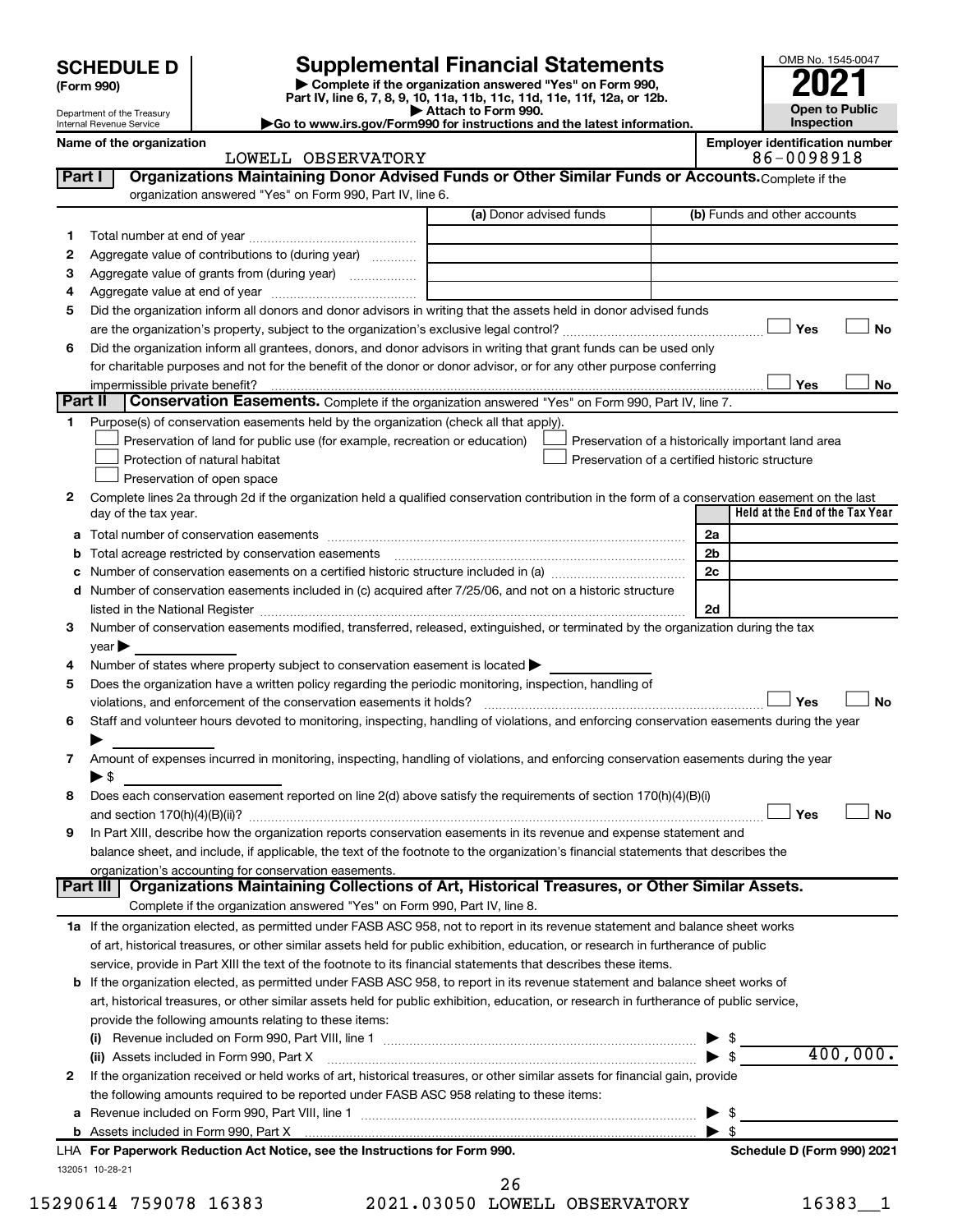|        | Schedule D (Form 990) 2021                                                                                                                                                                                                                           | LOWELL OBSERVATORY |                |                                                         |                 |                 | 86-0098918 Page 2          |               |           |  |
|--------|------------------------------------------------------------------------------------------------------------------------------------------------------------------------------------------------------------------------------------------------------|--------------------|----------------|---------------------------------------------------------|-----------------|-----------------|----------------------------|---------------|-----------|--|
|        | Organizations Maintaining Collections of Art, Historical Treasures, or Other Similar Assets (continued)<br>Part III                                                                                                                                  |                    |                |                                                         |                 |                 |                            |               |           |  |
| 3      | Using the organization's acquisition, accession, and other records, check any of the following that make significant use of its                                                                                                                      |                    |                |                                                         |                 |                 |                            |               |           |  |
|        | collection items (check all that apply):                                                                                                                                                                                                             |                    |                |                                                         |                 |                 |                            |               |           |  |
| a      | $X$ Public exhibition                                                                                                                                                                                                                                |                    |                | Loan or exchange program                                |                 |                 |                            |               |           |  |
| b      | Other and the control of the control of the control of the control of the control of the control of the control of the control of the control of the control of the control of the control of the control of the control of th<br>Scholarly research |                    |                |                                                         |                 |                 |                            |               |           |  |
| c      | Preservation for future generations                                                                                                                                                                                                                  |                    |                |                                                         |                 |                 |                            |               |           |  |
| 4      | Provide a description of the organization's collections and explain how they further the organization's exempt purpose in Part XIII.                                                                                                                 |                    |                |                                                         |                 |                 |                            |               |           |  |
| 5      | During the year, did the organization solicit or receive donations of art, historical treasures, or other similar assets                                                                                                                             |                    |                |                                                         |                 |                 |                            |               |           |  |
|        | $\overline{X}$ No<br>Yes                                                                                                                                                                                                                             |                    |                |                                                         |                 |                 |                            |               |           |  |
|        | <b>Part IV</b><br><b>Escrow and Custodial Arrangements.</b> Complete if the organization answered "Yes" on Form 990, Part IV, line 9, or<br>reported an amount on Form 990, Part X, line 21.                                                         |                    |                |                                                         |                 |                 |                            |               |           |  |
|        | 1a Is the organization an agent, trustee, custodian or other intermediary for contributions or other assets not included                                                                                                                             |                    |                |                                                         |                 |                 |                            |               |           |  |
|        |                                                                                                                                                                                                                                                      |                    |                |                                                         |                 |                 | Yes                        |               | <b>No</b> |  |
|        | b If "Yes," explain the arrangement in Part XIII and complete the following table:                                                                                                                                                                   |                    |                |                                                         |                 |                 |                            |               |           |  |
|        |                                                                                                                                                                                                                                                      |                    |                |                                                         |                 |                 | Amount                     |               |           |  |
|        | c Beginning balance measurements and the contract of the contract of the contract of the contract of the contract of the contract of the contract of the contract of the contract of the contract of the contract of the contr                       |                    |                |                                                         |                 | 1c              |                            |               |           |  |
|        | d Additions during the year manufactured and an account of the year manufactured and account of the year manufactured and account of the year manufactured and account of the year manufactured and account of the year manufa                       |                    |                |                                                         |                 | 1d              |                            |               |           |  |
|        | e Distributions during the year manufactured and a control of the year manufactured and a control of the year                                                                                                                                        |                    |                |                                                         |                 | 1e              |                            |               |           |  |
| f.     |                                                                                                                                                                                                                                                      |                    |                |                                                         |                 | 1f              |                            |               |           |  |
|        | 2a Did the organization include an amount on Form 990, Part X, line 21, for escrow or custodial account liability?                                                                                                                                   |                    |                |                                                         |                 | .               | Yes                        |               | No        |  |
|        | <b>b</b> If "Yes," explain the arrangement in Part XIII. Check here if the explanation has been provided on Part XIII                                                                                                                                |                    |                |                                                         |                 |                 |                            |               |           |  |
| Part V | Endowment Funds. Complete if the organization answered "Yes" on Form 990, Part IV, line 10.                                                                                                                                                          |                    |                |                                                         |                 |                 |                            |               |           |  |
|        |                                                                                                                                                                                                                                                      | (a) Current year   | (b) Prior year | (c) Two years back $\vert$ (d) Three years back $\vert$ |                 |                 | (e) Four years back        |               |           |  |
|        | 1a Beginning of year balance                                                                                                                                                                                                                         | 36, 315, 509.      | 30,997,339.    | 26, 558, 269.                                           |                 | 33, 571, 683.   |                            | 39,620,403.   |           |  |
|        |                                                                                                                                                                                                                                                      | 4,366,064.         | 2,278,596.     | 709,421.                                                |                 | 467,872.        |                            | 1,476,056.    |           |  |
|        | c Net investment earnings, gains, and losses                                                                                                                                                                                                         | 3,881,793.         | 3,333,162.     | 4,013,194.                                              |                 | $-1, 781, 866.$ |                            | 4, 372, 359.  |           |  |
|        |                                                                                                                                                                                                                                                      | 259,809.           | 175,186.       | 163,237.                                                |                 | 5,566,105.      |                            | 11,732,526.   |           |  |
|        | e Other expenditures for facilities                                                                                                                                                                                                                  |                    |                |                                                         |                 |                 |                            |               |           |  |
|        | and programs                                                                                                                                                                                                                                         |                    |                |                                                         |                 |                 |                            |               |           |  |
|        | f Administrative expenses                                                                                                                                                                                                                            | 123,929.           | 118,402.       | 120,308.                                                |                 | 133, 315.       |                            |               | 164,609.  |  |
| g      | End of year balance                                                                                                                                                                                                                                  | 44, 179, 628.      | 36, 315, 509.  | 30,997,339.                                             |                 | 26, 558, 269.   |                            | 33, 571, 683. |           |  |
| 2      | Provide the estimated percentage of the current year end balance (line 1g, column (a)) held as:                                                                                                                                                      |                    |                |                                                         |                 |                 |                            |               |           |  |
|        | a Board designated or quasi-endowment                                                                                                                                                                                                                | 11.8170            | %              |                                                         |                 |                 |                            |               |           |  |
| b      | Permanent endowment $\blacktriangleright$ 18.5320                                                                                                                                                                                                    | %                  |                |                                                         |                 |                 |                            |               |           |  |
|        | 69.6510%<br>c Term endowment $\blacktriangleright$                                                                                                                                                                                                   |                    |                |                                                         |                 |                 |                            |               |           |  |
|        | The percentages on lines 2a, 2b, and 2c should equal 100%.                                                                                                                                                                                           |                    |                |                                                         |                 |                 |                            |               |           |  |
|        | 3a Are there endowment funds not in the possession of the organization that are held and administered for the organization                                                                                                                           |                    |                |                                                         |                 |                 |                            |               |           |  |
|        | by:                                                                                                                                                                                                                                                  |                    |                |                                                         |                 |                 |                            | Yes           | No        |  |
|        | (i)                                                                                                                                                                                                                                                  |                    |                |                                                         |                 |                 | 3a(i)                      |               | X         |  |
|        |                                                                                                                                                                                                                                                      |                    |                |                                                         |                 |                 | 3a(ii)                     | х             |           |  |
|        |                                                                                                                                                                                                                                                      |                    |                |                                                         |                 |                 | 3b                         | х             |           |  |
| 4      | Describe in Part XIII the intended uses of the organization's endowment funds.                                                                                                                                                                       |                    |                |                                                         |                 |                 |                            |               |           |  |
|        | Land, Buildings, and Equipment.<br><b>Part VI</b>                                                                                                                                                                                                    |                    |                |                                                         |                 |                 |                            |               |           |  |
|        | Complete if the organization answered "Yes" on Form 990, Part IV, line 11a. See Form 990, Part X, line 10.                                                                                                                                           |                    |                |                                                         |                 |                 |                            |               |           |  |
|        | Description of property                                                                                                                                                                                                                              | (a) Cost or other  |                | (b) Cost or other                                       | (c) Accumulated |                 | (d) Book value             |               |           |  |
|        |                                                                                                                                                                                                                                                      | basis (investment) |                | basis (other)                                           | depreciation    |                 |                            |               |           |  |
|        |                                                                                                                                                                                                                                                      |                    |                | 445,917.                                                |                 |                 |                            | 445,917.      |           |  |
|        |                                                                                                                                                                                                                                                      |                    |                | 23,599,990.                                             |                 | 7,014,394.      | 16, 585, 596.              |               |           |  |
|        |                                                                                                                                                                                                                                                      |                    |                | 3,903,617.                                              |                 | 3,039,132.      |                            | 864, 485.     |           |  |
|        |                                                                                                                                                                                                                                                      |                    |                | 40,721,672.                                             |                 | 15,895,583.     | 24,826,089.                |               |           |  |
|        |                                                                                                                                                                                                                                                      |                    |                | 7,612,032.                                              |                 | 530, 571.       | 7,081,461.                 |               |           |  |
|        | Total. Add lines 1a through 1e. (Column (d) must equal Form 990, Part X, column (B), line 10c.)                                                                                                                                                      |                    |                |                                                         |                 |                 | 49,803,548.                |               |           |  |
|        |                                                                                                                                                                                                                                                      |                    |                |                                                         |                 |                 | Schedule D (Form 990) 2021 |               |           |  |

132052 10-28-21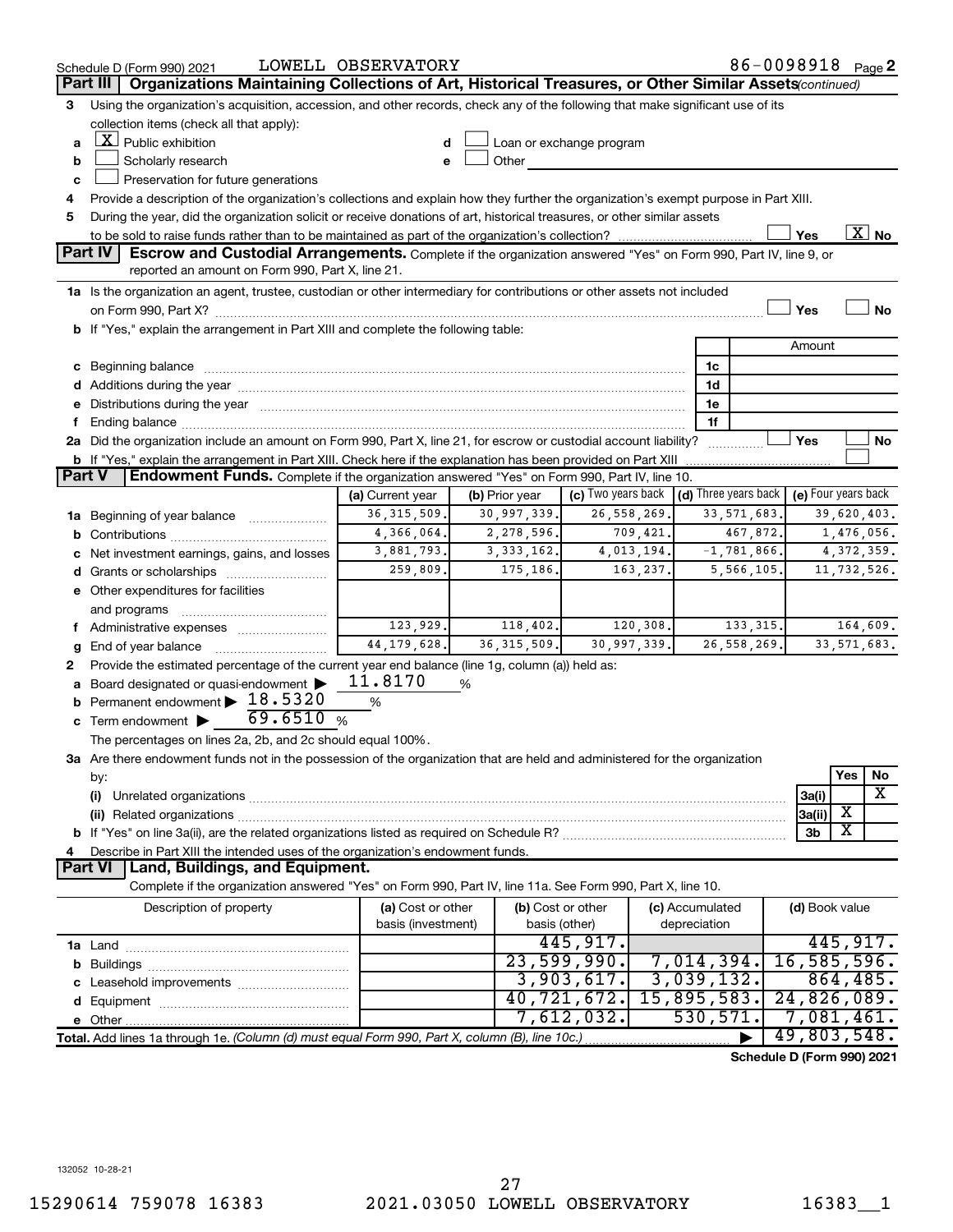| Schedule D (Form 990) 2021                      | LOWELL OBSERVATORY | 86-0098918<br>Page 3 |
|-------------------------------------------------|--------------------|----------------------|
| <b>Part VII</b> Investments - Other Securities. |                    |                      |

| (a) Description of security or category (including name of security)                                              | (b) Book value  | (c) Method of valuation: Cost or end-of-year market value |  |
|-------------------------------------------------------------------------------------------------------------------|-----------------|-----------------------------------------------------------|--|
|                                                                                                                   |                 |                                                           |  |
|                                                                                                                   |                 |                                                           |  |
| (3) Other                                                                                                         |                 |                                                           |  |
| (A)                                                                                                               |                 |                                                           |  |
| (B)                                                                                                               |                 |                                                           |  |
| (C)                                                                                                               |                 |                                                           |  |
| (D)                                                                                                               |                 |                                                           |  |
| (E)                                                                                                               |                 |                                                           |  |
| (F)                                                                                                               |                 |                                                           |  |
| (G)                                                                                                               |                 |                                                           |  |
| (H)                                                                                                               |                 |                                                           |  |
| Total. (Col. (b) must equal Form 990, Part X, col. (B) line 12.)                                                  |                 |                                                           |  |
| Part VIII Investments - Program Related.                                                                          |                 |                                                           |  |
| Complete if the organization answered "Yes" on Form 990, Part IV, line 11c. See Form 990, Part X, line 13.        |                 |                                                           |  |
| (a) Description of investment                                                                                     | (b) Book value  | (c) Method of valuation: Cost or end-of-year market value |  |
| (1)                                                                                                               |                 |                                                           |  |
| (2)                                                                                                               |                 |                                                           |  |
| (3)                                                                                                               |                 |                                                           |  |
| (4)                                                                                                               |                 |                                                           |  |
| (5)                                                                                                               |                 |                                                           |  |
| (6)                                                                                                               |                 |                                                           |  |
| (7)                                                                                                               |                 |                                                           |  |
| (8)                                                                                                               |                 |                                                           |  |
| (9)                                                                                                               |                 |                                                           |  |
| Total. (Col. (b) must equal Form 990, Part X, col. (B) line 13.)                                                  |                 |                                                           |  |
|                                                                                                                   |                 |                                                           |  |
| <b>Other Assets.</b><br>Part IX                                                                                   |                 |                                                           |  |
| Complete if the organization answered "Yes" on Form 990, Part IV, line 11d. See Form 990, Part X, line 15.        |                 |                                                           |  |
|                                                                                                                   | (a) Description | (b) Book value                                            |  |
| (1)                                                                                                               |                 |                                                           |  |
| (2)                                                                                                               |                 |                                                           |  |
| (3)                                                                                                               |                 |                                                           |  |
| (4)                                                                                                               |                 |                                                           |  |
| (5)                                                                                                               |                 |                                                           |  |
| (6)                                                                                                               |                 |                                                           |  |
| (7)                                                                                                               |                 |                                                           |  |
| (8)                                                                                                               |                 |                                                           |  |
| (9)                                                                                                               |                 |                                                           |  |
|                                                                                                                   |                 |                                                           |  |
| <b>Other Liabilities.</b>                                                                                         |                 |                                                           |  |
| Complete if the organization answered "Yes" on Form 990, Part IV, line 11e or 11f. See Form 990, Part X, line 25. |                 |                                                           |  |
| (a) Description of liability                                                                                      |                 | (b) Book value                                            |  |
| Federal income taxes<br>(1)                                                                                       |                 |                                                           |  |
| DUE TO PERCIVAL LOWELL TRUST UW<br>(2)                                                                            |                 | 12,052,466.                                               |  |
| (3)                                                                                                               |                 |                                                           |  |
| (4)                                                                                                               |                 |                                                           |  |
|                                                                                                                   |                 |                                                           |  |
| (5)                                                                                                               |                 |                                                           |  |
| (6)                                                                                                               |                 |                                                           |  |
| Total. (Column (b) must equal Form 990, Part X, col. (B) line 15.)<br>Part X<br>1.<br>(7)                         |                 |                                                           |  |
| (8)<br>(9)                                                                                                        |                 |                                                           |  |

**2.** Liability for uncertain tax positions. In Part XIII, provide the text of the footnote to the organization's financial statements that reports the organization's liability for uncertain tax positions under FASB ASC 740. Check here if the text of the footnote has been provided in Part XIII ...  $\fbox{\bf X}$ 

**Schedule D (Form 990) 2021**

132053 10-28-21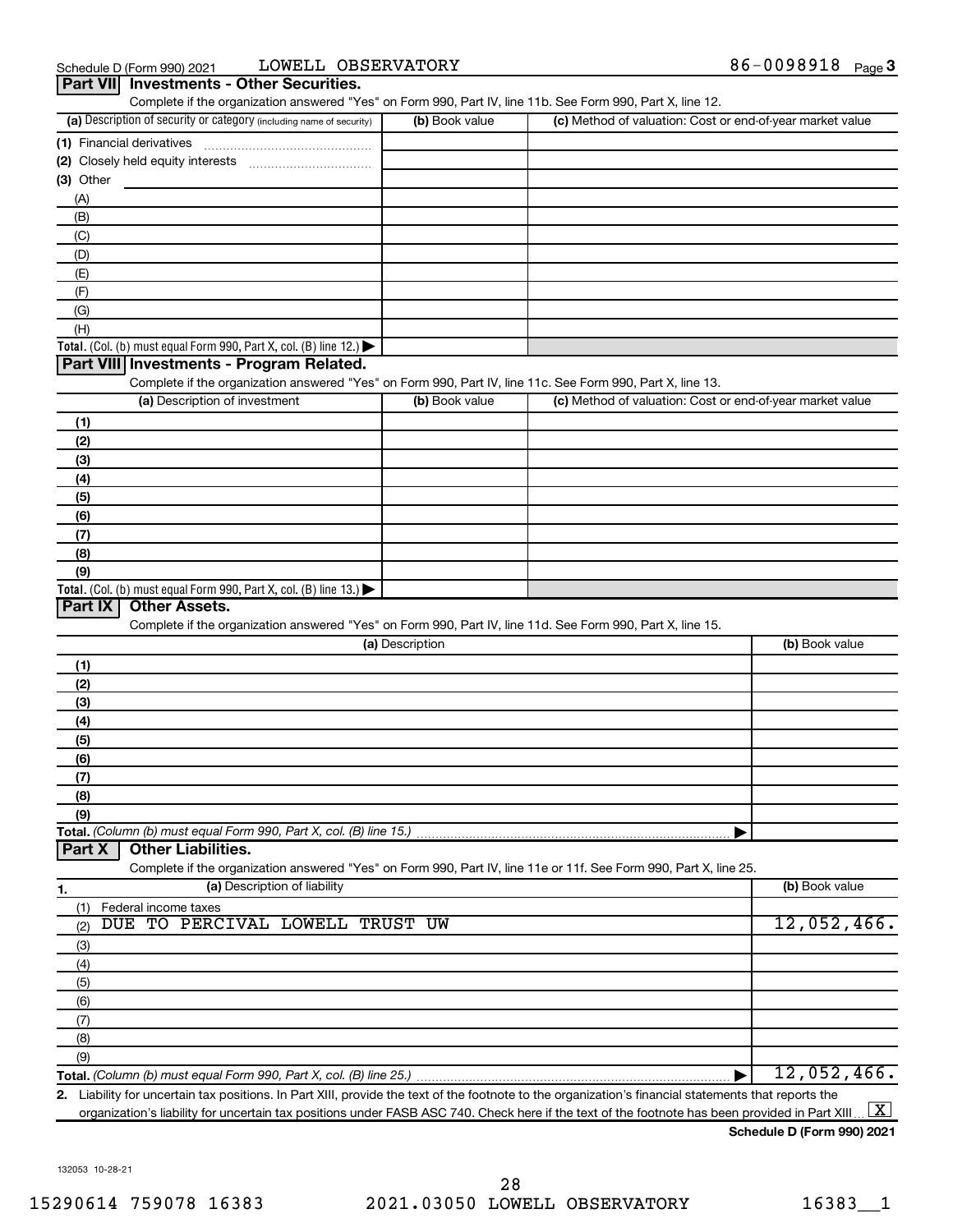|    | LOWELL OBSERVATORY<br>Schedule D (Form 990) 2021                                                                                                                                                                                    |                | 86-0098918 Page 4 |
|----|-------------------------------------------------------------------------------------------------------------------------------------------------------------------------------------------------------------------------------------|----------------|-------------------|
|    | <b>Part XI</b><br>Reconciliation of Revenue per Audited Financial Statements With Revenue per Return.                                                                                                                               |                |                   |
|    | Complete if the organization answered "Yes" on Form 990, Part IV, line 12a.                                                                                                                                                         |                |                   |
| 1  | Total revenue, gains, and other support per audited financial statements [[[[[[[[[[[[[[[[[[[[[[[[]]]]]]]]]]]]                                                                                                                       |                | $\mathbf{1}$      |
| 2  | Amounts included on line 1 but not on Form 990, Part VIII, line 12:                                                                                                                                                                 |                |                   |
| a  |                                                                                                                                                                                                                                     | 2a             |                   |
| b  |                                                                                                                                                                                                                                     | 2 <sub>b</sub> |                   |
| с  |                                                                                                                                                                                                                                     | 2 <sub>c</sub> |                   |
| d  |                                                                                                                                                                                                                                     | 2d             |                   |
| e  | Add lines 2a through 2d <b>[10]</b> University of the contract of the state of the contract of the contract of the state of the state of the state of the state of the state of the state of the state of the state of the state of |                | <b>2e</b>         |
| 3  |                                                                                                                                                                                                                                     |                | 3                 |
|    | Amounts included on Form 990, Part VIII, line 12, but not on line 1:                                                                                                                                                                |                |                   |
| a  |                                                                                                                                                                                                                                     | 4a             |                   |
| b  |                                                                                                                                                                                                                                     | 4 <sub>b</sub> |                   |
|    | Add lines 4a and 4b                                                                                                                                                                                                                 |                | 4c                |
| 5  |                                                                                                                                                                                                                                     |                | 5                 |
|    | Part XII Reconciliation of Expenses per Audited Financial Statements With Expenses per Return.                                                                                                                                      |                |                   |
|    | Complete if the organization answered "Yes" on Form 990, Part IV, line 12a.                                                                                                                                                         |                |                   |
| 1. |                                                                                                                                                                                                                                     |                | $\mathbf{1}$      |
| 2  | Amounts included on line 1 but not on Form 990, Part IX, line 25:                                                                                                                                                                   |                |                   |
| a  |                                                                                                                                                                                                                                     | 2a             |                   |
| b  |                                                                                                                                                                                                                                     | 2 <sub>b</sub> |                   |
| c  |                                                                                                                                                                                                                                     | 2 <sub>c</sub> |                   |
|    |                                                                                                                                                                                                                                     | 2d             |                   |
| e  | Add lines 2a through 2d <b>manufactures</b> in the contract of the state of the state of the state of the state of the state of the state of the state of the state of the state of the state of the state of the state of the stat |                | 2e                |
| 3  |                                                                                                                                                                                                                                     |                | 3                 |
| 4  | Amounts included on Form 990, Part IX, line 25, but not on line 1:                                                                                                                                                                  |                |                   |
| a  |                                                                                                                                                                                                                                     | 4a             |                   |
|    |                                                                                                                                                                                                                                     | 4b             |                   |
|    | Add lines 4a and 4b                                                                                                                                                                                                                 |                | 4с                |
| 5  |                                                                                                                                                                                                                                     |                | 5                 |
|    | Part XIII Supplemental Information.                                                                                                                                                                                                 |                |                   |

Provide the descriptions required for Part II, lines 3, 5, and 9; Part III, lines 1a and 4; Part IV, lines 1b and 2b; Part V, line 4; Part X, line 2; Part XI, lines 2d and 4b; and Part XII, lines 2d and 4b. Also complete this part to provide any additional information.

#### PART V, LINE 4:

## THE ENDOWMENT FUNDS ARE USED FOR SUPPORT OF LOWELL OBSERVATORY AND FOR REINVESTMENT.

PART X, LINE 2:

THE FOLLOWING DISCLOSURE IS RELATED TO THE COMBINED FINANCIAL STATEMENTS

OF THE LOWELL OBSERVATORY, TRUST U/W OF PERCIVAL LOWELL, AND THE LOWELL

OBSERVATORY FOUNDATION:

### THE OBSERVATORY, THE FOUNDATION, AND THE TRUST ARE EXEMPT FROM INCOME

TAXES UNDER BOTH INTERNAL REVENUE CODE (IRC) SECTION 501(C)(3) AND ARIZONA

132054 10-28-21 **Schedule D (Form 990) 2021** INCOME TAX LAWS. THE OBSERVATORY IS CLASSIFIED AS OTHER THAN A PRIVATE

15290614 759078 16383 2021.03050 LOWELL OBSERVATORY 16383\_\_1

29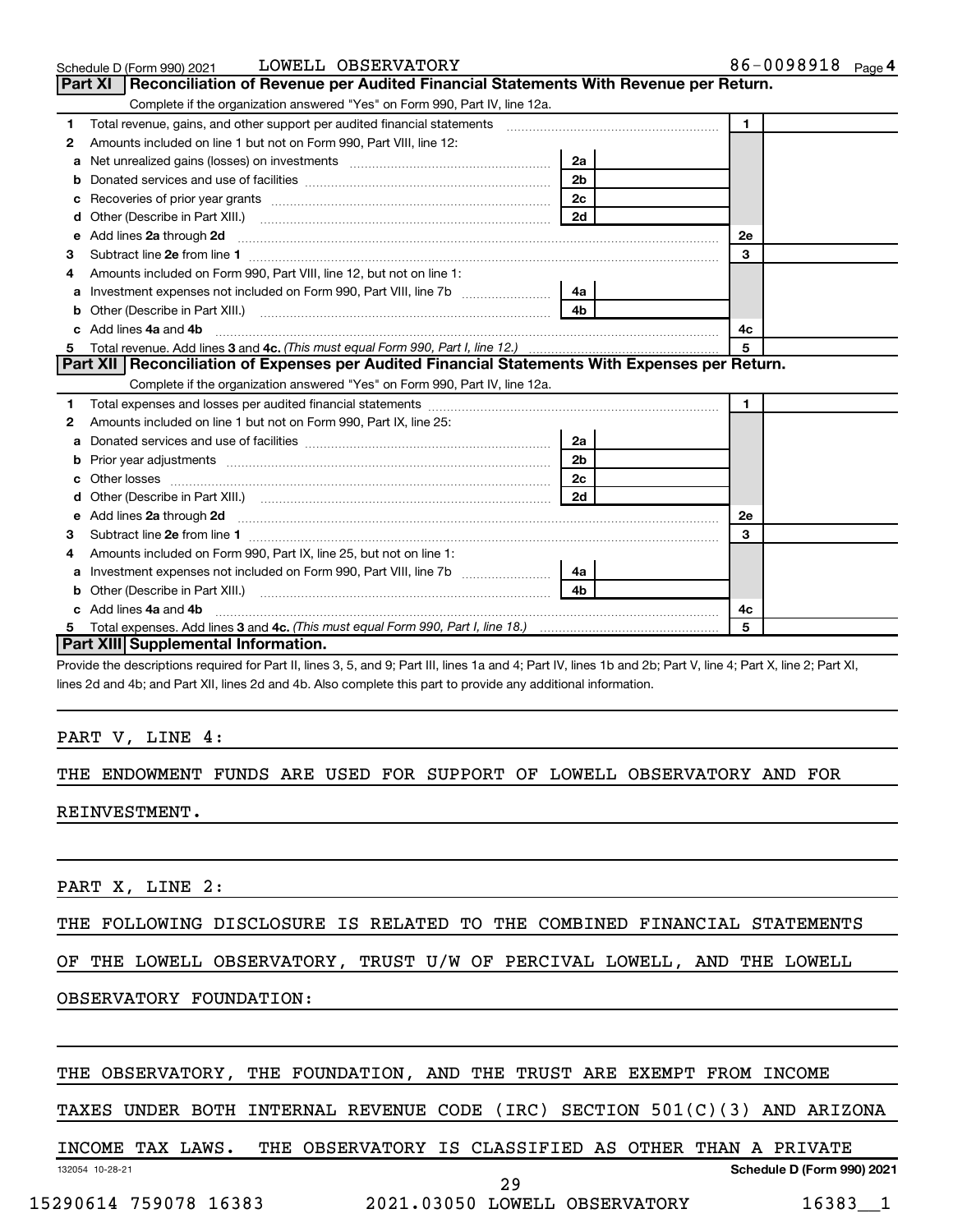| Schedule D (Form 990) 2021                            | LOWELL OBSERVATORY                                                          | 86-0098918 Page 5 |
|-------------------------------------------------------|-----------------------------------------------------------------------------|-------------------|
| <b>Part XIII Supplemental Information (continued)</b> |                                                                             |                   |
|                                                       | FOUNDATION UNDER IRC SECTION $509(A)(1)$ . THE FOUNDATION AND THE TRUST ARE |                   |
|                                                       | EACH CLASSIFIED AS OTHER THAN A PRIVATE FOUNDATION UNDER IRC SECTION        |                   |
|                                                       | 509(A)(3) AS A SUPPORTING ORGANIZATION OF THE OBSERVATORY.                  | INCOME FROM       |
|                                                       | CERTAIN ACTIVITIES NOT DIRECTLY RELATED TO THE ORGANIZATION'S TAX-EXEMPT    |                   |
|                                                       | PURPOSE, HOWEVER, MAY BE SUBJECT TO TAXATION AS UNRELATED BUSINESS TAXABLE  |                   |
| INCOME (UBTI).                                        |                                                                             |                   |

FROM TIME TO TIME, THE ORGANIZATION MAY BE SUBJECT TO PENALTIES AND INTEREST ASSESSED BY VARIOUS TAXING AUTHORITIES, WHICH ARE CLASSIFIED AS GENERAL AND ADMINISTRATIVE EXPENSES IF THEY OCCUR.

**Schedule D (Form 990) 2021**

132055 10-28-21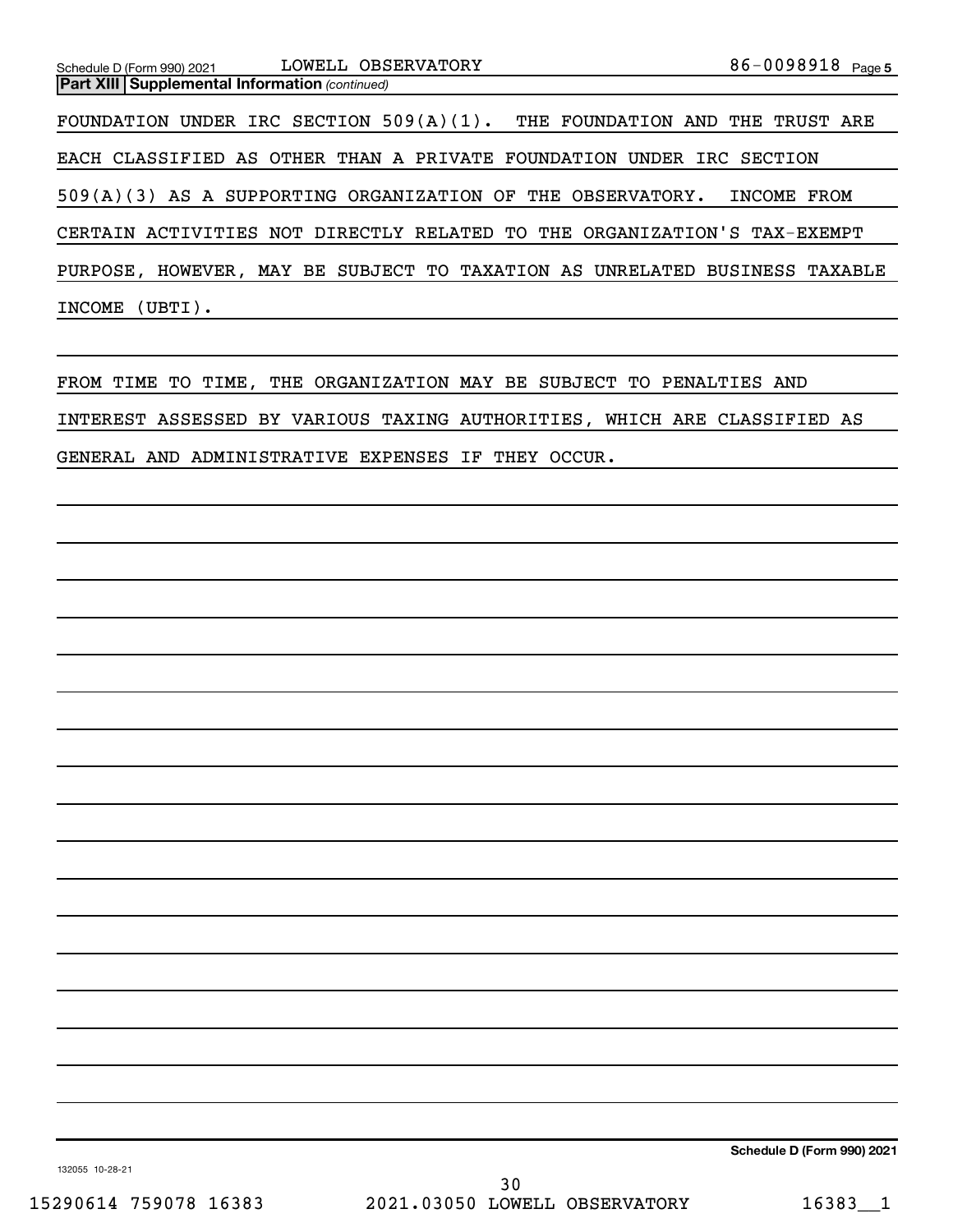| <b>SCHEDULE I</b>                                                                                                                                                                                                                                                                    |                                                                                                                                       | <b>Grants and Other Assistance to Organizations,</b> |                             |                                        |                                                                |                                          | OMB No. 1545-0047                                   |  |  |
|--------------------------------------------------------------------------------------------------------------------------------------------------------------------------------------------------------------------------------------------------------------------------------------|---------------------------------------------------------------------------------------------------------------------------------------|------------------------------------------------------|-----------------------------|----------------------------------------|----------------------------------------------------------------|------------------------------------------|-----------------------------------------------------|--|--|
| (Form 990)                                                                                                                                                                                                                                                                           | Governments, and Individuals in the United States<br>Complete if the organization answered "Yes" on Form 990, Part IV, line 21 or 22. |                                                      |                             |                                        |                                                                |                                          |                                                     |  |  |
| Department of the Treasury                                                                                                                                                                                                                                                           |                                                                                                                                       |                                                      | Attach to Form 990.         |                                        |                                                                |                                          | <b>Open to Public</b>                               |  |  |
| Internal Revenue Service<br>Inspection<br>Go to www.irs.gov/Form990 for the latest information.                                                                                                                                                                                      |                                                                                                                                       |                                                      |                             |                                        |                                                                |                                          |                                                     |  |  |
| Name of the organization<br>LOWELL OBSERVATORY                                                                                                                                                                                                                                       |                                                                                                                                       |                                                      |                             |                                        |                                                                |                                          | <b>Employer identification number</b><br>86-0098918 |  |  |
| Part I<br><b>General Information on Grants and Assistance</b>                                                                                                                                                                                                                        |                                                                                                                                       |                                                      |                             |                                        |                                                                |                                          |                                                     |  |  |
| 1 Does the organization maintain records to substantiate the amount of the grants or assistance, the grantees' eligibility for the grants or assistance, and the selection<br>$ \mathbf{X} $ Yes<br>l No                                                                             |                                                                                                                                       |                                                      |                             |                                        |                                                                |                                          |                                                     |  |  |
| Describe in Part IV the organization's procedures for monitoring the use of grant funds in the United States.<br>$\mathbf{2}$                                                                                                                                                        |                                                                                                                                       |                                                      |                             |                                        |                                                                |                                          |                                                     |  |  |
| Grants and Other Assistance to Domestic Organizations and Domestic Governments. Complete if the organization answered "Yes" on Form 990, Part IV, line 21, for any<br>Part II<br>recipient that received more than \$5,000. Part II can be duplicated if additional space is needed. |                                                                                                                                       |                                                      |                             |                                        |                                                                |                                          |                                                     |  |  |
| <b>1 (a)</b> Name and address of organization<br>or government                                                                                                                                                                                                                       | $(b)$ EIN                                                                                                                             | (c) IRC section<br>(if applicable)                   | (d) Amount of<br>cash grant | (e) Amount of<br>noncash<br>assistance | (f) Method of<br>valuation (book,<br>FMV, appraisal,<br>other) | (g) Description of<br>noncash assistance | (h) Purpose of grant<br>or assistance               |  |  |
| LOWELL OBSERVATORY FOUNDATION<br>1400 W. MARS HILL ROAD<br>FLAGSTAFF, AZ 86001                                                                                                                                                                                                       | 47-2052113                                                                                                                            | 501(C)(3)                                            | 539,611                     | 0.                                     |                                                                |                                          | TO FUND AN ENDOWMENT                                |  |  |
| NORTHERN ARIZONA UNIVERSITY<br>P.O. BOX 4070<br>FLAGSTAFF, AZ 86011                                                                                                                                                                                                                  | 74-2579628                                                                                                                            | STATE OF ARIZONA                                     | 333, 257                    | $\mathbf 0$                            |                                                                |                                          | NASA GRANT - SUBAWARD<br>COLLABORATION RESEARCH     |  |  |
| NORTHERN ARIZONA UNIVERSITY<br>P.O. BOX 4070<br>FLAGSTAFF, AZ 86011                                                                                                                                                                                                                  | 74-2579628                                                                                                                            | STATE OF ARIZONA                                     | 99,883                      | $\mathbf{0}$                           |                                                                |                                          | NSF GRANT - SUBAWARD<br>COLLABORATION RESEARCH      |  |  |
| PLANETARY SCIENCE INSTITUTE<br>1700 E. FORT LOWELL, SUITE 106<br>TUCSON, AZ 85719                                                                                                                                                                                                    | 33-0175263                                                                                                                            | 501(C)(3)                                            | 67,558                      | $\mathbf{0}$                           |                                                                |                                          | NASA GRANT - SUBAWARD<br>COLLABORATION RESEARCH     |  |  |
| UNIVERSITY OF PITTSBURGH<br>123 UNIVERSITY PLACE, B21<br>PITTSBURGH, PA 15213                                                                                                                                                                                                        | $25-0965591$ $501(C)(3)$                                                                                                              |                                                      | 30,257.                     | $\mathbf{0}$                           |                                                                |                                          | NASA GRANT - SUBAWARD<br>COLLABORATION RESEARCH     |  |  |
| ARIZONA STATE UNIVERSITY<br>P.O. BOX 876011<br>TEMPE, AZ 85287                                                                                                                                                                                                                       |                                                                                                                                       | 86-0196696 STATE OF ARIZONA                          | 72,402.                     | $\mathbf{0}$                           |                                                                |                                          | NSF GRANT - SUBAWARD<br>COLLABORATION RESEARCH      |  |  |
| 2 Enter total number of section $501(c)(3)$ and government organizations listed in the line 1 table<br>Enter total number of other organizations listed in the line 1 table<br>3                                                                                                     |                                                                                                                                       |                                                      |                             |                                        |                                                                |                                          | 5.<br>$\overline{0}$ .                              |  |  |

**For Paperwork Reduction Act Notice, see the Instructions for Form 990. Schedule I (Form 990) 2021** LHA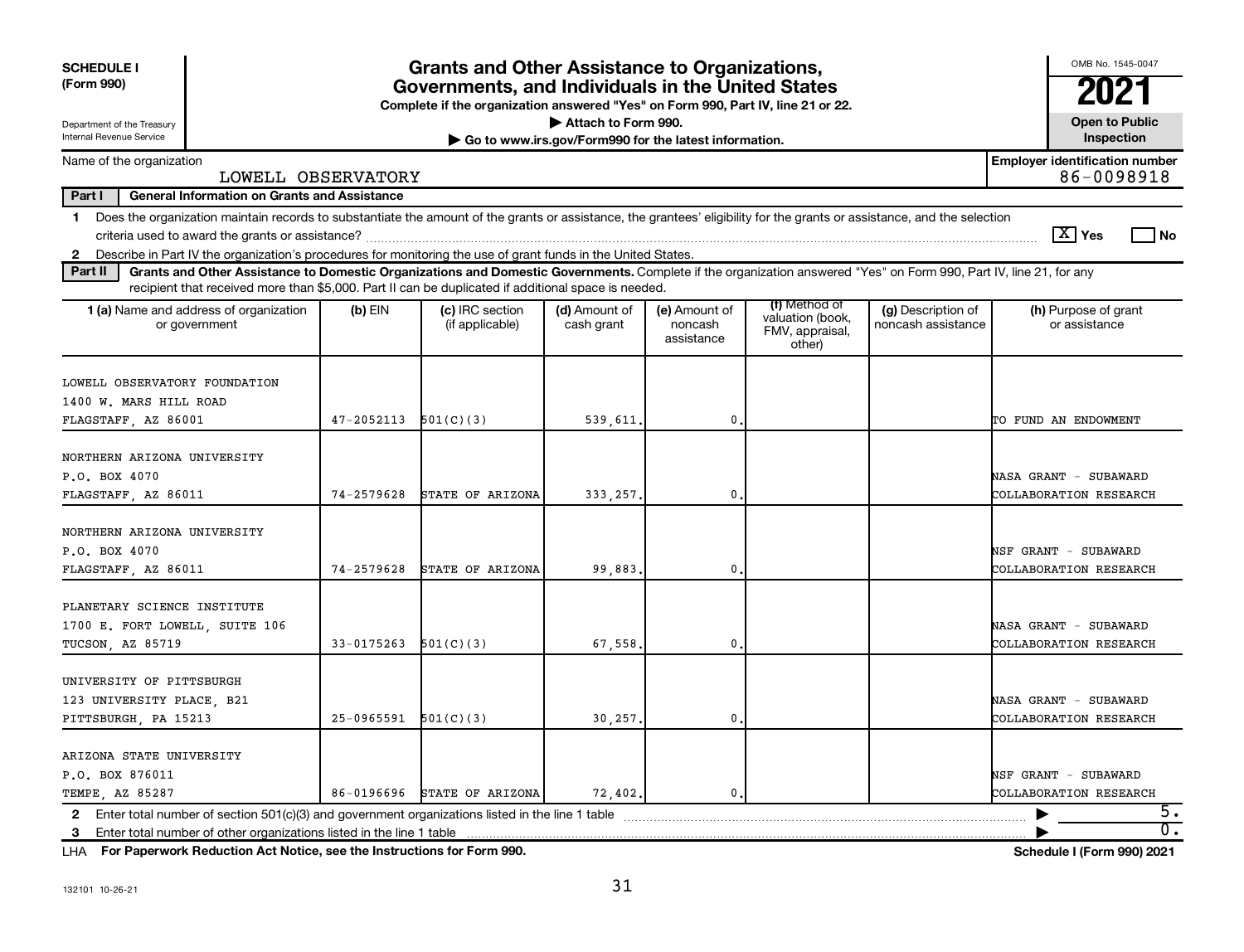**2**

**Part III | Grants and Other Assistance to Domestic Individuals.** Complete if the organization answered "Yes" on Form 990, Part IV, line 22. Part III can be duplicated if additional space is needed.

| (a) Type of grant or assistance                                                                                                                      | (b) Number of<br>recipients | (c) Amount of<br>cash grant | (d) Amount of non-<br>cash assistance | (e) Method of valuation<br>(book, FMV, appraisal, other) | (f) Description of noncash assistance |  |  |
|------------------------------------------------------------------------------------------------------------------------------------------------------|-----------------------------|-----------------------------|---------------------------------------|----------------------------------------------------------|---------------------------------------|--|--|
|                                                                                                                                                      |                             |                             |                                       |                                                          |                                       |  |  |
|                                                                                                                                                      |                             |                             |                                       |                                                          |                                       |  |  |
|                                                                                                                                                      |                             |                             |                                       |                                                          |                                       |  |  |
|                                                                                                                                                      |                             |                             |                                       |                                                          |                                       |  |  |
|                                                                                                                                                      |                             |                             |                                       |                                                          |                                       |  |  |
|                                                                                                                                                      |                             |                             |                                       |                                                          |                                       |  |  |
|                                                                                                                                                      |                             |                             |                                       |                                                          |                                       |  |  |
|                                                                                                                                                      |                             |                             |                                       |                                                          |                                       |  |  |
|                                                                                                                                                      |                             |                             |                                       |                                                          |                                       |  |  |
|                                                                                                                                                      |                             |                             |                                       |                                                          |                                       |  |  |
| Part IV<br>Supplemental Information. Provide the information required in Part I, line 2; Part III, column (b); and any other additional information. |                             |                             |                                       |                                                          |                                       |  |  |
| PART I, LINE 2:                                                                                                                                      |                             |                             |                                       |                                                          |                                       |  |  |
| ALL GRANT RECIPIENTS ARE MAJOR UNIVERSITIES, WITH SOPHISTICATED SYSTEMS FOR                                                                          |                             |                             |                                       |                                                          |                                       |  |  |
| ADMINISTERING GRANTS.                                                                                                                                |                             |                             |                                       | OBSERVATORY GRANTS TO THE UNIVERSITIES ARE PAID ON A     |                                       |  |  |

COST REIMBURSEMENT BASIS. THE OBSERVATORY PRINCIPAL INVESTIGATOR UNDER EACH

AWARD CLOSELY COORDINATES RESEARCH EFFORTS WITH THE UNIVERSITY RECEIVING

THE SUB AWARD AND REVIEWS EACH INVOICE SUBMITTED BY THE UNIVERSITY PRIOR TO

PAYMENT.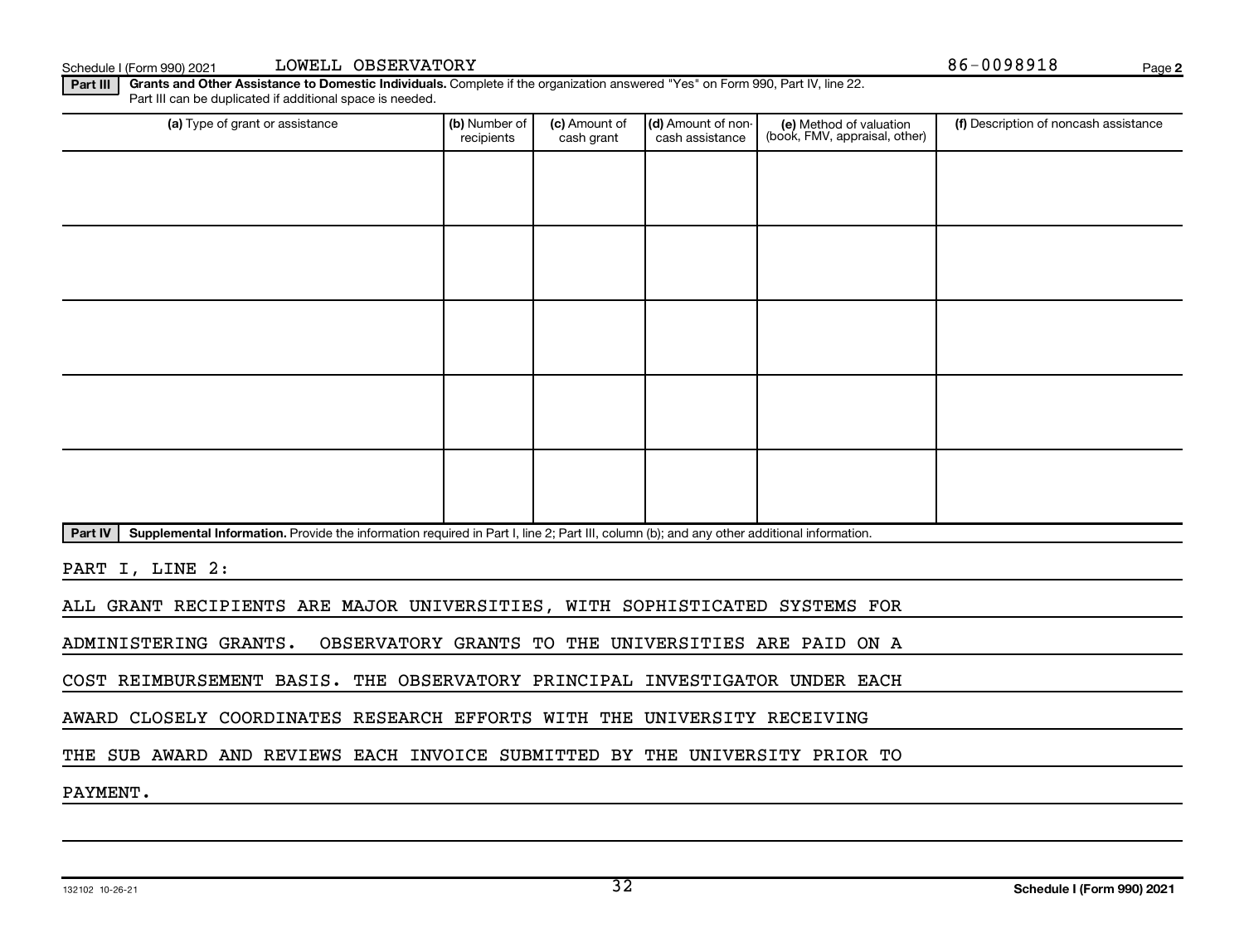|    | <b>SCHEDULE J</b>                                                                                  | <b>Compensation Information</b>                                                                                        |  | OMB No. 1545-0047          |                                       |                         |  |  |  |
|----|----------------------------------------------------------------------------------------------------|------------------------------------------------------------------------------------------------------------------------|--|----------------------------|---------------------------------------|-------------------------|--|--|--|
|    | (Form 990)                                                                                         | For certain Officers, Directors, Trustees, Key Employees, and Highest                                                  |  | 2021                       |                                       |                         |  |  |  |
|    |                                                                                                    | <b>Compensated Employees</b><br>Complete if the organization answered "Yes" on Form 990, Part IV, line 23.             |  |                            |                                       |                         |  |  |  |
|    | Attach to Form 990.<br>Department of the Treasury                                                  |                                                                                                                        |  |                            |                                       |                         |  |  |  |
|    | Go to www.irs.gov/Form990 for instructions and the latest information.<br>Internal Revenue Service |                                                                                                                        |  |                            |                                       |                         |  |  |  |
|    | Name of the organization                                                                           |                                                                                                                        |  |                            | <b>Employer identification number</b> |                         |  |  |  |
|    |                                                                                                    | LOWELL OBSERVATORY                                                                                                     |  | 86-0098918                 |                                       |                         |  |  |  |
|    | Part I                                                                                             | <b>Questions Regarding Compensation</b>                                                                                |  |                            |                                       |                         |  |  |  |
|    |                                                                                                    |                                                                                                                        |  |                            | Yes                                   | No                      |  |  |  |
| 1a |                                                                                                    | Check the appropriate box(es) if the organization provided any of the following to or for a person listed on Form 990, |  |                            |                                       |                         |  |  |  |
|    |                                                                                                    | Part VII, Section A, line 1a. Complete Part III to provide any relevant information regarding these items.             |  |                            |                                       |                         |  |  |  |
|    | First-class or charter travel                                                                      | Housing allowance or residence for personal use                                                                        |  |                            |                                       |                         |  |  |  |
|    | Travel for companions                                                                              | Payments for business use of personal residence<br>Health or social club dues or initiation fees                       |  |                            |                                       |                         |  |  |  |
|    |                                                                                                    | Tax indemnification and gross-up payments                                                                              |  |                            |                                       |                         |  |  |  |
|    |                                                                                                    | Discretionary spending account<br>Personal services (such as maid, chauffeur, chef)                                    |  |                            |                                       |                         |  |  |  |
|    |                                                                                                    |                                                                                                                        |  |                            |                                       |                         |  |  |  |
|    |                                                                                                    | <b>b</b> If any of the boxes on line 1a are checked, did the organization follow a written policy regarding payment or |  | 1b                         |                                       |                         |  |  |  |
| 2  |                                                                                                    | Did the organization require substantiation prior to reimbursing or allowing expenses incurred by all directors,       |  |                            |                                       |                         |  |  |  |
|    |                                                                                                    | trustees, and officers, including the CEO/Executive Director, regarding the items checked on line 1a?                  |  | $\mathbf{2}$               |                                       |                         |  |  |  |
|    |                                                                                                    |                                                                                                                        |  |                            |                                       |                         |  |  |  |
| з  |                                                                                                    | Indicate which, if any, of the following the organization used to establish the compensation of the organization's     |  |                            |                                       |                         |  |  |  |
|    |                                                                                                    | CEO/Executive Director. Check all that apply. Do not check any boxes for methods used by a related organization to     |  |                            |                                       |                         |  |  |  |
|    |                                                                                                    | establish compensation of the CEO/Executive Director, but explain in Part III.                                         |  |                            |                                       |                         |  |  |  |
|    | Compensation committee                                                                             | Written employment contract                                                                                            |  |                            |                                       |                         |  |  |  |
|    |                                                                                                    | $ \mathbf{X} $ Compensation survey or study<br>Independent compensation consultant                                     |  |                            |                                       |                         |  |  |  |
|    |                                                                                                    | $\mathbf{X}$ Approval by the board or compensation committee<br>Form 990 of other organizations                        |  |                            |                                       |                         |  |  |  |
|    |                                                                                                    |                                                                                                                        |  |                            |                                       |                         |  |  |  |
| 4  |                                                                                                    | During the year, did any person listed on Form 990, Part VII, Section A, line 1a, with respect to the filing           |  |                            |                                       |                         |  |  |  |
|    | organization or a related organization:                                                            |                                                                                                                        |  |                            |                                       |                         |  |  |  |
| а  |                                                                                                    | Receive a severance payment or change-of-control payment?                                                              |  | 4a                         |                                       | х                       |  |  |  |
| b  |                                                                                                    |                                                                                                                        |  | 4b                         |                                       | $\overline{\textbf{x}}$ |  |  |  |
| c  |                                                                                                    |                                                                                                                        |  | 4c                         |                                       | $\overline{\textbf{x}}$ |  |  |  |
|    |                                                                                                    | If "Yes" to any of lines 4a-c, list the persons and provide the applicable amounts for each item in Part III.          |  |                            |                                       |                         |  |  |  |
|    |                                                                                                    |                                                                                                                        |  |                            |                                       |                         |  |  |  |
|    |                                                                                                    | Only section 501(c)(3), 501(c)(4), and 501(c)(29) organizations must complete lines 5-9.                               |  |                            |                                       |                         |  |  |  |
|    |                                                                                                    | For persons listed on Form 990, Part VII, Section A, line 1a, did the organization pay or accrue any compensation      |  |                            |                                       |                         |  |  |  |
|    | contingent on the revenues of:                                                                     |                                                                                                                        |  |                            |                                       |                         |  |  |  |
|    |                                                                                                    |                                                                                                                        |  | 5a                         |                                       | х                       |  |  |  |
|    |                                                                                                    |                                                                                                                        |  | 5b                         |                                       | $\overline{\mathbf{X}}$ |  |  |  |
|    |                                                                                                    | If "Yes" on line 5a or 5b, describe in Part III.                                                                       |  |                            |                                       |                         |  |  |  |
|    |                                                                                                    | 6 For persons listed on Form 990, Part VII, Section A, line 1a, did the organization pay or accrue any compensation    |  |                            |                                       |                         |  |  |  |
|    | contingent on the net earnings of:                                                                 |                                                                                                                        |  |                            |                                       |                         |  |  |  |
|    |                                                                                                    |                                                                                                                        |  | 6a                         |                                       | х                       |  |  |  |
|    |                                                                                                    |                                                                                                                        |  | 6b                         |                                       | $\overline{\mathbf{X}}$ |  |  |  |
|    |                                                                                                    | If "Yes" on line 6a or 6b, describe in Part III.                                                                       |  |                            |                                       |                         |  |  |  |
|    |                                                                                                    | 7 For persons listed on Form 990, Part VII, Section A, line 1a, did the organization provide any nonfixed payments     |  |                            |                                       |                         |  |  |  |
|    |                                                                                                    |                                                                                                                        |  | 7                          |                                       | х                       |  |  |  |
| 8  |                                                                                                    | Were any amounts reported on Form 990, Part VII, paid or accrued pursuant to a contract that was subject to the        |  |                            |                                       |                         |  |  |  |
|    |                                                                                                    |                                                                                                                        |  | 8                          |                                       | х                       |  |  |  |
| 9. |                                                                                                    | If "Yes" on line 8, did the organization also follow the rebuttable presumption procedure described in                 |  |                            |                                       |                         |  |  |  |
|    |                                                                                                    |                                                                                                                        |  | 9                          |                                       |                         |  |  |  |
|    |                                                                                                    | LHA For Paperwork Reduction Act Notice, see the Instructions for Form 990.                                             |  | Schedule J (Form 990) 2021 |                                       |                         |  |  |  |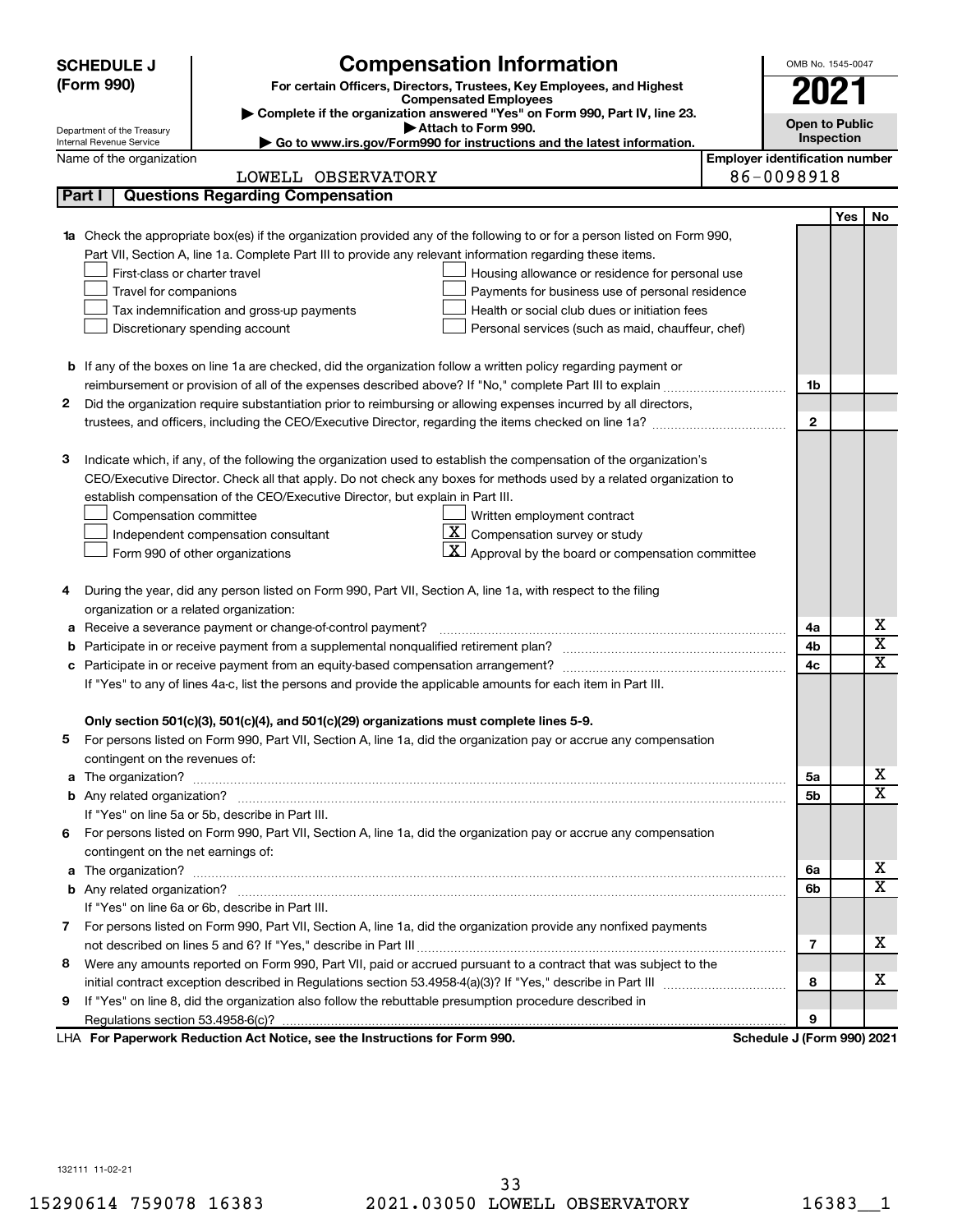#### Part II | Officers, Directors, Trustees, Key Employees, and Highest Compensated Employees. Use duplicate copies if additional space is needed.

For each individual whose compensation must be reported on Schedule J, report compensation from the organization on row (i) and from related organizations, described in the instructions, on row (ii). Do not list any individuals that aren't listed on Form 990, Part VII.

Note: The sum of columns (B)(i)-(iii) for each listed individual must equal the total amount of Form 990, Part VII, Section A, line 1a, applicable column (D) and (E) amounts for that individual.

|                            |                          | (B) Breakdown of W-2 and/or 1099-MISC and/or 1099-NEC | compensation                              |                  | (C) Retirement and<br>other deferred | (D) Nontaxable<br>benefits | (E) Total of columns<br>$(B)(i)-(D)$      | (F) Compensation<br>in column (B) |
|----------------------------|--------------------------|-------------------------------------------------------|-------------------------------------------|------------------|--------------------------------------|----------------------------|-------------------------------------------|-----------------------------------|
| (A) Name and Title         | (i) Base<br>compensation | (ii) Bonus &<br>incentive<br>compensation             | (iii) Other<br>reportable<br>compensation | compensation     |                                      |                            | reported as deferred<br>on prior Form 990 |                                   |
| (1) HALL, JEFFREY          | (i)                      | 165,023.                                              | 0.                                        | 0.               | 9,200.                               | 9,883.                     | 184, 106.                                 | $0$ .                             |
| <b>DIRECTOR</b>            | (ii)                     | $\overline{0}$ .                                      | $\overline{\mathbf{0}}$ .                 | $\mathbf{0}$ .   | $\Omega$ .                           | 0.                         | $\Omega$ .                                | $\overline{0}$ .                  |
| (2) MASSEY, PHILIP         | (i)                      | 161,788.                                              | $\overline{\mathbf{0}}$ .                 | 0.               | 7,970.                               | 7,967.                     | 177,725.                                  | $\overline{0}$ .                  |
| <b>ASTRONOMER</b>          | (ii)                     | 0.                                                    | $\overline{\mathbf{0}}$ .                 | 0.               | 0                                    | 0                          | $\Omega$ .                                | $\overline{0}$ .                  |
| $(3)$ ACTOR, ANN T.        | (i)                      | 156, 233.                                             | $\overline{\mathbf{0}}$ .                 | 0.               | 7,875.                               | 9,038.                     | 173, 146.                                 | $\overline{0}$ .                  |
| CHIEF PHILANTHROPY OFFICER | (ii)                     | 0.                                                    | $\overline{\mathbf{0}}$ .                 | 0.               | 0.                                   | 0.                         | $\Omega$ .                                | $\overline{0}$ .                  |
| (4) LEVINE, STEPHEN        | (i)                      | 153,518.                                              | $\overline{\mathbf{0}}$ .                 | $\overline{0}$ . | 7,613.                               | 8,197                      | 169,328.                                  | $\overline{0}$ .                  |
| <b>ASTRONOMER</b>          | (ii)                     | 0.                                                    | $\overline{\mathbf{0}}$ .                 | Ο.               | 0                                    | 0                          | $\overline{0}$ .                          | $\overline{0}$ .                  |
| (5) HUNTER, DEIDRE         | (i)                      | 153,021.                                              | $\overline{\mathbf{0}}$ .                 | $\overline{0}$ . | 7,875.                               | 7,962                      | 168,858.                                  | $\overline{0}$ .                  |
| <b>ASTRONOMER</b>          | (ii)                     | $\overline{0}$ .                                      | $\overline{0}$ .                          | $\overline{0}$ . | $\mathbf 0$                          | 0.                         | $\overline{0}$ .                          | $\overline{0}$ .                  |
| (6) LABRUZZO, ANNE         | (i)                      | 148,969.                                              | $\overline{\mathfrak{o}}$ .               | $\overline{0}$ . | 7,825.                               | 9,753.                     | 166, 547.                                 | $\overline{0}$ .                  |
| CHIEF FINANCIAL OFFICER    | (ii)                     | $\overline{0}$ .                                      | $\overline{\mathfrak{o}}$ .               | $\overline{0}$ . | $\overline{0}$ .                     | 0,                         | $\overline{0}$ .                          | $\overline{0}$ .                  |
| (7) WEST, MICHAEL          | (i)                      | 157, 143.                                             | $\overline{0}$ .                          | $\overline{0}$ . | 7,825.                               | 1,218.                     | 166, 186.                                 | $\overline{0}$ .                  |
| DIRECTOR FOR SCIENCE       | (ii)                     | $\overline{0}$ .                                      | $\overline{0}$ .                          | $\overline{0}$ . | $\overline{0}$ .                     | $\overline{0}$ .           | 0.                                        | $\overline{0}$ .                  |
|                            | (i)                      |                                                       |                                           |                  |                                      |                            |                                           |                                   |
|                            | (ii)                     |                                                       |                                           |                  |                                      |                            |                                           |                                   |
|                            | (i)                      |                                                       |                                           |                  |                                      |                            |                                           |                                   |
|                            | (i)                      |                                                       |                                           |                  |                                      |                            |                                           |                                   |
|                            | (i)                      |                                                       |                                           |                  |                                      |                            |                                           |                                   |
|                            | (ii)                     |                                                       |                                           |                  |                                      |                            |                                           |                                   |
|                            | (i)                      |                                                       |                                           |                  |                                      |                            |                                           |                                   |
|                            | (ii)                     |                                                       |                                           |                  |                                      |                            |                                           |                                   |
|                            | (i)                      |                                                       |                                           |                  |                                      |                            |                                           |                                   |
|                            | (ii)                     |                                                       |                                           |                  |                                      |                            |                                           |                                   |
|                            | (i)                      |                                                       |                                           |                  |                                      |                            |                                           |                                   |
|                            | (ii)                     |                                                       |                                           |                  |                                      |                            |                                           |                                   |
|                            | (i)                      |                                                       |                                           |                  |                                      |                            |                                           |                                   |
|                            | (ii)                     |                                                       |                                           |                  |                                      |                            |                                           |                                   |
|                            | (i)                      |                                                       |                                           |                  |                                      |                            |                                           |                                   |
|                            | (ii)                     |                                                       |                                           |                  |                                      |                            |                                           |                                   |
|                            | (i)                      |                                                       |                                           |                  |                                      |                            |                                           |                                   |
|                            | (ii)                     |                                                       |                                           |                  |                                      |                            |                                           |                                   |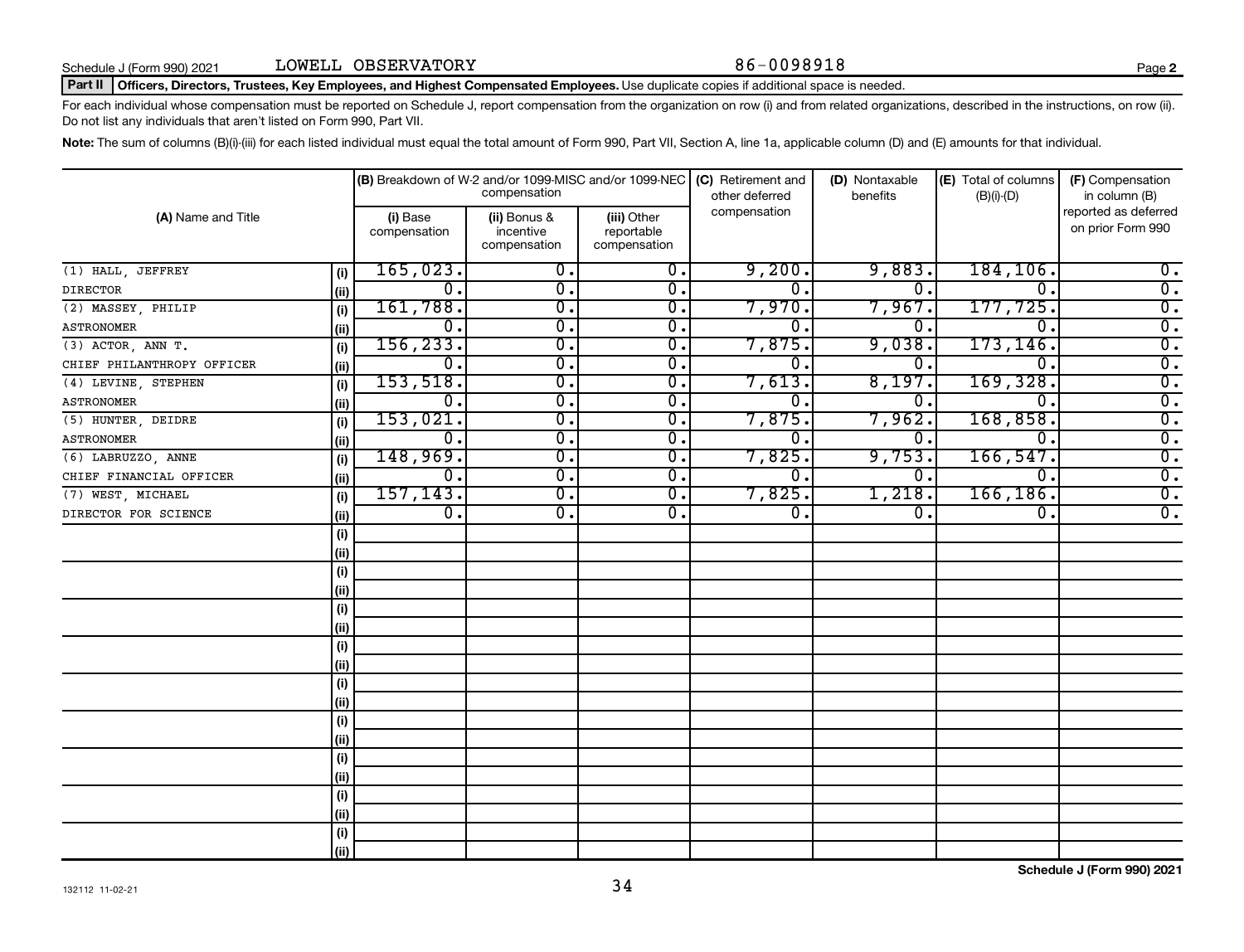**Part III Supplemental Information**

Provide the information, explanation, or descriptions required for Part I, lines 1a, 1b, 3, 4a, 4b, 4c, 5a, 5b, 6a, 6b, 7, and 8, and for Part II. Also complete this part for any additional information.

**Schedule J (Form 990) 2021**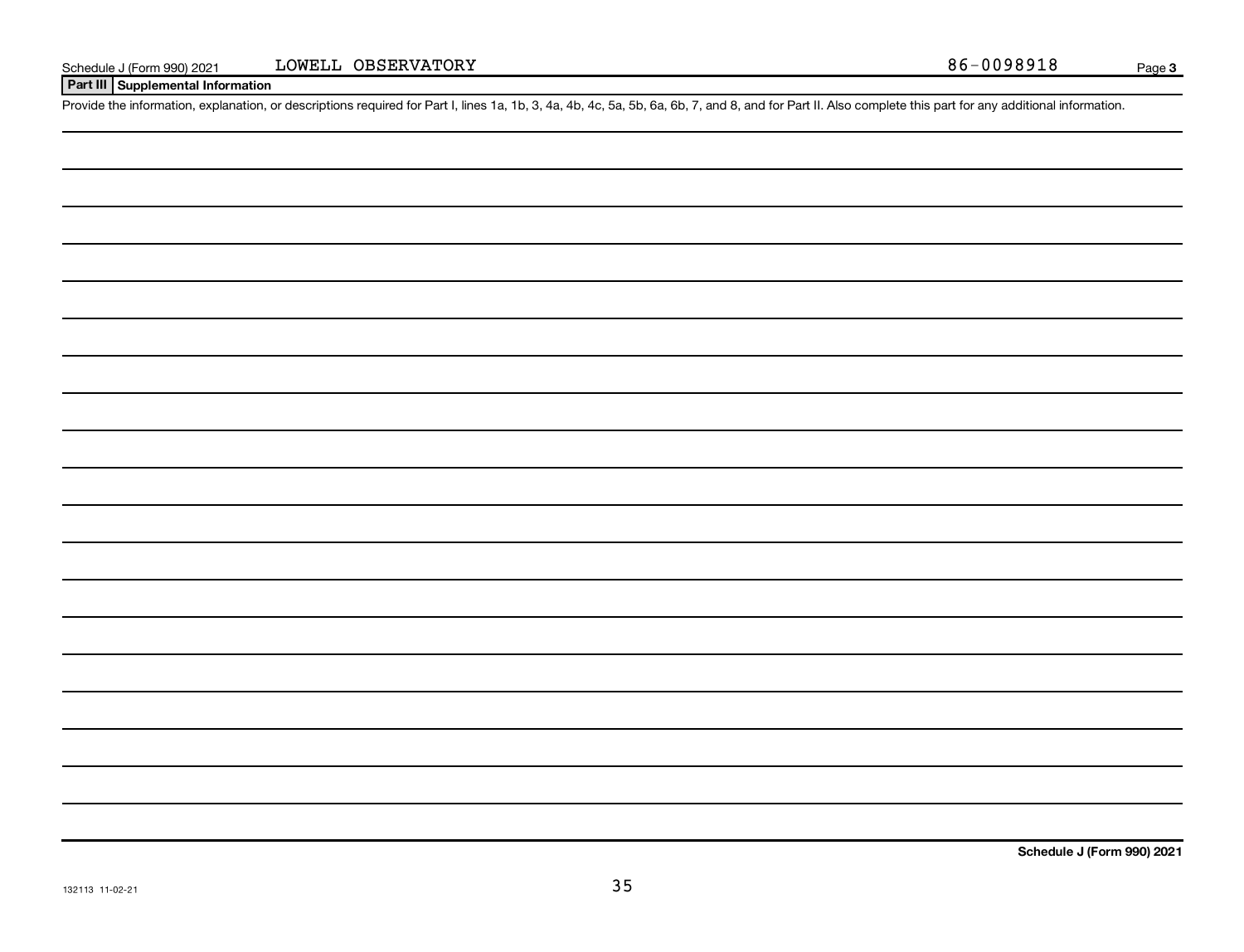### **SCHEDULE M (Form 990)**

# **Noncash Contributions**

OMB No. 1545-0047

| Department of the Treasury      |  |
|---------------------------------|--|
| <b>Internal Revenue Service</b> |  |

◆ Complete if the organizations answered "Yes" on Form 990, Part IV, lines 29 or 30.<br>▶ Complete if the organizations answered "Yes" on Form 990, Part IV, lines 29 or 30. **Attach to Form 990.**  $\blacktriangleright$ 

**Open to Public Inspection**

|  |  | Name of the organization |
|--|--|--------------------------|
|--|--|--------------------------|

 **Go to www.irs.gov/Form990 for instructions and the latest information.** J

| <b>Employer identification number</b> |
|---------------------------------------|
| 86-0098918                            |

| LOWELL OBSERVATORY |
|--------------------|

| Part I   | <b>Types of Property</b>                                                                                                       |                               |                                      |                                                                                                      |                                                              |            |            |     |
|----------|--------------------------------------------------------------------------------------------------------------------------------|-------------------------------|--------------------------------------|------------------------------------------------------------------------------------------------------|--------------------------------------------------------------|------------|------------|-----|
|          |                                                                                                                                | (a)<br>Check if<br>applicable | (b)<br>Number of<br>contributions or | (c)<br>Noncash contribution<br>amounts reported on<br>items contributed Form 990, Part VIII, line 1g | (d)<br>Method of determining<br>noncash contribution amounts |            |            |     |
| 1.       |                                                                                                                                | X                             | 2                                    |                                                                                                      | 8,000. FAIR MARKET VALUE                                     |            |            |     |
| 2        |                                                                                                                                |                               |                                      |                                                                                                      |                                                              |            |            |     |
| З        | Art - Fractional interests                                                                                                     |                               |                                      |                                                                                                      |                                                              |            |            |     |
| 4        | Books and publications                                                                                                         |                               |                                      |                                                                                                      |                                                              |            |            |     |
| 5        | Clothing and household goods                                                                                                   |                               |                                      |                                                                                                      |                                                              |            |            |     |
| 6        |                                                                                                                                |                               |                                      |                                                                                                      |                                                              |            |            |     |
| 7        |                                                                                                                                |                               |                                      |                                                                                                      |                                                              |            |            |     |
| 8        |                                                                                                                                |                               |                                      |                                                                                                      |                                                              |            |            |     |
| 9        | Securities - Publicly traded                                                                                                   | $\overline{\text{x}}$         | 16I                                  |                                                                                                      | 801,056. TRANSACTION VALUE                                   |            |            |     |
| 10       | Securities - Closely held stock                                                                                                |                               |                                      |                                                                                                      |                                                              |            |            |     |
| 11       | Securities - Partnership, LLC, or<br>trust interests                                                                           |                               |                                      |                                                                                                      |                                                              |            |            |     |
| 12       | Securities - Miscellaneous                                                                                                     |                               |                                      |                                                                                                      |                                                              |            |            |     |
| 13       | Qualified conservation contribution -                                                                                          |                               |                                      |                                                                                                      |                                                              |            |            |     |
|          |                                                                                                                                |                               |                                      |                                                                                                      |                                                              |            |            |     |
| 14<br>15 | Qualified conservation contribution - Other<br>Real estate - Residential                                                       |                               |                                      |                                                                                                      |                                                              |            |            |     |
| 16       | Real estate - Commercial                                                                                                       |                               |                                      |                                                                                                      |                                                              |            |            |     |
| 17       |                                                                                                                                |                               |                                      |                                                                                                      |                                                              |            |            |     |
| 18       |                                                                                                                                |                               |                                      |                                                                                                      |                                                              |            |            |     |
| 19       |                                                                                                                                |                               |                                      |                                                                                                      |                                                              |            |            |     |
| 20       | Drugs and medical supplies                                                                                                     |                               |                                      |                                                                                                      |                                                              |            |            |     |
| 21       |                                                                                                                                |                               |                                      |                                                                                                      |                                                              |            |            |     |
| 22       |                                                                                                                                |                               |                                      |                                                                                                      |                                                              |            |            |     |
| 23       |                                                                                                                                |                               |                                      |                                                                                                      |                                                              |            |            |     |
| 24       | Archeological artifacts                                                                                                        |                               |                                      |                                                                                                      |                                                              |            |            |     |
| 25       | $($ CHARGING STN. $)$<br>Other $\blacktriangleright$                                                                           | х                             |                                      |                                                                                                      | 40,000. FAIR MARKET VALUE                                    |            |            |     |
| 26       | ( NANO WALL<br>▶<br>Other                                                                                                      | $\overline{\text{x}}$         |                                      |                                                                                                      | 6,000.FAIR MARKET VALUE                                      |            |            |     |
| 27       | <b>SUPPLIES</b><br>Other<br>▶                                                                                                  | $\overline{\mathtt{x}}$       | 5                                    |                                                                                                      | 4,830. FAIR MARKET VALUE                                     |            |            |     |
| 28       | Other                                                                                                                          |                               |                                      |                                                                                                      |                                                              |            |            |     |
| 29       | Number of Forms 8283 received by the organization during the tax year for contributions                                        |                               |                                      |                                                                                                      |                                                              |            |            |     |
|          | for which the organization completed Form 8283, Part V, Donee Acknowledgement                                                  |                               |                                      | 29<br>.                                                                                              |                                                              |            |            |     |
|          | 30a During the year, did the organization receive by contribution any property reported in Part I, lines 1 through 28, that it |                               |                                      |                                                                                                      |                                                              |            | <b>Yes</b> | No. |
|          | must hold for at least three years from the date of the initial contribution, and which isn't required to be used for          |                               |                                      |                                                                                                      |                                                              |            |            |     |
|          |                                                                                                                                |                               |                                      |                                                                                                      |                                                              | <b>30a</b> |            | х   |
| b        | If "Yes," describe the arrangement in Part II.                                                                                 |                               |                                      |                                                                                                      |                                                              |            |            |     |
| 31       | Does the organization have a gift acceptance policy that requires the review of any nonstandard contributions?                 |                               |                                      |                                                                                                      |                                                              | Χ<br>31    |            |     |
|          | 32a Does the organization hire or use third parties or related organizations to solicit, process, or sell noncash              |                               |                                      |                                                                                                      |                                                              |            |            |     |
|          | contributions?                                                                                                                 |                               |                                      |                                                                                                      |                                                              | х<br>32a   |            |     |
| b        | If "Yes," describe in Part II.                                                                                                 |                               |                                      |                                                                                                      |                                                              |            |            |     |
| 33       | If the organization didn't report an amount in column (c) for a type of property for which column (a) is checked,              |                               |                                      |                                                                                                      |                                                              |            |            |     |
|          | describe in Part II.                                                                                                           |                               |                                      |                                                                                                      |                                                              |            |            |     |

**For Paperwork Reduction Act Notice, see the Instructions for Form 990. Schedule M (Form 990) 2021** LHA

132141 11-17-21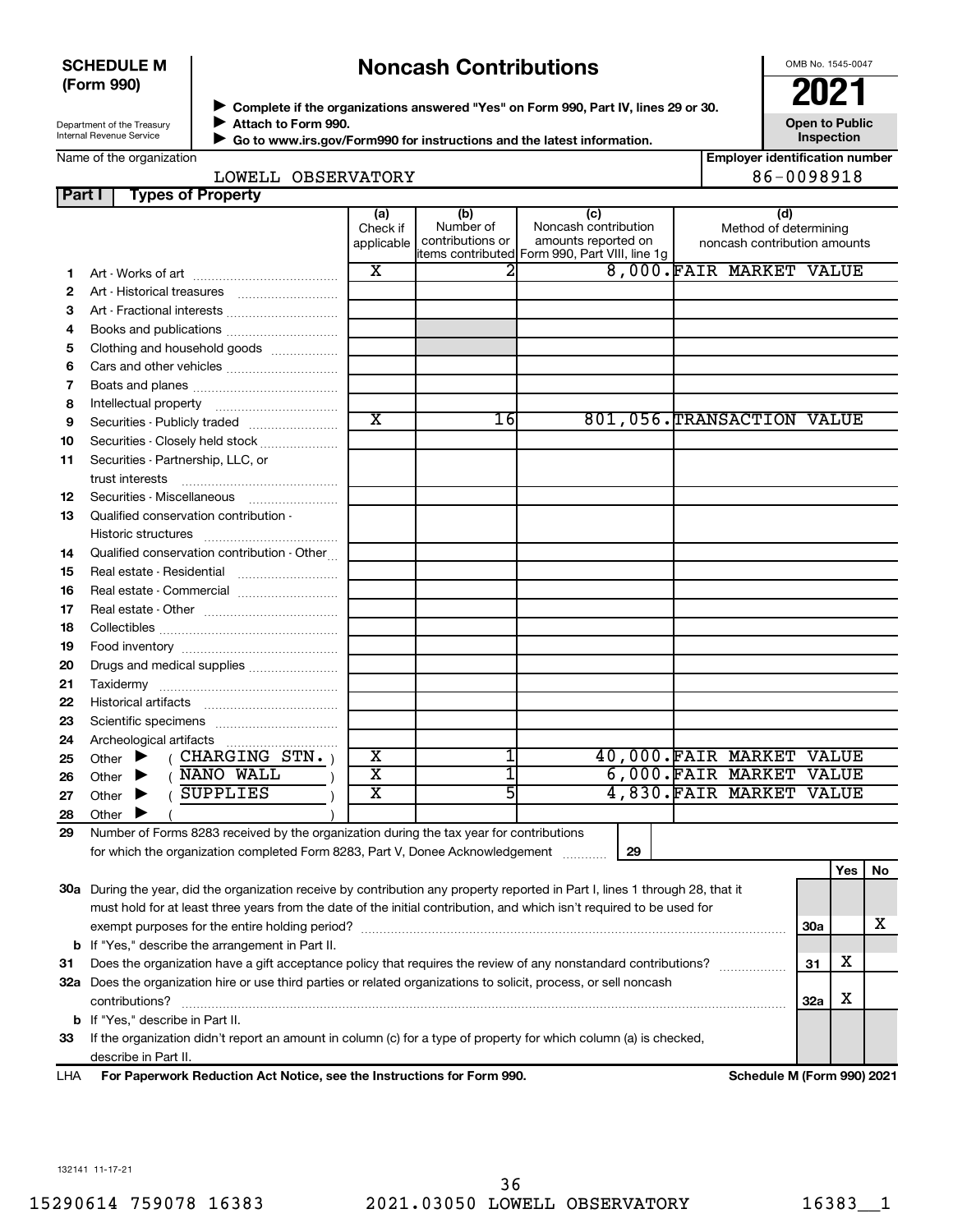#### Schedule M (Form 990) 2021  $L$   $L$   $OWELL$   $OBSERVATORY$   $86-0098918$   $Page$

Part II | Supplemental Information. Provide the information required by Part I, lines 30b, 32b, and 33, and whether the organization is reporting in Part I, column (b), the number of contributions, the number of items received, or a combination of both. Also complete this part for any additional information.

SCHEDULE M, PART I, COLUMN (B):

#### THE AMOUNT IN COLUMN B REPRESENTS THE NUMBER OF INSTANCES THAT A

DONATION OCCURRED.

SCHEDULE M, LINE 32B:

PUBLICLY TRADED SECURITIES ARE DEPOSITED INTO AN INVESTMENT ACCOUNT

OWNED BY THE OBSERVATORY. THE SECURITIES ARE SOLD BY A BROKER SHORTLY

AFTER.

**Schedule M (Form 990) 2021**

132142 11-17-21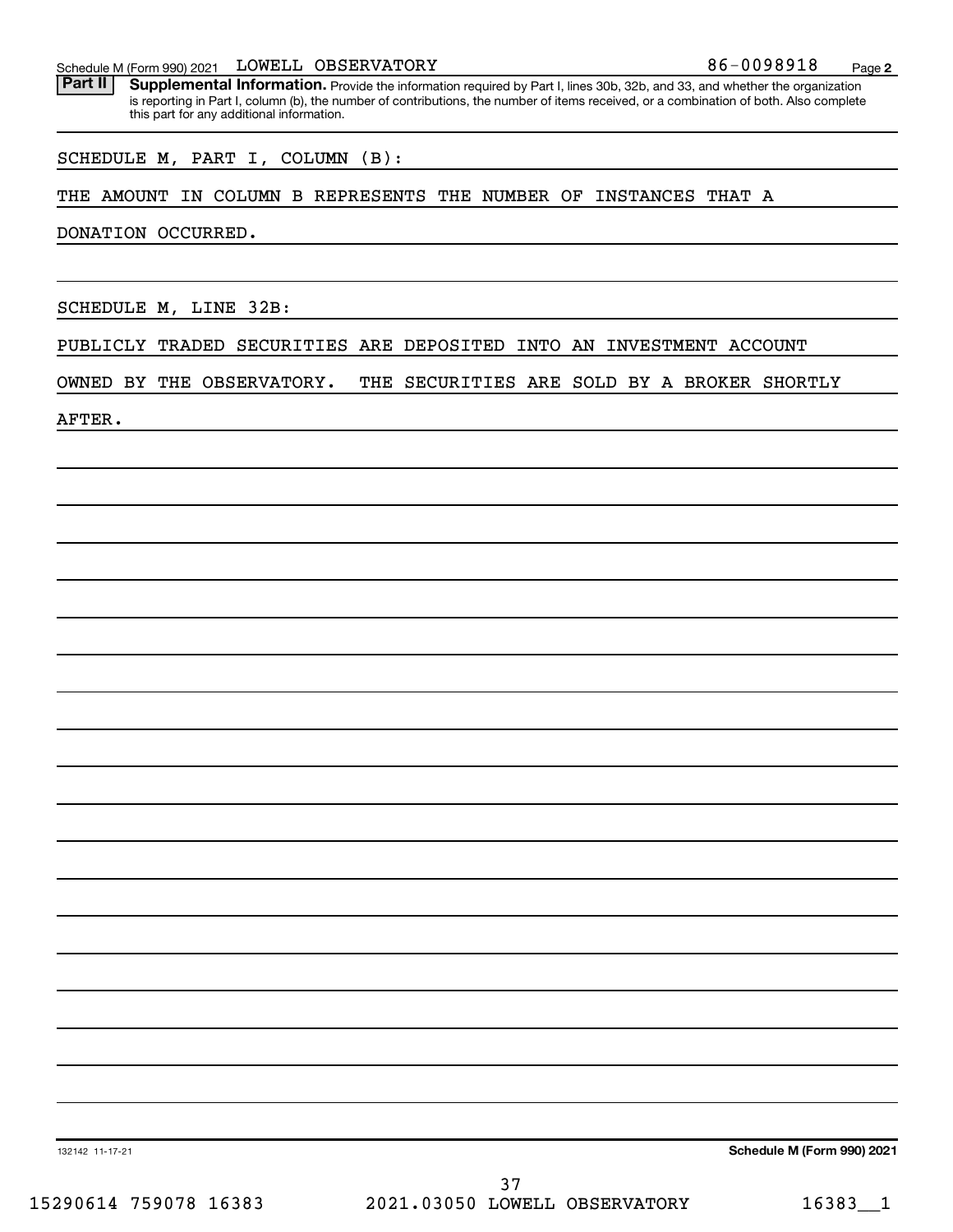**(Form 990)**

Department of the Treasury Internal Revenue Service Name of the organization

**Complete to provide information for responses to specific questions on Form 990 or 990-EZ or to provide any additional information. | Attach to Form 990 or Form 990-EZ. | Go to www.irs.gov/Form990 for the latest information. SCHEDULE O Supplemental Information to Form 990 or 990-EZ**  $\frac{100000}{2}$ 

OMB No. 1545-0047 **Open to Public Inspection**

**Employer identification number**

LOWELL OBSERVATORY 86-0098918 FORM 990, PART III, LINE 4A, PROGRAM SERVICE ACCOMPLISHMENTS: LOWELL DISCOVERY TELESCOPE (LDT) DELIVERED APPROXIMATELY 275 SCIENCE NIGHTS USED BY LOWELL STAFF, AS WELL AS ASTRONOMERS AT OUR PARTNER INSTITUTIONS: BOSTON UNIVERSITY, NORTHERN ARIZONA UNIVERSITY, UNIVERSITY OF MARYLAND, UNIVERSITY OF TOLEDO, AND YALE UNIVERSITY. IN TOTAL, THE LDT FEATURED PROMINENTLY IN NEARLY 90 SCIENTIFIC OR TECHNICAL PUBLICATIONS IN 2021. THE LDT'S GROWING SUITE OF STATE-OF-THE-ART INSTRUMENTS, SUCH AS THE HIGH-PRECISION SPECTROGRAPH EXPRES, ENABLE CUTTING EDGE RESEARCH ACROSS MULTIPLE FIELDS, INCLUDING THE SEARCH FOR EXOPLANETS. IN PARTNERSHIP WITH THE US NAVAL OBSERVATORY AND THE NAVAL RESEARCH LABORATORY, LOWELL HAS BEGUN A MULTI-MILLION DOLLAR UPGRADE OF THE NAVY PRECISION OPTICAL INTERFEROMETER (NPOI) THAT WILL ADD THREE ONE-METER TELESCOPES TO THE EXISTING ARRAY AND COMPLETE OTHER CRITICAL MAINTENANCE AND UPGRADES, GREATLY INCREASING THE SCIENTIFIC PERFORMANCE OF THAT SITE. LOWELL OBSERVATORY ALSO CONTINUED TO OPERATE OTHER SMALLER TELESCOPES AT ITS ANDERSON MESA SITE, AND HAS BEGUN LAYING THE GROUNDWORK FOR THE REPLACEMENT OF ITS ANTIQUATED 31" TELESCOPE WITH A MODERN 1M TELESCOPE. ACCESS TO LOCAL TELESCOPES EQUIPPED WITH WORLD-CLASS INSTRUMENTS HAS ENABLED SCIENCE THAT COULD NOT BE DONE ELSEWHERE. IN ADDITION, THE OBSERVATORY IS UNDERTAKING A DRAMATIC EXPANSION OF ITS MAIN CAMPUS ON MARS HILL, INCLUDING PRELIMINARY DESIGN WORK FOR A NEW TECHNICAL SERVICES BUILDING THAT WILL GREATLY INCREASE THE INSTRUMENTATION AND ENGINEERING CAPABILITIES OF ITS TECHNICAL STAFF. FORM 990, PART III, LINE 4B, PROGRAM SERVICE ACCOMPLISHMENTS: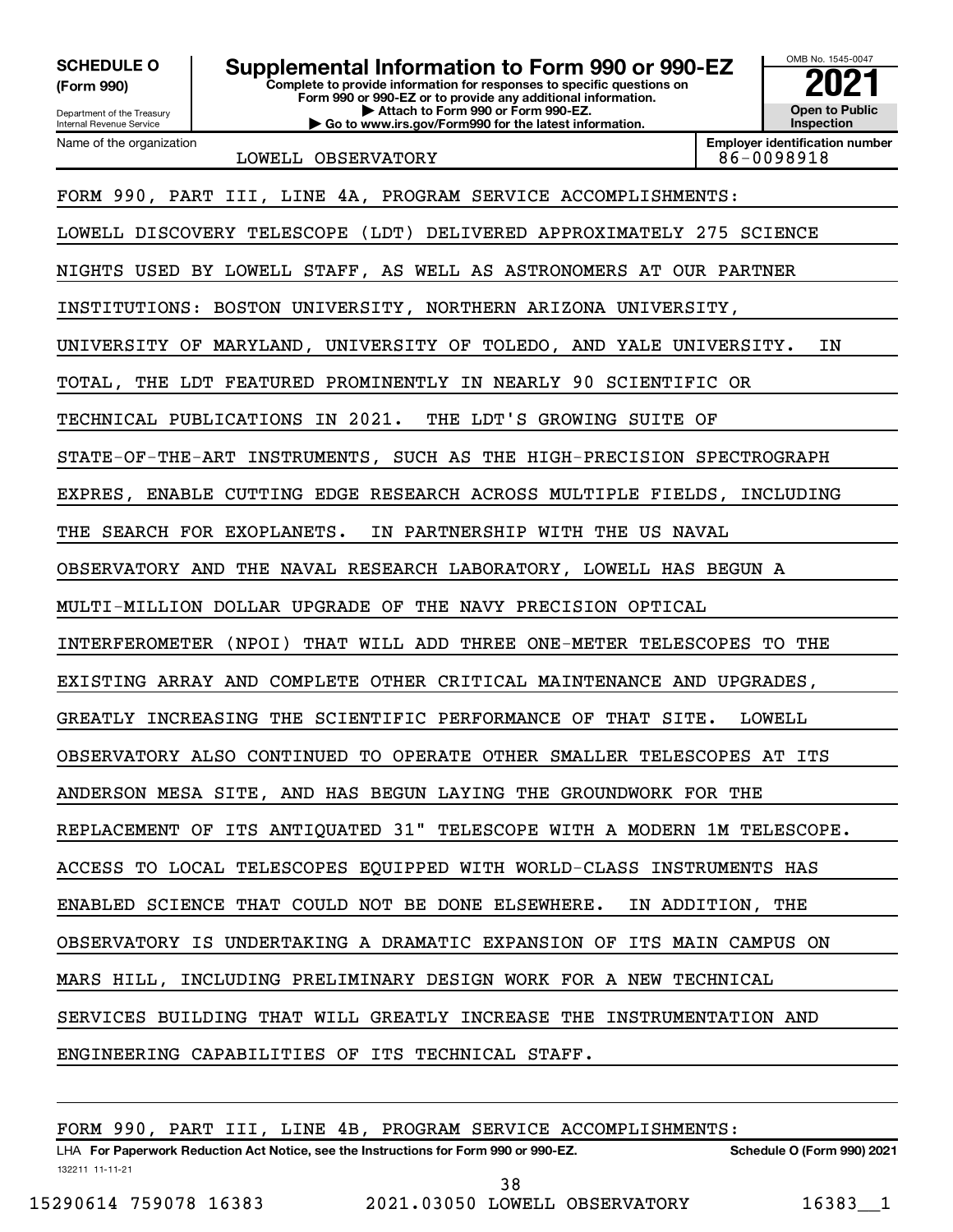| Schedule O (Form 990) 2021                                                | Page 2                                              |
|---------------------------------------------------------------------------|-----------------------------------------------------|
| Name of the organization<br>LOWELL OBSERVATORY                            | <b>Employer identification number</b><br>86-0098918 |
| OF THE COSMOS!". WORKING IN COLLABORATION WITH THE MARKETING AND          |                                                     |
| COMMUNICATIONS DEPARTMENT, THE OUTREACH TEAM CONTINUED TO OFFER           |                                                     |
| PROGRAMS THROUGH DIGITAL MEANS. LOWELL OBSERVATORY CAMPS FOR KIDS         |                                                     |
| (LOCKS)<br>PROGRAMS RESUMED IN THE SUMMER AFTER AN EXTENDED HIATUS AND    |                                                     |
| SERVED MORE THAN 200 CHILDREN. NINE ADDITIONAL PRESCHOOL CLASSES WERE     |                                                     |
| TO THE LOCKS - EXPANSION PROJECT, SIX FROM CAVE CREEK, ARIZONA,<br>ADDED  |                                                     |
| THE<br>THREE FROM FLAGSTAFF.<br>NATIVE AMERICAN ASTRONOMY OUTREACH<br>AND |                                                     |
| PROGRAM (NAAOP) TEAM CONDUCTED THEIR CLASSROOM VISITS VIRTUALLY           |                                                     |
| THROUGHOUT THE SCHOOL YEAR AND HOSTED VIRTUAL SUMMER AND WINTER CAMPS     |                                                     |
| FOR STUDENTS.<br>LOWELL EDUCATORS RETURNED TO THE FLAGSTAFF FAMILY FOOD   |                                                     |
| CENTER<br>TO LEAD SCIENCE ACTIVITIES FOR THE CHILDREN THAT FFFC<br>(FFFC) |                                                     |
| THESE VISITS OCCURRED EVERY OTHER WEEK FROM JANUARY THROUGH<br>SERVES.    |                                                     |
| DECEMBER. THE OBSERVATORY ALSO PARTICIPATED IN SEVERAL LOCAL OUTREACH     |                                                     |
| INCLUDING THE FLAGSTAFF STAR PARTY AND SCIENCE IN THE PARK.<br>EVENTS,    |                                                     |
| PRIVATE EVENTS AND FACILITY RENTALS ALSO RESUMED IN 2021, AND THE         |                                                     |
| EVENTS TEAM PULLED OFF SEVERAL SUCCESSFUL EVENTS BOTH ON AND              |                                                     |
| OFF-CAMPUS.                                                               |                                                     |

|      |  |  | FORM 990, PART VI, SECTION B, LINE 11B:                                   |  |  |  |  |  |  |                                                                            |
|------|--|--|---------------------------------------------------------------------------|--|--|--|--|--|--|----------------------------------------------------------------------------|
|      |  |  | THE FORM 990 DRAFT WILL BE FIRST REVIEWED BY THE CHIEF FINANCIAL OFFICER  |  |  |  |  |  |  |                                                                            |
|      |  |  | (CFO) FOR ACCURACY. ONCE IT HAS BEEN DEEMED ACCURATE BY THE CFO, IT WILL  |  |  |  |  |  |  |                                                                            |
|      |  |  | BE FORWARDED TO THE SOLE TRUSTEE, DIRECTOR AND AUDIT COMMITTEE FOR THEIR  |  |  |  |  |  |  |                                                                            |
|      |  |  |                                                                           |  |  |  |  |  |  | REVIEW AND COMMENTS. AFTER ANY QUESTIONS AND COMMENTS HAVE BEEN ADDRESSED, |
|      |  |  | THE 990 WILL BE APPROVED AND A FINAL COPY WILL BE SIGNED AND FILED BY THE |  |  |  |  |  |  |                                                                            |
| CFO. |  |  |                                                                           |  |  |  |  |  |  |                                                                            |
|      |  |  |                                                                           |  |  |  |  |  |  |                                                                            |

FORM 990, PART VI, SECTION B, LINE 12C:

132212 11-11-21 **Schedule O (Form 990) 2021** THE ORGANIZATION CONDUCTS WEEKLY REVIEWS OF PAYABLES INCLUDING POTENTIAL 15290614 759078 16383 2021.03050 LOWELL OBSERVATORY 16383\_\_1 39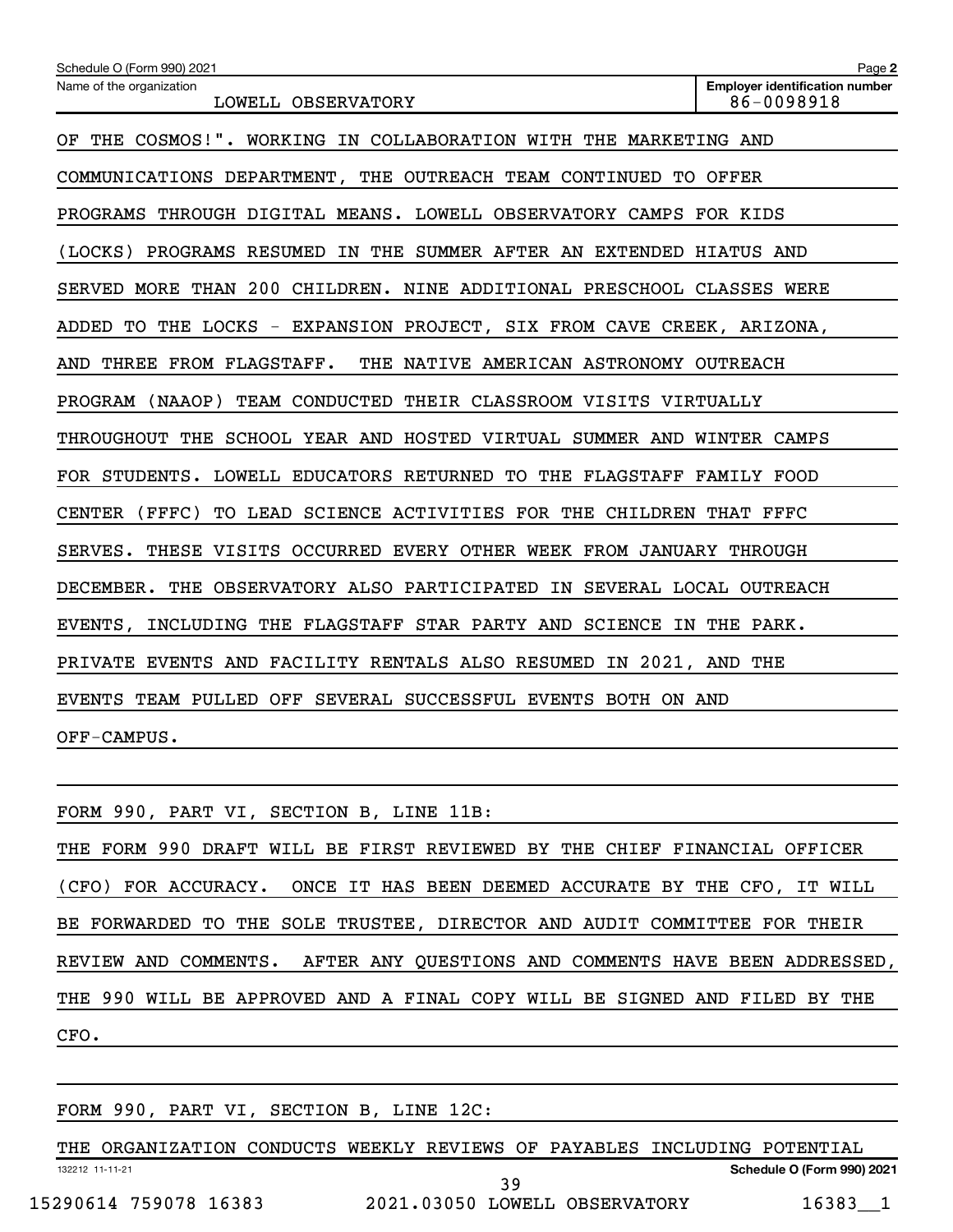| Schedule O (Form 990) 2021                                                   | Page 2                                              |
|------------------------------------------------------------------------------|-----------------------------------------------------|
| Name of the organization<br>LOWELL OBSERVATORY                               | <b>Employer identification number</b><br>86-0098918 |
| CONFLICTS OF<br>INTEREST AND FOLLOW-UP OCCURS TO                             | ENFORCE COMPLIANCE WITH THE                         |
| COMPANY POLICY.                                                              |                                                     |
|                                                                              |                                                     |
| FORM 990, PART VI, SECTION B, LINE 15A:                                      |                                                     |
| COMPENSATION OF THE DIRECTOR FOR LOWELL OBSERVATORY IS DETERMINED BY THE     |                                                     |
| SOLE TRUSTEE OF THE CORPORATION AFTER REVIEW OF INFORMATION PROVIDED BY THE  |                                                     |
| HUMAN RESOURCE ADMINISTRATOR AND MEMBERS OF THE ADVISORY BOARD AND LOWELL    |                                                     |
| OBSERVATORY FOUNDATION WHO HAVE EXPERIENCE IN THE RESEARCH INDUSTRY OR       |                                                     |
| THE HUMAN RESOURCE ADMINISTRATOR REVIEWS THE<br>COMPENSATION AT NON-PROFITS. |                                                     |
| TOTAL COMPENSATION OF THE DIRECTOR IN ACCORDANCE WITH                        |                                                     |
| REGULATIONS/GUIDELINES ESTABLISHED BY THE IRS AND INDUSTRY BEST PRACTICES.   |                                                     |
| DATA REGARDING SALARIES OF OTHER DIRECTORS (CEOS) AT ORGANIZATIONS OF        |                                                     |
| SIMILAR SIZE, INCLUDING BOTH NON-PROFIT AND FOR-PROFIT COMPANIES IS ALSO     |                                                     |
| THE SOLE TRUSTEE, WITH ADVICE FROM THE ADVISORY BOARD, ALSO<br>REVIEWED.     |                                                     |
| ESTABLISHES GOALS AND OBJECTIVES FOR THE DIRECTOR AND EVALUATES THE          |                                                     |
| PERFORMANCE OF THE DIRECTOR BASED ON THE PRIOR YEAR'S GOALS AND OBJECTIVES.  |                                                     |

FORM 990, PART VI, SECTION C, LINE 19:

WHEN REQUESTED, DOCUMENTS REGARDING THE OBSERVATORY ARE PROVIDED BY THE BUSINESS OFFICE. THE 990 AND AUDITED FINANCIAL STATEMENTS ARE AVAILABLE ON THE LOWELL OBSERVATORY WEBSITE. THE 990 IS ALSO AVAILABLE ON GUIDESTAR AND CHARITY NAVIGATOR. A SUMMARY OF THE CONSOLIDATED FINANCIAL STATEMENTS IS PUBLISHED ANNUALLY IN AN ANNUAL REPORT.

132212 11-11-21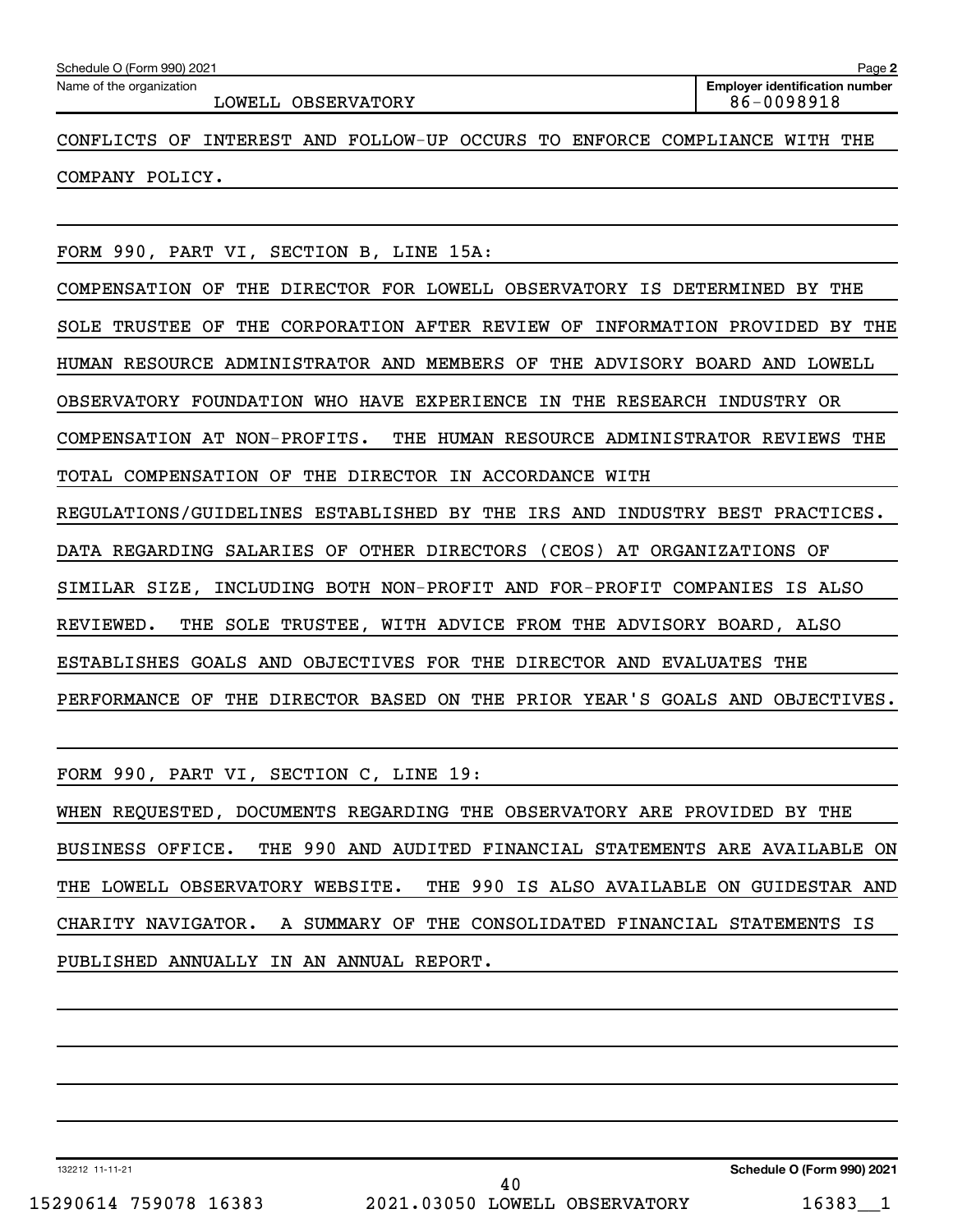| <b>SCHEDULE R</b> |  |
|-------------------|--|
|                   |  |

Department of the Treasury Internal Revenue Service

### **Related Organizations and Unrelated Partnerships**

**(Form 990) Complete if the organization answered "Yes" on Form 990, Part IV, line 33, 34, 35b, 36, or 37.** |

▶ Attach to Form 990. **Open to Public** 

**| Go to www.irs.gov/Form990 for instructions and the latest information. Inspection**

**2021**<br>Open to Public

**Employer identification number**

OMB No. 1545-0047

Name of the organization

LOWELL OBSERVATORY

Part I ldentification of Disregarded Entities. Complete if the organization answered "Yes" on Form 990, Part IV, line 33.

| (a)<br>Name, address, and EIN (if applicable) | (b)<br>Primary activity | (c)<br>Legal domicile (state or | (d)<br>Total income | (e)<br>End-of-year assets | (f)<br>Direct controlling |
|-----------------------------------------------|-------------------------|---------------------------------|---------------------|---------------------------|---------------------------|
| of disregarded entity                         |                         | foreign country)                |                     |                           | entity                    |
|                                               |                         |                                 |                     |                           |                           |
|                                               |                         |                                 |                     |                           |                           |
|                                               |                         |                                 |                     |                           |                           |
|                                               |                         |                                 |                     |                           |                           |
|                                               |                         |                                 |                     |                           |                           |
|                                               |                         |                                 |                     |                           |                           |
|                                               |                         |                                 |                     |                           |                           |

#### **Part II** Identification of Related Tax-Exempt Organizations. Complete if the organization answered "Yes" on Form 990, Part IV, line 34, because it had one or more related tax-exempt<br>Part II acconizations during the tax ye organizations during the tax year.

| (a)<br>Name, address, and EIN<br>of related organization | (b)<br>Primary activity | (c)<br>Legal domicile (state or<br>foreign country) | (d)<br><b>Exempt Code</b><br>section | (e)<br>Public charity<br>status (if section | (f)<br>Direct controlling<br>entity |        | $(g)$<br>Section 512(b)(13)<br>controlled<br>entity? |  |
|----------------------------------------------------------|-------------------------|-----------------------------------------------------|--------------------------------------|---------------------------------------------|-------------------------------------|--------|------------------------------------------------------|--|
|                                                          |                         |                                                     |                                      | 501(c)(3))                                  |                                     | Yes    | No                                                   |  |
| PERCIVAL LOWELL TRUST UW - 04-2007327                    |                         |                                                     |                                      |                                             |                                     |        |                                                      |  |
| 1400 W MARS HILL ROAD                                    | TRUST F/B/O LOWELL      |                                                     |                                      |                                             | LOWELL                              |        |                                                      |  |
| FLAGSTAFF, AZ 86001                                      | <b>OBSERVATORY</b>      | ARIZONA                                             | 501(C)(3)                            | LINE 12B, II                                | <b>OBSERVATORY</b>                  | v<br>▵ |                                                      |  |
| LOWELL OBSERVATORY FOUNDATION - 47-2052113               |                         |                                                     |                                      |                                             |                                     |        |                                                      |  |
| 1400 W MARS HILL ROAD                                    | FOUNDATION F/B/O LOWELL |                                                     |                                      |                                             |                                     |        |                                                      |  |
| FLAGSTAFF, AZ 86001                                      | <b>OBSERVATORY</b>      | ARIZONA                                             | 501(C)(3)                            | LINE 12B, II N/A                            |                                     |        | x                                                    |  |
|                                                          |                         |                                                     |                                      |                                             |                                     |        |                                                      |  |
|                                                          |                         |                                                     |                                      |                                             |                                     |        |                                                      |  |
|                                                          |                         |                                                     |                                      |                                             |                                     |        |                                                      |  |
|                                                          |                         |                                                     |                                      |                                             |                                     |        |                                                      |  |

**For Paperwork Reduction Act Notice, see the Instructions for Form 990. Schedule R (Form 990) 2021**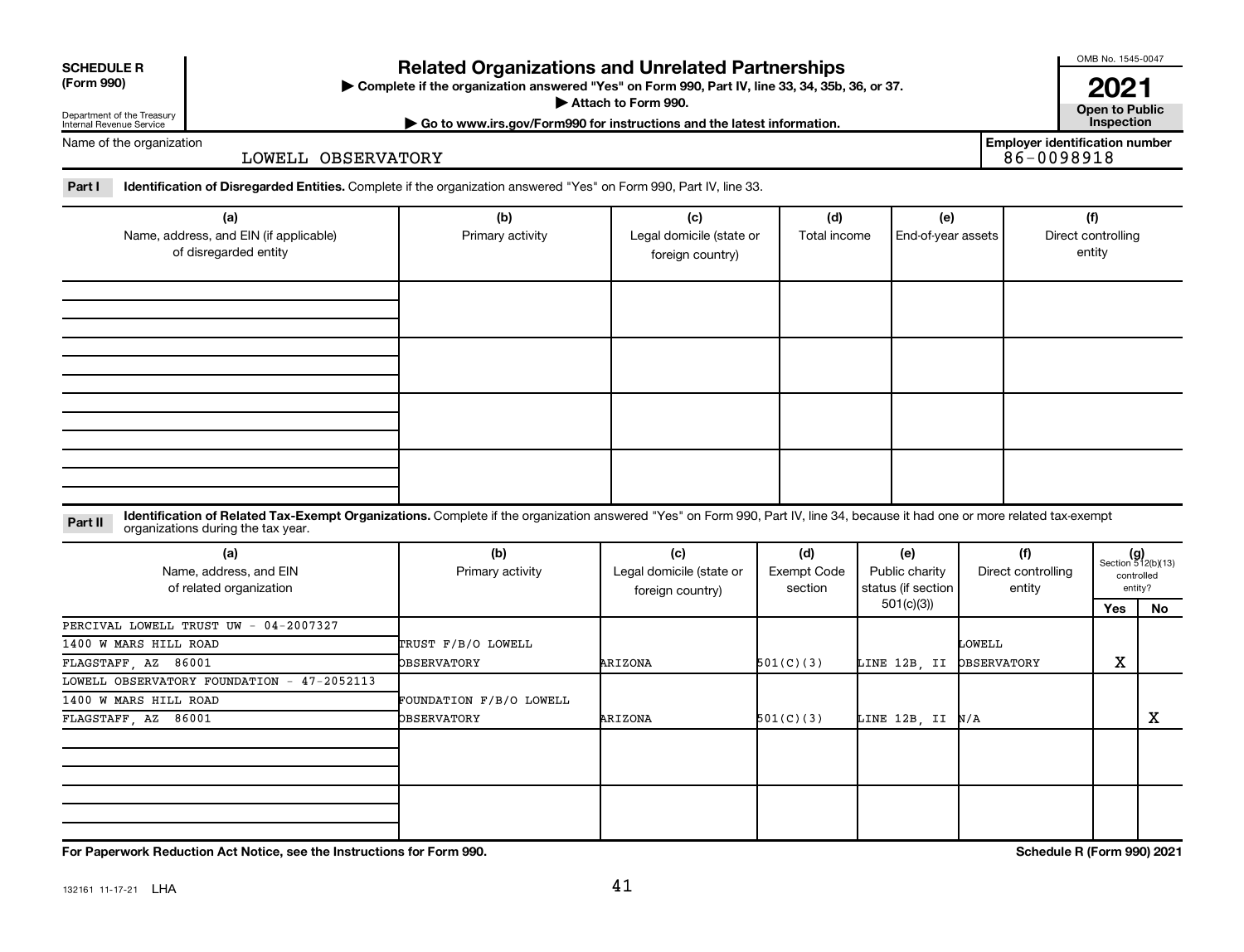Disproportionate allocations? Legal domicile (state or foreign country) General or Percentage managing partner? Part III Identification of Related Organizations Taxable as a Partnership. Complete if the organization answered "Yes" on Form 990, Part IV, line 34, because it had one or more related<br>Read to the organizations tracted as **(a) (b) (c) (d) (e) (f) (g) (h) (i) (j) (k) Yes No Yes No** K-1 (Form 1065) Predominant income (related, unrelated, excluded from tax under sections 512-514) Schedule R (Form 990) 2021 LOWELL OBSERVATORY National Schedule R (Form 990) 2021 LOWELL OBSERVATORY organizations treated as a partnership during the tax year. Name, address, and EIN of related organization Primary activity  $\left| \begin{array}{c} \text{Legal} \\ \text{demi} \end{array} \right|$  Direct controlling entity Share of total income Share of end-of-year assets Code V-UBI<br>amount in box 20 of Schedule ownership

Part IV Identification of Related Organizations Taxable as a Corporation or Trust. Complete if the organization answered "Yes" on Form 990, Part IV, line 34, because it had one or more related organizations treated as a corporation or trust during the tax year.

| (a)<br>Name, address, and EIN<br>of related organization | (b)<br>Primary activity | (c)<br>Legal domicile<br>state or<br>foreign | (d)<br>Direct controlling<br>entity | (e)<br>Type of entity<br>(C corp, S corp,<br>or trust) | (f)<br>Share of total<br>income | (g)<br>Share of<br>end-of-year<br>assets | (h)<br>Percentage<br>  ownership | $\begin{array}{c} \textbf{(i)}\\ \text{Section}\\ 5\,12 \text{(b)} \text{(13)}\\ \text{controlled} \\ \text{entity?} \end{array}$ |
|----------------------------------------------------------|-------------------------|----------------------------------------------|-------------------------------------|--------------------------------------------------------|---------------------------------|------------------------------------------|----------------------------------|-----------------------------------------------------------------------------------------------------------------------------------|
|                                                          |                         | country)                                     |                                     |                                                        |                                 |                                          |                                  | Yes   No                                                                                                                          |
|                                                          |                         |                                              |                                     |                                                        |                                 |                                          |                                  |                                                                                                                                   |
|                                                          |                         |                                              |                                     |                                                        |                                 |                                          |                                  |                                                                                                                                   |
|                                                          |                         |                                              |                                     |                                                        |                                 |                                          |                                  |                                                                                                                                   |
|                                                          |                         |                                              |                                     |                                                        |                                 |                                          |                                  |                                                                                                                                   |
|                                                          |                         |                                              |                                     |                                                        |                                 |                                          |                                  |                                                                                                                                   |
|                                                          |                         |                                              |                                     |                                                        |                                 |                                          |                                  |                                                                                                                                   |
|                                                          |                         |                                              |                                     |                                                        |                                 |                                          |                                  |                                                                                                                                   |
|                                                          |                         |                                              |                                     |                                                        |                                 |                                          |                                  |                                                                                                                                   |
|                                                          |                         |                                              |                                     |                                                        |                                 |                                          |                                  |                                                                                                                                   |
|                                                          |                         |                                              |                                     |                                                        |                                 |                                          |                                  |                                                                                                                                   |
|                                                          |                         |                                              |                                     |                                                        |                                 |                                          |                                  |                                                                                                                                   |
|                                                          |                         |                                              |                                     |                                                        |                                 |                                          |                                  |                                                                                                                                   |
|                                                          |                         |                                              |                                     |                                                        |                                 |                                          |                                  |                                                                                                                                   |
|                                                          |                         |                                              |                                     |                                                        |                                 |                                          |                                  |                                                                                                                                   |
|                                                          |                         |                                              |                                     |                                                        |                                 |                                          |                                  |                                                                                                                                   |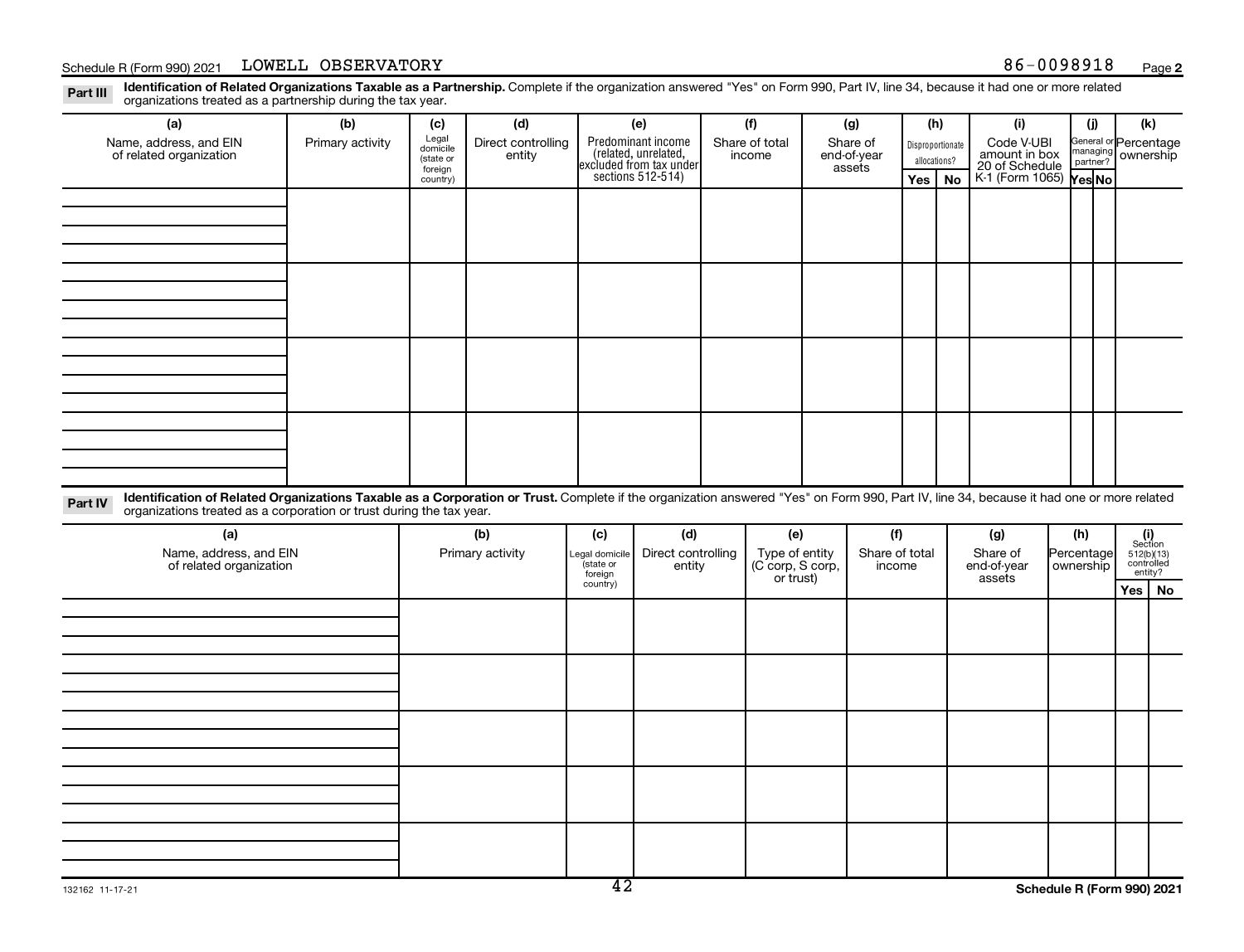#### Schedule R (Form 990) 2021 LOWELL OBSERVATORY National Schedule R (Form 990) 2021 LOWELL OBSERVATORY

Part V Transactions With Related Organizations. Complete if the organization answered "Yes" on Form 990, Part IV, line 34, 35b, or 36.

|    | Note: Complete line 1 if any entity is listed in Parts II, III, or IV of this schedule.                                                                                                                                        |                 | Yes                     | No                      |
|----|--------------------------------------------------------------------------------------------------------------------------------------------------------------------------------------------------------------------------------|-----------------|-------------------------|-------------------------|
| 1. | During the tax year, did the organization engage in any of the following transactions with one or more related organizations listed in Parts II-IV?                                                                            |                 |                         |                         |
|    |                                                                                                                                                                                                                                | 1a              |                         | $\mathbf x$             |
|    |                                                                                                                                                                                                                                | 1 <sub>b</sub>  | $\overline{\texttt{x}}$ |                         |
|    |                                                                                                                                                                                                                                | 1 <sub>c</sub>  | х                       |                         |
|    |                                                                                                                                                                                                                                | 1 <sub>d</sub>  | $\overline{\texttt{x}}$ |                         |
|    |                                                                                                                                                                                                                                | 1e              |                         |                         |
|    |                                                                                                                                                                                                                                |                 |                         |                         |
|    | Dividends from related organization(s) manufactured and contract and contract or produced and contract and contract and contract and contract and contract and contract and contract and contract and contract and contract an | 1f              |                         | х                       |
|    | $g$ Sale of assets to related organization(s) with the contraction of the contraction of the contract of the contract of the contract of the contract of the contract of the contract of the contract of the contract of the   | 1g              |                         | $\overline{\textbf{x}}$ |
|    | h Purchase of assets from related organization(s) manufactured content to the content of the content of the content of the content of the content of the content of the content of the content of the content of the content o | 1 <sub>h</sub>  |                         | $\overline{\textbf{x}}$ |
|    |                                                                                                                                                                                                                                | 1i.             |                         | $\overline{\mathbf{x}}$ |
|    |                                                                                                                                                                                                                                | 1j              |                         | $\overline{\texttt{x}}$ |
|    |                                                                                                                                                                                                                                |                 |                         |                         |
|    |                                                                                                                                                                                                                                | 1k              |                         | х                       |
|    |                                                                                                                                                                                                                                | 11              | x                       |                         |
|    |                                                                                                                                                                                                                                | 1 <sub>m</sub>  |                         | X                       |
|    | n Sharing of facilities, equipment, mailing lists, or other assets with related organization(s) marror manufactured manufactured manufactured manufactured manufactured manufactured manufactured manufactured manufactured ma | 1n              | $\overline{\mathbf{X}}$ |                         |
|    | o Sharing of paid employees with related organization(s) manufaction(s) and contain a substitution of the state or state or state or state or state or state or state or state or state or state or state or state or state or | 10 <sub>o</sub> | х                       |                         |
|    |                                                                                                                                                                                                                                |                 |                         |                         |
|    | p Reimbursement paid to related organization(s) for expenses [1111] and the content of the content of the content of the content of the content of the content of the content of the content of the content of the content of  | 1p              | х                       |                         |
|    |                                                                                                                                                                                                                                | 1 <sub>q</sub>  | х                       |                         |
|    |                                                                                                                                                                                                                                |                 |                         |                         |
| r  |                                                                                                                                                                                                                                | 1r              |                         | х                       |
|    |                                                                                                                                                                                                                                | 1s              |                         | $\overline{\mathbf{X}}$ |
|    | 2 If the answer to any of the above is "Yes," see the instructions for information on who must complete this line, including covered relationships and transaction thresholds.                                                 |                 |                         |                         |
|    |                                                                                                                                                                                                                                |                 |                         |                         |

| (a)<br>Name of related organization | (b)<br>Transaction<br>type (a-s) | (c)<br>Amount involved | (d)<br>Method of determining amount involved |
|-------------------------------------|----------------------------------|------------------------|----------------------------------------------|
| (1) PERCIVAL LOWELL TRUST UW        | Е                                |                        | 12,052,466.END OF YEAR BALANCE               |
| (2)                                 |                                  |                        |                                              |
| (3)                                 |                                  |                        |                                              |
| (4)                                 |                                  |                        |                                              |
| (5)                                 |                                  |                        |                                              |
| (6)                                 |                                  |                        |                                              |
| 132163 11-17-21                     | 43                               |                        | Schedule R (Form 990) 2021                   |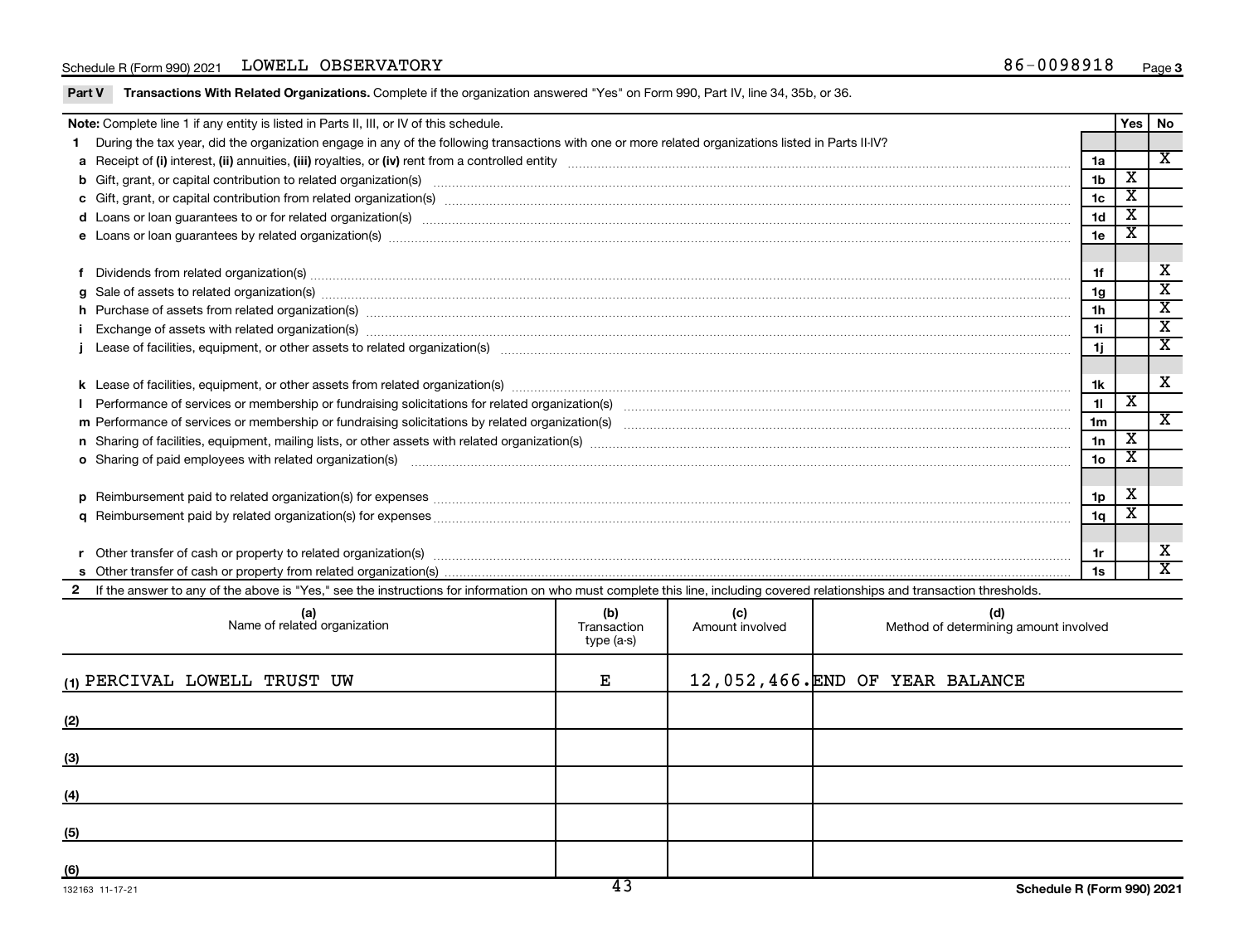#### Schedule R (Form 990) 2021 LOWELL OBSERVATORY National Schedule R (Form 990) 2021 LOWELL OBSERVATORY

Part VI Unrelated Organizations Taxable as a Partnership. Complete if the organization answered "Yes" on Form 990, Part IV, line 37.

Provide the following information for each entity taxed as a partnership through which the organization conducted more than five percent of its activities (measured by total assets or gross revenue) that was not a related organization. See instructions regarding exclusion for certain investment partnerships.

| $\sim$<br>(a)<br>Name, address, and EIN<br>of entity | ۔ ت<br>(b)<br>Primary activity | (c)<br>Legal domicile<br>(state or foreign<br>country) | - - - - - - <b>-</b> -<br>(d)<br>Predominant income<br>(related, unrelated,<br>excluded from tax under<br>sections 512-514) | (e)<br>Are all<br>partners sec.<br>$501(c)(3)$<br>orgs.?<br>Yes No | (f)<br>Share of<br>total<br>income | (g)<br>Share of<br>end-of-year<br>assets | (h)<br>Dispropor-<br>tionate<br>allocations?<br>Yes No | (i)<br>Code V-UBI<br>amount in box 20 managing<br>of Schedule K-1<br>(Form 1065)<br>$\overline{Yes}$ No | (i)<br>Yes NO | (k) |
|------------------------------------------------------|--------------------------------|--------------------------------------------------------|-----------------------------------------------------------------------------------------------------------------------------|--------------------------------------------------------------------|------------------------------------|------------------------------------------|--------------------------------------------------------|---------------------------------------------------------------------------------------------------------|---------------|-----|
|                                                      |                                |                                                        |                                                                                                                             |                                                                    |                                    |                                          |                                                        |                                                                                                         |               |     |
|                                                      |                                |                                                        |                                                                                                                             |                                                                    |                                    |                                          |                                                        |                                                                                                         |               |     |
|                                                      |                                |                                                        |                                                                                                                             |                                                                    |                                    |                                          |                                                        |                                                                                                         |               |     |
|                                                      |                                |                                                        |                                                                                                                             |                                                                    |                                    |                                          |                                                        |                                                                                                         |               |     |
|                                                      |                                |                                                        |                                                                                                                             |                                                                    |                                    |                                          |                                                        |                                                                                                         |               |     |
|                                                      |                                |                                                        |                                                                                                                             |                                                                    |                                    |                                          |                                                        |                                                                                                         |               |     |
|                                                      |                                |                                                        |                                                                                                                             |                                                                    |                                    |                                          |                                                        |                                                                                                         |               |     |
|                                                      |                                |                                                        |                                                                                                                             |                                                                    |                                    |                                          |                                                        |                                                                                                         |               |     |

**Schedule R (Form 990) 2021**